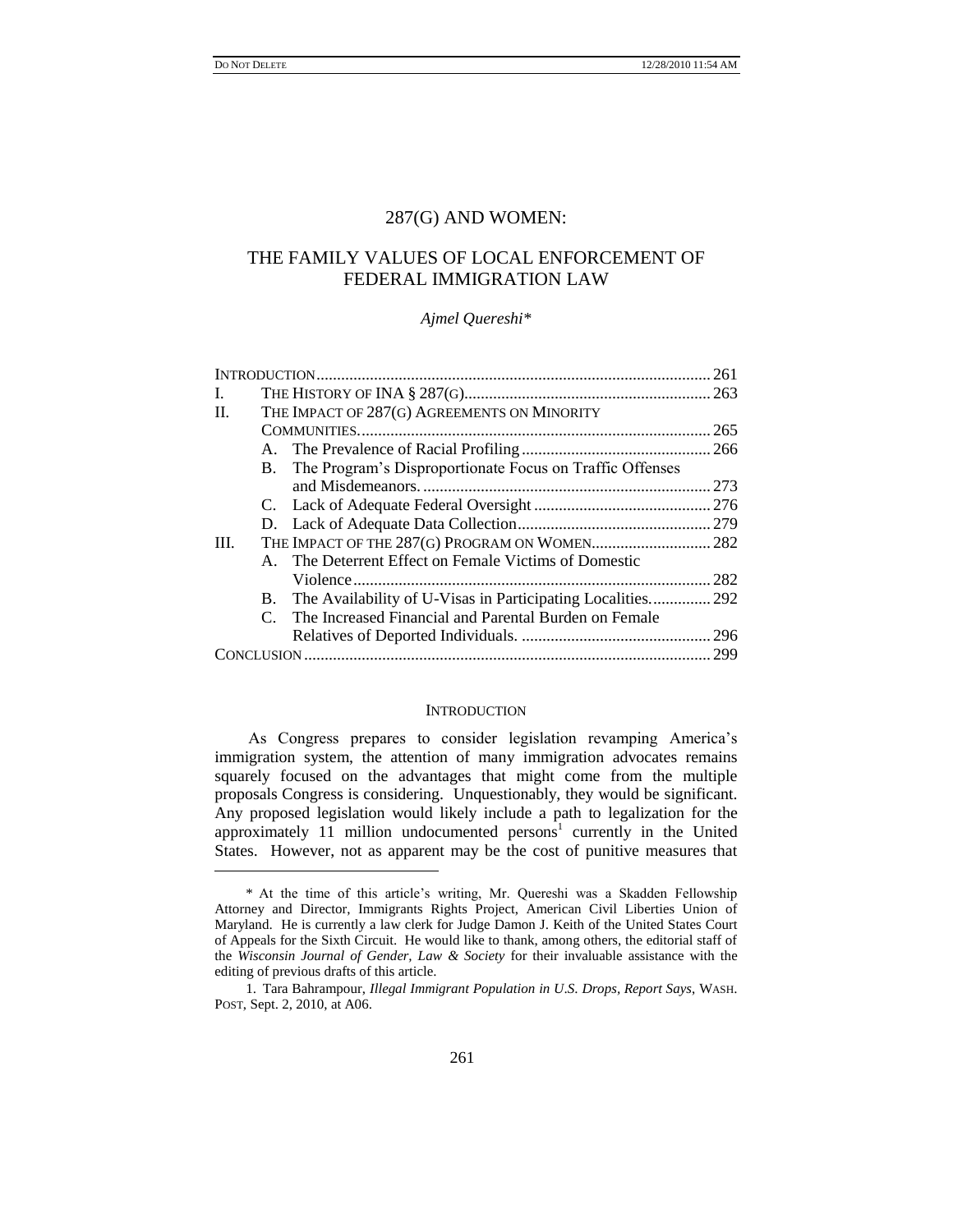may be included in such legislation. According to a March 19, 2010, editorial piece penned by Senators Charles Schumer and Lindsey Graham in *The Washington Post*, any legislation must include a combination of increased electronic verification, personnel deployment along the borders, and enhanced "interior enforcement" as a precursor to any discussion regarding legalization. $2$ While the parameters of the final piece have yet to be concretely defined, it can be expected that any legislation will include an attempt to expand local enforcement of federal immigration law—namely, the "287(g) program" or similar counterparts.<sup>3</sup>

Existing largely only in name for nearly a decade after its initial creation by the Illegal Immigrant Responsibility and Reform Act of  $1996$ ,<sup>4</sup> the  $287(g)$ program saw a rapid expansion after  $2006$ <sup>5</sup> As the program has continued to expand, various dangerous consequences of its implementation – namely racial profiling resulting from the Department of Homeland Security's failure to adequately supervise participants – have begun to come to the surface as a result of civil rights litigation, internal government reports, and the testimony of victims of abuse and immigration advocates before Congress. Unfortunately, while the risks associated with these programs are well known to immigrant advocates, they remain, at best, anecdotal and, at worst, hyperbolic to the program's supporters and, by and large, the general public.

Furthermore, yet to be explored even by immigrant advocates are the program's effects on women, specifically. The delegation of authority to local police to enforce federal immigration law and, conversely, aid undocumented, female victims of crimes places direct and conflicting responsibilities on the shoulders of local police. This reality is not lost on victims of domestic violence who increasingly may be deterred from interacting with officers in participating jurisdictions. Unfortunately, in some cases, these fears may be perpetuated by the actions of particular officers, specifically with the availability of U-visa certifications, or lack thereof, in jurisdictions hostile to undocumented populations. Furthermore, beyond the 287(g) program's effect on victims of crime, the program, like the "War on Drugs"<sup>6</sup> and the "War on

<sup>2.</sup> Charles E. Schumer & Lindsey O. Graham, Editorial, *The Right Way to Mend Immigration*, WASH. POST, Mar. 19, 2010, at A23.

<sup>3.</sup> *See, e*.*g*.*,* Jena Baker McNeill, *Secure Communities: A Model for Obama"s 2010 Immigration Enforcement Strategy*, THE HERITAGE FOUNDATION, Jan. 6, 2010, [http://www.heritage.org/research/reports/2010/01/secure-communities-a-model-for-obamas-](http://www.heritage.org/research/reports/2010/01/secure-communities-a-model-for-obamas-2010-immigration-enforcement-strategy)[2010-immigration-enforcement-strategy](http://www.heritage.org/research/reports/2010/01/secure-communities-a-model-for-obamas-2010-immigration-enforcement-strategy) (arguing that President Barack Obama should continue to expand the  $287(g)$  program and "Secure Communities," a similar program requiring local police to use an arrestee's biometric data to check his or her immigration status, as he formulates future immigration enforcement policy).

<sup>4.</sup> Illegal Immigration Reform and Immigrant Responsibility Act (IIRIRA) of 1996, Pub. L. No. 104-208, 110 Stat. 3009 (codified at scattered sections of 8 U.S.C.).

<sup>5.</sup> *See infra* Part I.

<sup>6.</sup> Sherri Sharma, *Beyond "Driving While Black" and "Flying While Brown": Using Intersectionality to Uncover the Gendered Aspects of Racial Profiling*, 12 COLUM. J. GENDER & L. 275, 287 (2003) ("But the War on Drugs has had a disproportionate effect on women as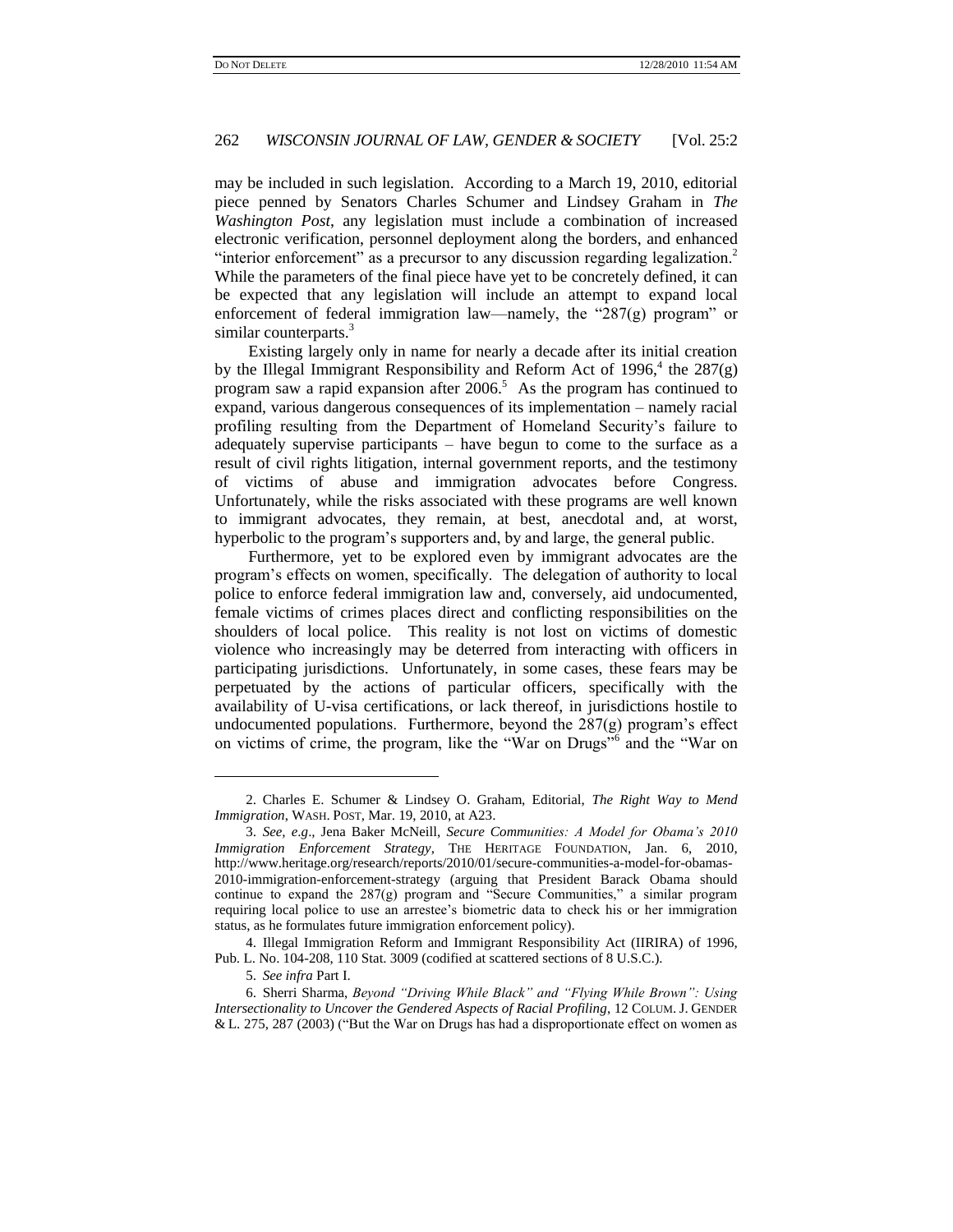Terror,"<sup>7</sup> may have significant latent effects on female family members, in this case, those of deported spouses, brothers, and sons.

Ultimately, the reality remains that while undocumented immigration is a significant problem in some communities, local enforcement of federal immigration law carries with it dangers of its own, which must be more fully explored before the program is expanded – specifically, its impact on women. In beginning to explore these dangers, this article will proceed in three sections. The first will trace the history of the 287(g) program, including a recounting of the program's rapid expansion during the Bush administration. The second section will examine the myriad of documented problems associated with the program, including: a) racial profiling; b) the program's inordinate focus on civil offenders as opposed to violent felons; c) the failure of ICE to adequately monitor and coordinate participating agencies' actions; and d) the lack of adequate data collection by ICE and participating agencies. Finally, the third section will highlight three potential effects the program may have on women, of which additional research is required before the program is expanded further: (a) the deterrent effect of the program on victims of domestic violence; (b) the availability of U-visas in 287(g) jurisdictions; and (c) the increased financial and parental responsibility for women whose male family members are placed into deportation proceedings.

### <span id="page-2-0"></span>I. THE HISTORY OF INA § 287(G)

On September 30, 1996, Congress enacted the Illegal Immigration Reform and Immigrant Responsibility Act, thereby adding Section 287(g) to the Immigration and Nationality Act (INA).<sup>8</sup> The limited legislative history available suggests that proponents initially envisioned the section to be used broadly as a means of detaining absconders $9$  – persons for whom a final order of removal has been issued, but who have not left the country. Despite their intentions, the first agreement, commonly termed a Memorandum of Agreement (MOA),<sup>10</sup> was not signed until 2002.<sup>11</sup> As of 2005, only 3 localities

well, and has led to a steep rise in the number of women incarcerated. . . . 'Often the dealers' are boyfriends, spouses, or other relatives that use the threat of retaliation if the women do not agree to carry large amounts of drugs, frequently across state or national borders.'").

<sup>7.</sup> *See* ALIENS AMONG US (2009) (film recounting the stories of immigrant families who had male family members deported after they registered as part of the Special Registration program implemented after September, 11, 2001), *available at*  http://www.cultureunplugged.com/play/1420/Aliens-Among-Us (last visited Oct. 2, 2010).

<sup>8.</sup> *Delegation of Immigration Authority Section 287(g): Immigration and Nationality Act*, 1 (Aug. 18, 2008), http://cdpsweb.state.co.us/immigration/Meetings/October21/10-21- 08%20287%20Delegation%20of%20Authority.pdf [hereinafter *Delegation of Immigration Authority*].

<sup>9.</sup> 143 CONG. REC. 5,639-40 (1996) (statement of Rep. Latham, Republican-Iowa).

<sup>10.</sup> According to ICE:

The MOA defines the scope and limitations of the authority to be designated. It also establishes the supervisory structure for the officers working under the cross-designation and prescribes the agreed upon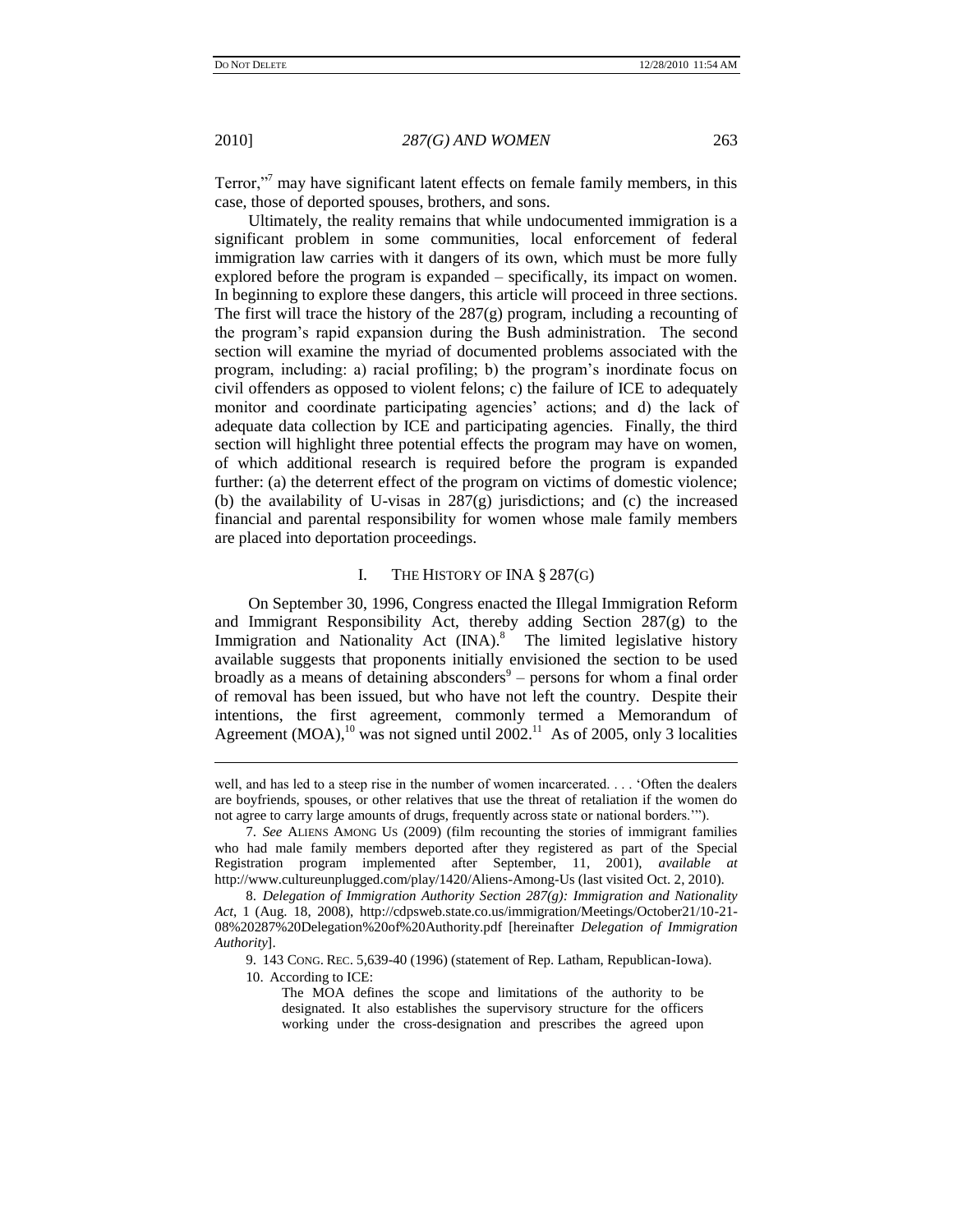$\overline{a}$ 

### 264 *WISCONSIN JOURNAL OF LAW, GENDER & SOCIETY* [Vol. 25:2

had entered into corresponding agreements with the Bureau of Immigrations, Customs and Enforcement (ICE).<sup>12</sup>

As a means of gaining wider acceptance for the program, Deputy Assistant Director of ICE's Office of Investigations, Paul M. Kilcoyne, emphasized, during a 2005 House Homeland Security subcommittee hearing, that the program would not to be used to target individuals who had committed minor traffic offenses — such as driving with a broken headlight – but rather would focus on criminal organizations.<sup>13</sup> Spurred by Congress' failure to pass comprehensive immigration reform and the Bush administration's emphasis on using local governments to enforce federal immigration law, $14$  sixty-four agencies entered into 287(g) agreements between January 1, 2005 and October 2008.<sup>15</sup> During this same period, federal funding for the program rapidly

*Delegation of Immigration Authority*, *supra* note 9, at 1. It is worth noting that a locality generally bears all costs related to the program outside of the initial training for deputized officers, *see* Immigration & Customs Enforcement, *Freedom of Information Act Reading Room*, http://www.ice.gov/foia/readingroom.htm#37 (last visited Aug. 17, 2010) (a selection of certain Memorandums of Understanding).

11. *Examining 287(g): The Role of State and Local law Enforcement in Immigration Law: Hearing Before the H*. *Comm*. *on Homeland Sec*., 111th Cong. 33 (2009) (statement of Muzaffar A. Chishti, Director, NYU School of Law Office, Migration Policy Institute), *available at* http://frwebgate.access.gpo.gov/cgi-bin/getdoc.cgi?dbname=111\_house\_ hearings &docid=f:49374.pdf [hereinafter *Hearing on Examining 287(g)*].

12. *Id*. at 36.

13. *The 287(g) Program: Ensuring the Integrity of America"s Border Security System Through Federal-State Partnerships: Hearing Before the H*. *Subcomm*. *on Mgmt*.*, Integration, & Oversight of the H*. *Comm*. *on Homeland Sec*., 109th Cong. 34 (2005) (statement of Paul M. Kilcoyne, Deputy Assistant Director, Office of Investigations, U.S. Immigration and Customs and Enforcement), *available at* http://frwebgate. access.gpo.gov/cgi-bin/getdoc.cgi?dbname=109\_house\_hearings&docid=f:28332.pdf.

14. In 2002, however, the Department of Justice (DOJ) composed a memo encouraging state and localities to enforce federal immigration law under their alleged inherent authority. OFFICE OF LEGAL COUNSEL, DEP'T OF JUSTICE, Memo for the Attorney General: Non-Preemption of the Authority of State and Local Law Enforcement Officials to Arrest Aliens for Immigration Violations (Apr. 3, 2002), http://www.aclu.org/files/ FilesPDFs/ACF27DA.pdf. In doing so, it explicitly rejected the constitutional preemption analysis from a similar 1996 memo, *Assistance by State and Local Police in Apprehending Illegal Aliens* (Feb. 5, 1996), http://www.usdoj.gov/olc/immstopo1a.htm.

15. U.S. GOV'T ACCOUNTABILITY OFFICE, IMMIGRATION ENFORCEMENT: BETTER CONTROLS NEEDED OVER PROGRAM AUTHORIZING STATE AND LOCAL ENFORCEMENT OF FEDERAL IMMIGRATION LAWS 2 (2009), *available at* http://www.gao.gov/ new.items/d09109.pdf [hereinafter GAO 287(G) REPORT].

complaint process governing officer conduct during the life of the MOA. Under the statute, ICE will supervise all cross-designated officers when they exercise their immigration authorities. The agreement must be signed by the ICE Assistant Secretary, and the governor, a senior political entity, or the head of the local agency before trained local officers are authorized to enforce immigration law.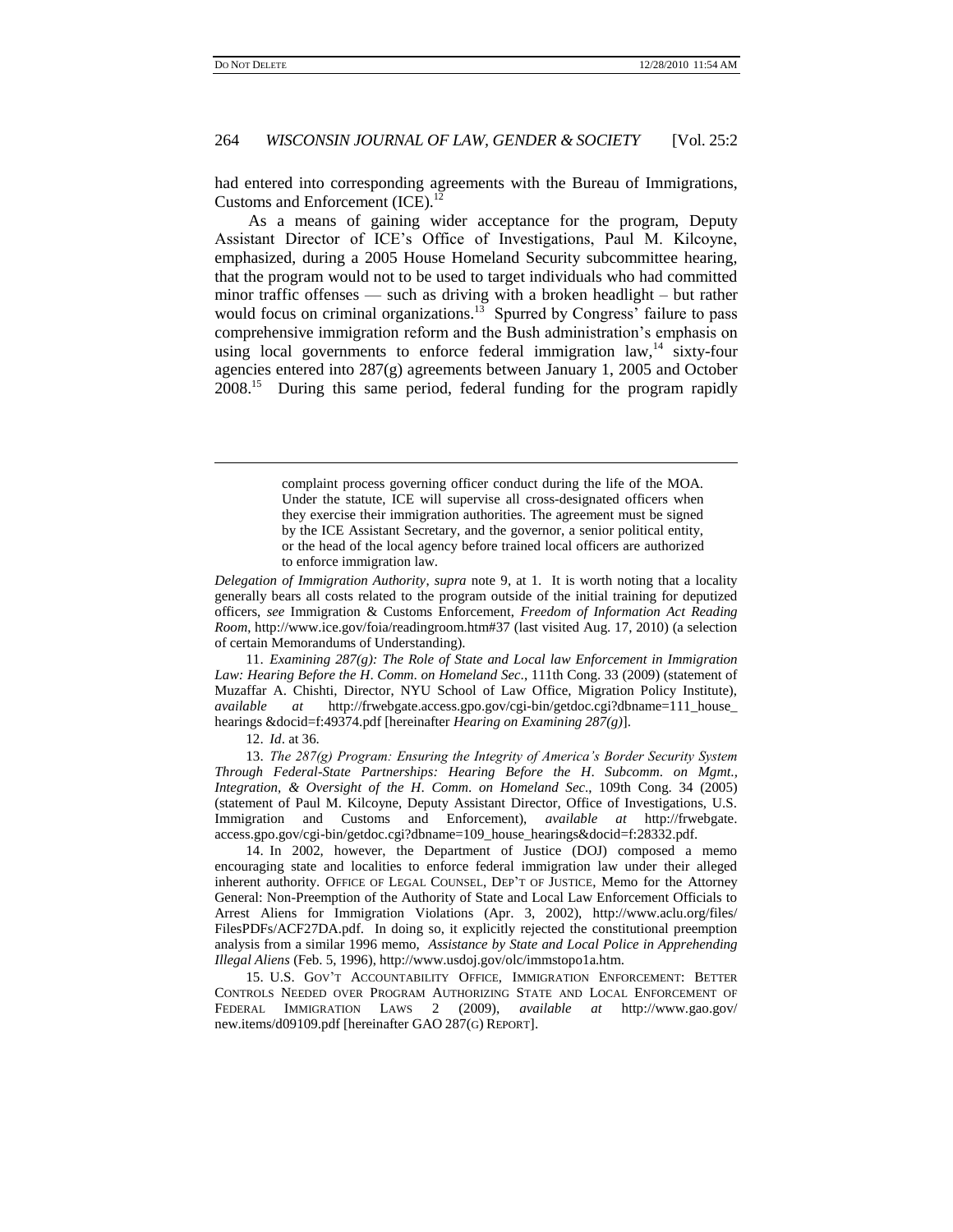<span id="page-4-0"></span>

increased, from approximately 5 million dollars in 2006 to 68 million dollars in  $2010.<sup>16</sup>$ 

Despite expectations to the contrary, the Obama administration has continued to expand the program. On July 10, 2009, Secretary of the Department of Homeland Security (DHS), Janet Napolitano, announced that DHS would sign a new MOA with each participating locality; in addition, Secretary Napolitano announced the approval of eleven new agreements with participating localities.<sup>17</sup> Currently, 71 agreements are in effect<sup>18</sup> and over eighty applications are still pending.<sup>19</sup> Current ICE informational materials continue to emphasize that participating agencies target immigrants who have committed violent crimes or have been involved in human smuggling, gang/organized crime activity, narcotics smuggling and money laundering.<sup>2</sup> According to publicly available promotional materials, participation in the program is not intended to impact day laborers or persons violating local excessive occupancy regulations.<sup>21</sup>

## II. THE IMPACT OF 287(G) AGREEMENTS ON MINORITY COMMUNITIES

Governmental reports, together with data collected pursuant to local reporting requirements, and in combination with the testimony of victims and advocates have brought to light a variety of interrelated problems associated with the  $287(g)$  program. Of paramount concern is evidence indicative of an increased focus among participating agencies on the arrest of minorities, specifically in the form of discriminatory traffic stops. In fact, available data suggests that while the program has been promoted as a means to capture violent felons, the vast majority of persons deported are initially arrested for misdemeanors or traffic offenses. These dangers have been heightened by the government's failure to adequately supervise those involved in the program, specifically its decision not to impose independent data collection requirements upon participating agencies.

<sup>16.</sup> *Id*. at 9; U.S. DEP'T OF HOMELAND SEC, OFFICE OF INSPECTOR GEN., THE PERFORMANCE OF 287 (G) AGREEMENTS, 4 (2010), *available at* [http://www.dhs.gov/](http://www.dhs.gov/xoig/assets/mgmtrpts/OIG_10-63_Mar10.pdf) [xoig/assets/mgmtrpts/OIG\\_10-63\\_Mar10.pdf](http://www.dhs.gov/xoig/assets/mgmtrpts/OIG_10-63_Mar10.pdf) [hereinafter THE PERFORMANCE OF 287(G) AGREEMENTS]; C. STEWART VERDERY, JR., BRICK BY BRICK 25 (2010), *available at*  http://www.americanprogress.org/issues/2010/06/pdf/dhs\_enforcement.pdf.

<sup>17.</sup> Press Release, Sec'y Napolitano Announces New Agreement for State and Local Immigration Enforcement Partnerships & Adds 11 New Agreements, Dep't of Homeland Sec. (July 10, 2009), *available at* http://www.dhs.gov/ynews/releases/ pr\_1247246453625.shtm [hereinafter New Agreement Press Release].

<sup>18.</sup> U.S. Immigration & Customs Enforcement, *Updated Facts on ICE"s 287(g) Program* (Apr. 9, 2010), http://www.ice.gov/news/library/factsheets/287g-reform.htm.

<sup>19.</sup> *Hearing on Examining 287(g)*, *supra* note [11](#page-2-0) at 35 (statement of Muzaffar A. Chishti).

<sup>20.</sup> THE PERFORMANCE OF 287(G) AGREEMENTS, *supra* note 17, at 8, 79-80.

<sup>21.</sup> *Id*. at 36.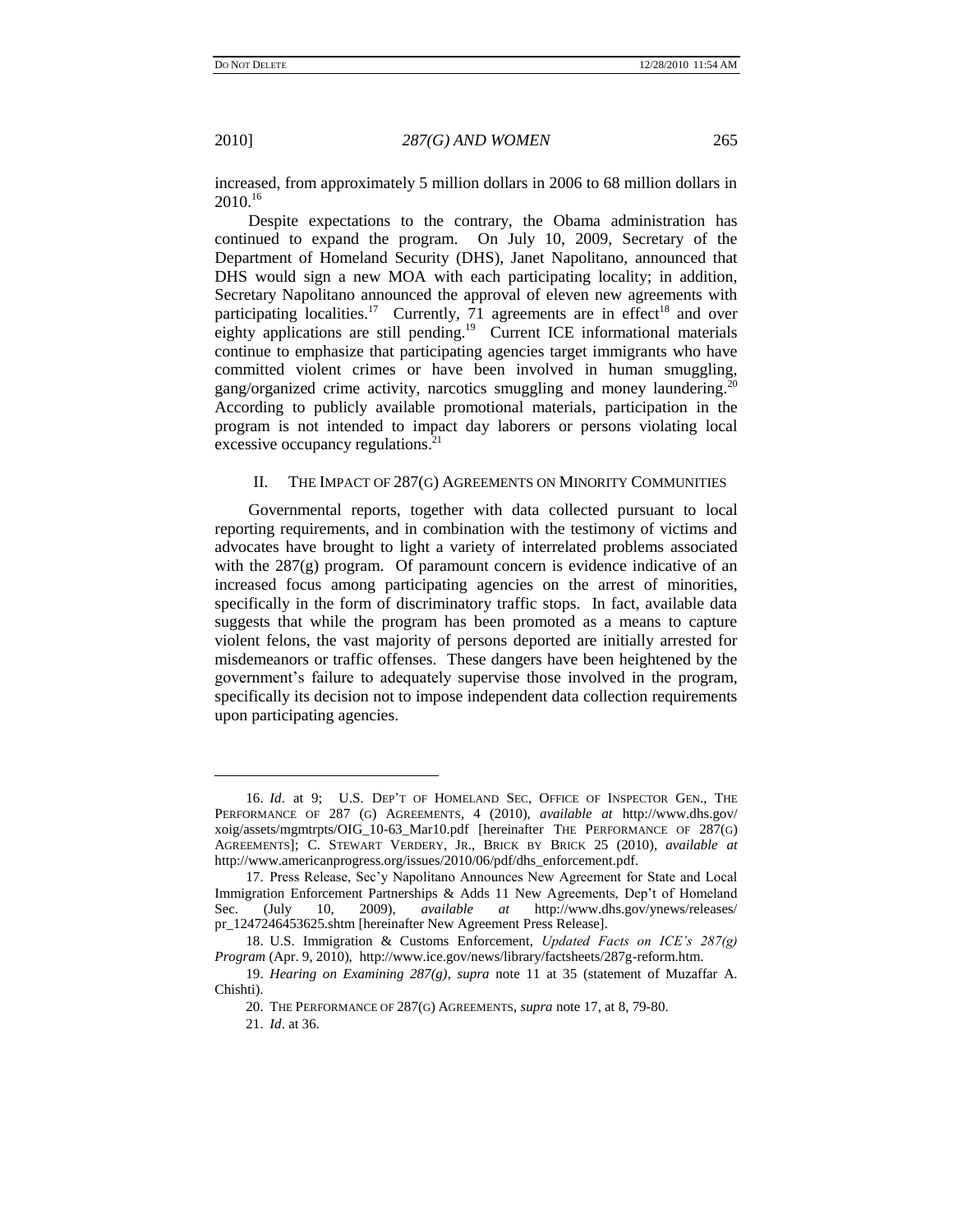#### *A. The Prevalence of Racial Profiling*

While some may argue that the program's disproportionate impact on Latino residents merely reflects the fact that most undocumented persons are Hispanic, significant evidence indicates that this is, in fact, a result of an increased focus on minorities overall, specifically in the form of discriminatory traffic stops. As discussed below, the  $287(g)$  program, itself, does not create any independent data collection requirements. However, data collected pursuant to local requirements indicates that once a locality joins the program, there is a dramatic increase in the number of Hispanics stopped and arrested by participating officers.<sup>22</sup> These concerns are further supported by the experiences of individual victims in litigation across the country.

The law regarding selective police enforcement on the basis of race is clear. ―[T]he Constitution prohibits selective enforcement of the law based on considerations such as race.<sup>723</sup> The choice of "whether to prosecute may not be based on 'an unjustifiable standard such as race, religion, or other arbitrary classification.<sup> $m24$ </sup> Police officers, likewise, are prohibited from relying on such bases in stopping or arresting individual suspects. To the extent that an officer relies on race in place of criminal activity, his actions are subject to "strict scrutiny<sup>325</sup> — which in the context of racial classifications all but ensures that the officer's actions are unconstitutional.<sup>26</sup> The law is uniform regardless of whether the victim of such classifications is documented or undocumented. The Supreme Court has made clear that the Fourteenth Amendment's prohibition on racial discrimination protects non-citizens as well as citizens.<sup>27</sup>

Because of the lack of sufficient federal regulation, once an officer is deputized under the program, he is given virtually unlimited authority to detain and refer suspected undocumented persons to ICE.<sup>28</sup> While more aggressive localities have taken it upon themselves to conduct individual immigration

l

27. Plyler v. Doe, 457 U.S. 202, 205, 212 (1982) (finding that a state law discriminating against undocumented children was unconstitutional under the Fourteenth Amendment); Yick Wo v. Hopkins, 118 U.S. 356, 369 (1886) (concluding that the Fourteenth Amendment applies to non-citizens).

28. *See infra* Part II.c.

<sup>22.</sup> *See infra* notes 40, 125.

<sup>23.</sup> Whren v. U.S., 517 U.S. 806, 813 (1996).

<sup>24.</sup> U.S. v. Armstrong, 517 U.S. 456, 464 (1996) (quoting Oyler v. Boles, 368 U.S. 448, 456 (1962)).

<sup>25.</sup> Bush v. Vera, 517 U.S. 952, 968 (1996) (plurality).

<sup>26.</sup> Evan Tsen Lee & Ashutosh Bhagwat, *The McCleskey Puzzle: Remedying Prosecutorial Discrimination Against Black Victims in Capital Sentencing*, [1998](https://www.lexis.com/research/buttonTFLink?_m=f7c34aa5ea550696f62e9f99f3c03426&_xfercite=%3ccite%20cc%3d%22USA%22%3e%3c%21%5bCDATA%5b61%20Vand.%20L.%20Rev.%201027%5d%5d%3e%3c%2fcite%3e&_butType=3&_butStat=2&_butNum=394&_butInline=1&_butinfo=%3ccite%20cc%3d%22USA%22%3e%3c%21%5bCDATA%5b1998%20Sup.%20Ct.%20Rev.%20145%2cat%20178%5d%5d%3e%3c%2fcite%3e&_fmtstr=FULL&docnum=5&_startdoc=1&wchp=dGLbVtz-zSkAW&_md5=082c412bd39e5734fbf0df6b78097e4d) SUP. CT. REV. [145, 178-79](https://www.lexis.com/research/buttonTFLink?_m=f7c34aa5ea550696f62e9f99f3c03426&_xfercite=%3ccite%20cc%3d%22USA%22%3e%3c%21%5bCDATA%5b61%20Vand.%20L.%20Rev.%201027%5d%5d%3e%3c%2fcite%3e&_butType=3&_butStat=2&_butNum=394&_butInline=1&_butinfo=%3ccite%20cc%3d%22USA%22%3e%3c%21%5bCDATA%5b1998%20Sup.%20Ct.%20Rev.%20145%2cat%20178%5d%5d%3e%3c%2fcite%3e&_fmtstr=FULL&docnum=5&_startdoc=1&wchp=dGLbVtz-zSkAW&_md5=082c412bd39e5734fbf0df6b78097e4d) (1998) ("The crucial consequence of subjecting a governmental [racial] classification to ‗strict scrutiny' is that the classification then becomes presumptively unconstitutional, and the burden falls on the government to establish an extremely persuasive justification for use of that classification (a burden which is essentially never met).").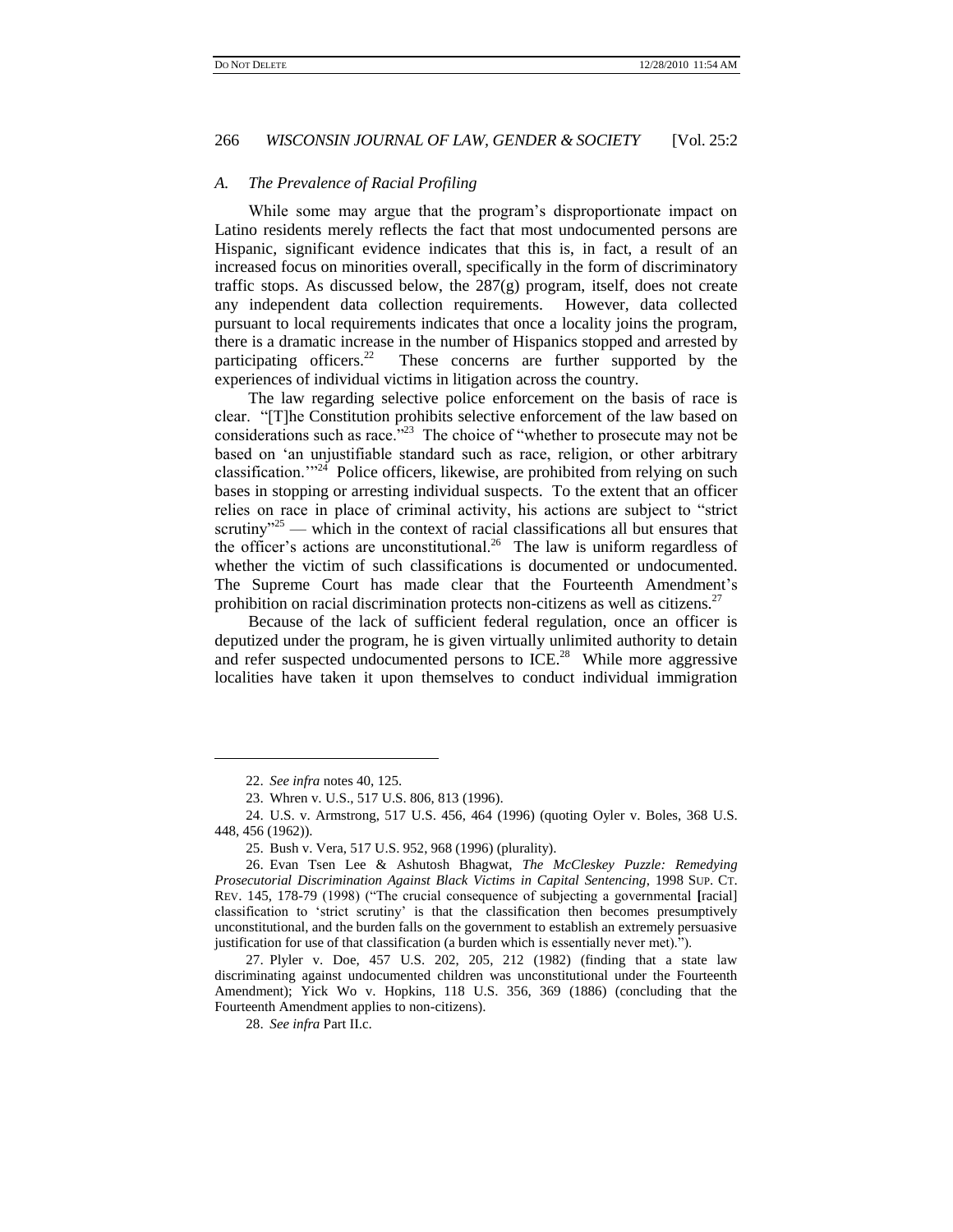raids, most localities claim that they refer individuals to ICE in conjunction with an arrest which they otherwise would already make.<sup>29</sup>

While this may be the case, available data from participating localities suggest that once an agreement is entered into, the actions of police in participating agencies are adjusted to reflect deputized officers' newfound powers. The most dramatic evidence of such is the rapid increase in the number of Hispanic persons stopped for crimes — primarily Driving Without a License – for which the officer could not have had a factual basis at the time of the stop and the number of Hispanic persons arrested for crimes for which individuals would otherwise have not been arrested.<sup>30</sup>

The incentive for such actions is provided by the fact that once an individual is arrested, no matter the offense, the officer may transport the individual to the local police station from which the officer, under the program's auspices, may contact ICE to determine if the individual in custody is lawfully present within the United States. $31$  If ICE determines that the individual is subject to deportation, it issues a detainer, under which the locality may hold the individual for up to 48 hours. During this time, ICE must detain and accept custody of the suspected undocumented individual.<sup>32</sup> By ICE estimates, in approximately 30-40 percent of cases, the individual already detained is quickly transferred into ICE custody.<sup>33</sup> The individual is never prosecuted for the crime for which they were originally arrested, leaving the locality's judicial officers without an opportunity to scrutinize the basis of the stop or the merits of the crime for which the person was arrested.<sup>34</sup> As stated by on ICE employee, "[t]his has resulted in ICE becoming a dumping ground for individuals arrested on criminal charges who were never cleared of those charges in a court of law."35

Meanwhile, the individual transferred into ICE custody, assuming he is able to obtain prompt and capable representation — which may not be the

35. *Id*.

<sup>29.</sup> *See, e*.*g*.*, Hearing on Examining 287(g), supra* note 12 (statement of Charles A. Jenkins). *See infra* notes 77-83 (noting the crimes for which persons detained under the program are originally arrested).

<sup>30.</sup> *See infra* notes, 40, 41, 77-83, 125.

<sup>31.</sup> Atwater v. Lago Vista, 532 [U.S.](http://en.wikipedia.org/wiki/United_States_Reports) [318,](http://supreme.justia.com/us/532/318/case.html) 354 (2001) (finding that police decision to arrest defendant for a seat-belt violation or any other fine-only misdemeanor did not violate the Fourth Amendment). An individual state may impose limits on officers beyond those provided by the Fourth Amendment, *id*. at 352.

<sup>32.</sup> 8 C.F.R. § 287.7(d) (2010).

<sup>33.</sup> *Hearing on Examining 287(g), supra* note 12 (statement of Charles A. Jenkins).

<sup>34.</sup> *See Moving More Effective Immigration Detention Mgmt*.*: Hearing Before the H*. *Subcomm*. *on Boarder, Maritime & Global Counterterrorism of the H*. *Comm*. *on Homeland Sec*., 111th Cong. (2009) (statement of Chris Crane, Vice President of Detention and Removal Operations, National Immigration and Customs Enforcement Council 118 of the American Federation of Government Employees), *available at* http://homeland.house.gov/ SiteDocuments/20091210105603-99475.pdf.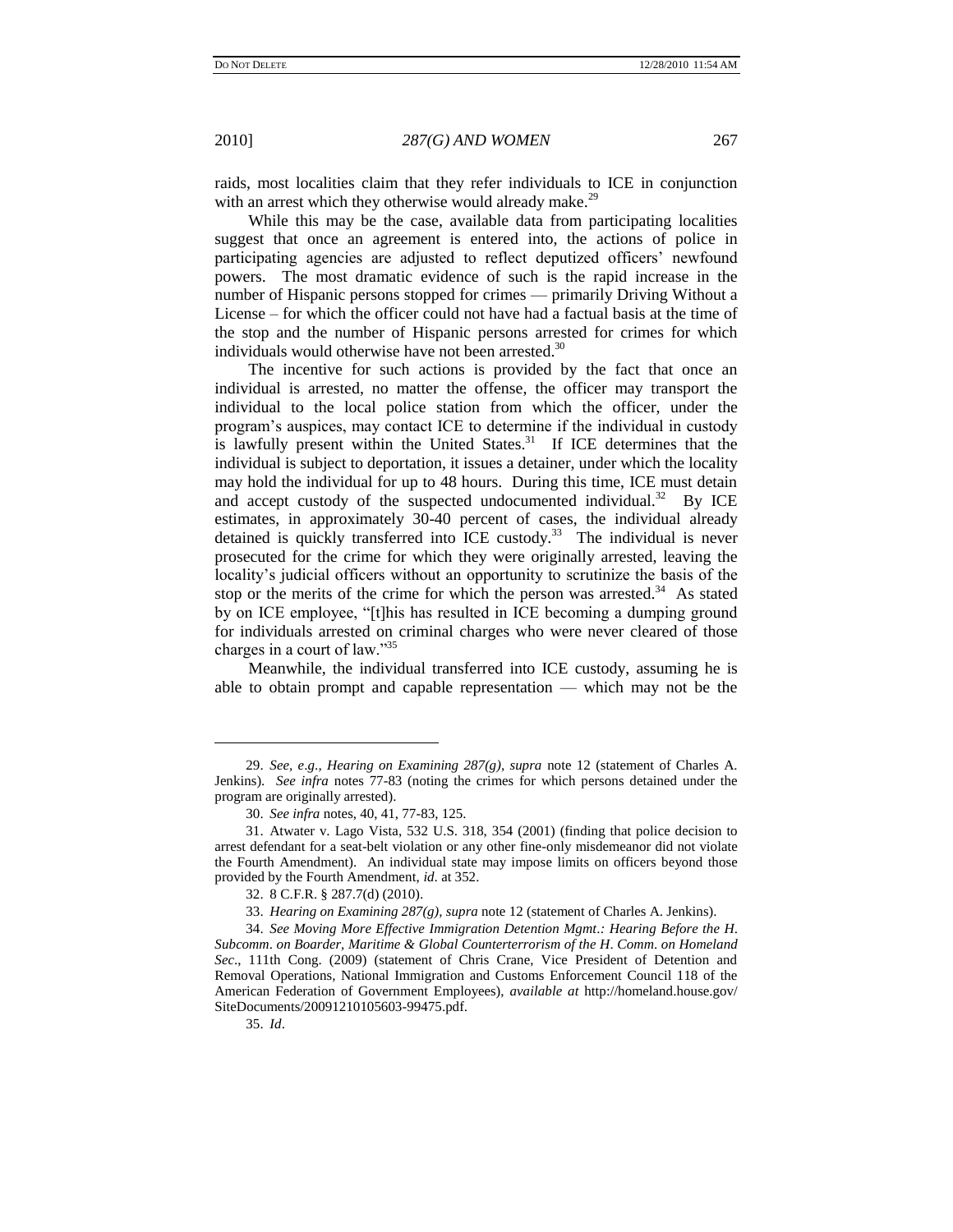case, $36$  is left to challenge his detention in the context of a deportation hearing in which the Fourth Amendment's exclusionary rule is generally inapplicable.<sup>37</sup> As opposed to being merely a latent effect of participation in the 287(g) program, individuals detained pursuant to such stops constitute the vast majority of persons referred to ICE by local deputized officers.<sup>38</sup>

While proponents of the program have criticized such assertions as mere propaganda, data collected, pursuant to local requirements, bears this concern out. In Tennessee, which has two MOAs, the arrest rates in Davidson County for Hispanic defendants driving without a license more than doubled after the county implemented the program. $39$  In Alabama, fifty-eight percent of motorists stopped by a deputized officer were Latino, although they constitute less than two percent of the population.<sup>40</sup>

These concerns are further enhanced by the questionable history, in terms of race relations, of many of the localities entering into such agreements. Eighty percent of the agreements have been signed by localities in states in the southern half of the United States. $41$  Eighty-seven percent of the localities that have entered into 287(g) agreements have Hispanic populations growing faster than the national average. $42$ 

The experiences of Latino plaintiffs challenging their treatment by deputized officers highlight some of the more egregious abuses by participating agencies. In July 2008, for example, several Latino U.S. citizens and a Mexican filed a class-action lawsuit against the Maricopa County Sheriff's Office (MCSO), Sheriff Joe Arpaio and Maricopa County for selectively enforcing immigration laws against Latinos under the existing 287(g) agreement.<sup>43</sup> Velia Meraz and Manual Nieto, two of the individual plaintiffs in

38. *See infra* Part II.b.

39. Tennessee Immigrant & Refugee Rights Coalition, *Arrests for No Drivers License by Ethnicity and Race*, 1 (July 31, 2007), http://www.tnimmigrant.org/storage/ misc/Arrests\_for\_NDL\_by\_Race\_and\_Ethnicity%206-2008.pdf.

40. David C. Vock, *Police Join Feds to Tackle Immigration*, STATELINE.ORG (Nov. 27, 2007), http://stateline.org/live/details/story?contentId=259949.

<sup>36.</sup> *See* AMERICAN BAR ASS'N, COMM'N ON IMMIGRATION, REFORMING THE IMMIGRATION SYSTEM ES-7 (Am. Bar Assoc., 2010) (noting that "[m]ore than half of respondents in removal proceedings, and 84 % of detained respondents, do not have representation").

<sup>37.</sup> Immigration & Naturalization Serv. v. Lopez-Mendoza, 468 U.S. 1032, 1046 (1984). Accordingly, any evidence gathered, even if the product of an unlawful arrest, remains admissible, *id*. at 1051.

<sup>41.</sup> Am. Civil Liberties Union of Ga., *Terror and Isolation in Cobb: How Unchecked Police Power under 287(g) Has Torn Families Apart and Threatened Public Safety*, 6 (Oct. 2009), http://www.aclu.org/files/intlhumanrights/immigrantsrights/asset\_upload\_file 306\_41281.pdf [hereinafter Terror and Isolation in Cobb].

<sup>42.</sup> *Id*.

<sup>43.</sup> *See* Amended Complaint, Ortega Melendres v. Arpaio, 3, 4, 8, 10 (July 16, 2008), http://www.aclu.org/files/pdfs/immigrants/filedfirstamdcm071608%282%29.pdf (U.S. Dist. Ct. of Ariz., No. CV-07-02513-PHX-MHM). The ACLU, the Mexican American Legal Defense and Educational Fund, and lead counsel Steptoe & Johnson LLP represent the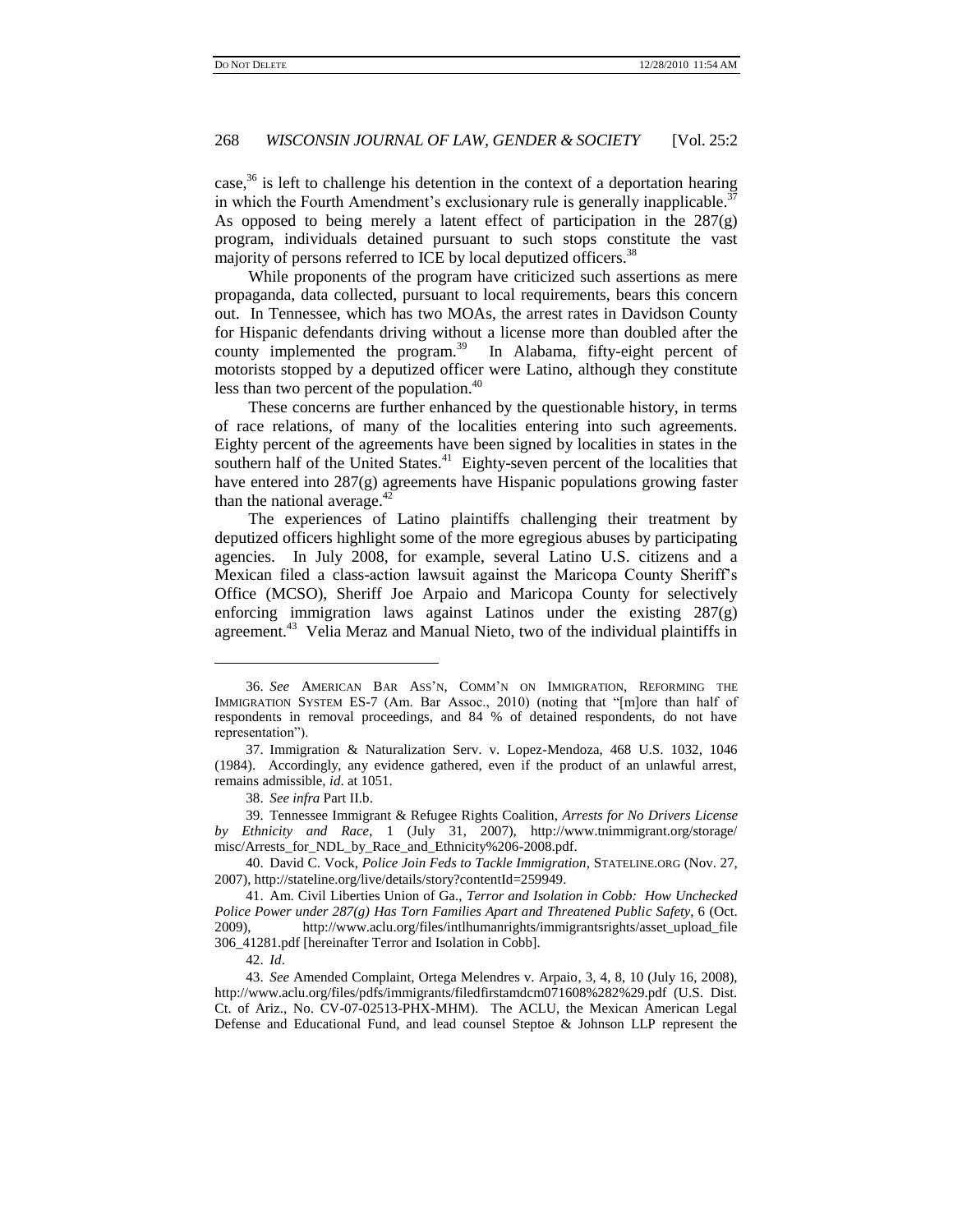$\overline{a}$ 

2010] *287(G) AND WOMEN* 269

the case, related the following story regarding their experiences with the Maricopa County Sherriff's Department:

On March 28, 2008, the siblings drove into a Quick Stop gas station while singing along to Spanish music with their windows down. As they pulled into the Quick Stop, they noticed a Sheriff's vehicle behind one of the vehicles at the pumps. The officer was speaking with two Latino-looking men in handcuffs. As soon as Mr. Nieto parked the car, the officer yelled over to them that they should leave. . . . [After leaving the gas station,] Mr. Nieto then saw the motorcycle officer and three other Sheriff's vehicles behind them. The motorcycle officer told Mr. Nieto to pull over and get out of the car. .

. . Mr. Nieto's family business was no more than 50 yards away, so he pulled into the parking lot there. The four police vehicles descended on them, blocking off the street and their business. The officers jumped out of their vehicles and raised their weapons. One of the officers grabbed Mr. Nieto and pulled him out of the car. He was pressed face first against his car. Mr. Nieto's father ran out of the shop, told the deputies that he owned the shop, that Mr. Nieto and Ms. Meraz were his children and that they were U.S. citizens. The deputies then uncuffed Mr. Nieto and ran his identification through their computer system. The deputies did not give him any citation. Mr. Nieto asked why the officers had subjected him and his sister to such treatment. He was not given any explanation, or any apology.<sup>44</sup>

On March 10, 2009, the Department of Justice initiated its own investigation of Sheriff Arpaio.<sup>45</sup>

While Sheriff Arpaio has drawn the lion's share of attention from critics, the program's problems are not limited to Maricopa County. According to a lawsuit filed on her behalf by the Puerto Rican Legal Defense and Education Fund and CASA de Maryland, Roxana Orellana Santos alleges that while eating lunch alone at a pond in Frederick, MD on Oct. 7, 2008, "two deputies approached her, asked for identification, then detained her and turned her over to immigration authorities for possible deportation."<sup>46</sup> The officers have

45**.** Daniel González, *Feds Investigate Arpaio*, ARIZ. REPUBLIC, Mar. 11, 2009, at A1.

46. N.C. Aizenman, *Lawsuit Targets Immigration Enforcement; Racial Profiling Alleged in Salvadoran"s Arrest in Frederick*, WASH. POST, Nov. 11, 2009, at B02; Complaint,

plaintiffs in the lawsuit, Ortega Melendres v. Arpaio, No. CV-07-2513-PHX-GMS, 2010 U.S. Dist. LEXIS 20311, at \*1 (U.S. Dist. Ct. Ariz. Feb. 12, 2010). While the case has yet to be decided, on February 11, 2010, the presiding federal judge imposed sanctions on the Maricopa County Sheriff's office for destroying evidence indicative of racial profiling in anticipation of discovery related to the lawsuit, *id*. at 4, 18, 24.

<sup>44.</sup> Am. Civil Liberties Union, *Written Statement for a Hearing on Examining 287(g)*, 8 (Mar. 4, 2009), http://www.aclu.org/files/images/asset\_upload\_file717\_39062.pdf (Submitted to the U.S. House of Representatives Committee on Homeland Security) [hereinafter *Statement on Examining 287(g)*].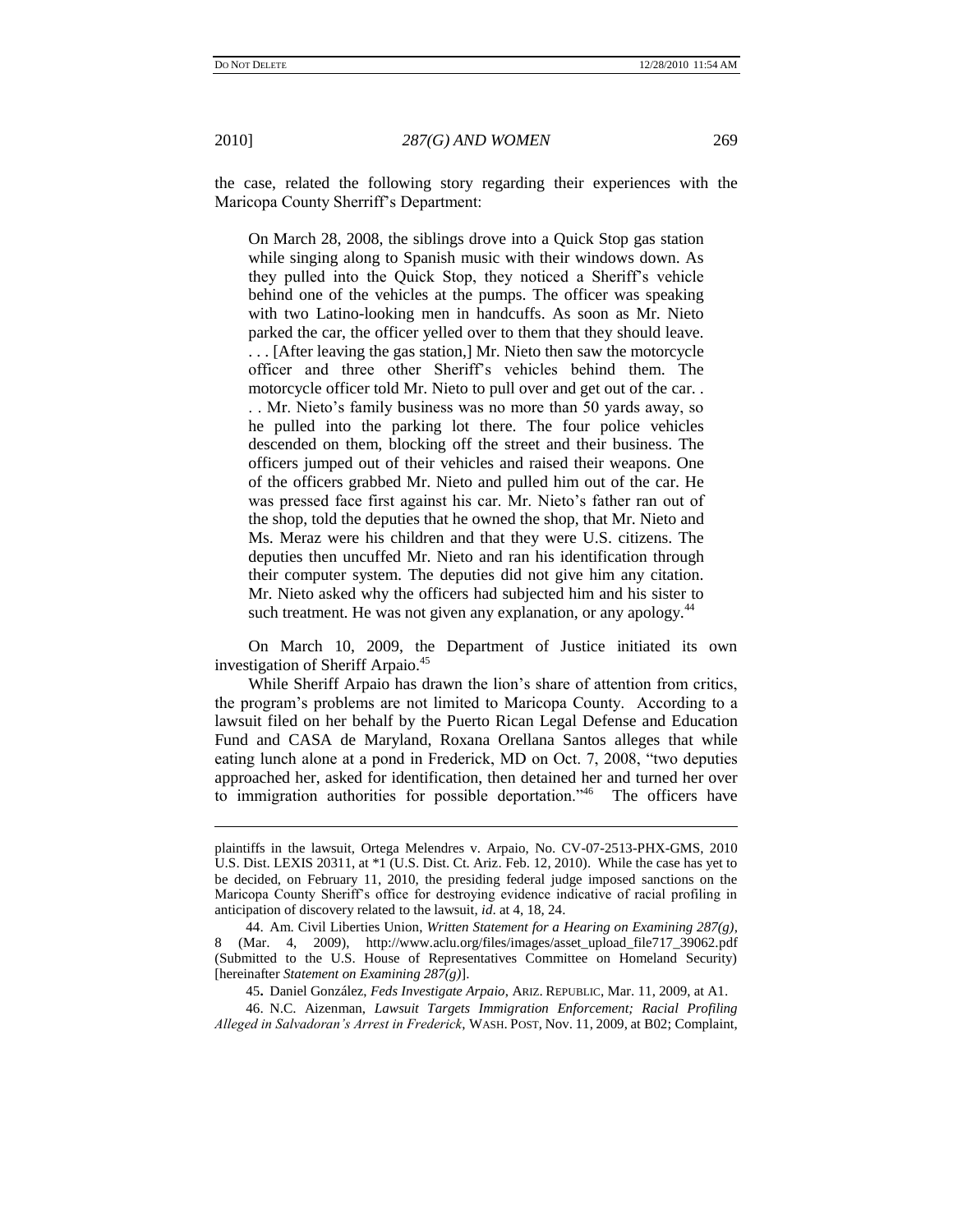defended their actions on the grounds that Ms. Orellana Santos hid from the officers thereby creating reasonable suspicion that she had committed a crime.<sup>47</sup> The officers, however, have admitted that the stop was unrelated to a suspicion regarding any specific criminal act.<sup>48</sup> According to the complaint, neither of the deputies who arrested Ms. Santos was among the twenty-six members of the sheriff's force trained under the federal program.<sup>49</sup>

The testimonies of victims before Congress have revealed similarly troubling incidents. On April 2, 2009, two House Judiciary Subcommittees heard testimony from Julio Cesar Mora, a 19-year-old, native-born US citizen, who recounted how he and his father (who has had his green card since 1976) were stopped in their car on the way to work, patted down, bound with zip ties and taken to an undisclosed location place where a number of other Hispanic persons were being held by officers, some in black uniforms and masks.<sup>50</sup> After several hours Mr. Mora and his father were released after proving their legal immigration status.<sup>51</sup> Mora stated: "[t]o this day, I don't know why the officers stopped us out of all the cars on the road." $52$ 

Making such stories even more troubling are indications that civil rights violations by program participants may be grossly underreported. As Richard Stana, Director of Homeland Security and Justice Issues at the U.S. Government Accountability Office, testified in 2009, the 287(g) complaint process is "at best hazy."<sup>53</sup> Until July 2009, available fact sheets and other

47. Gina Gallucci-White, *Sheriff Fires Back over Discrimination Suit*, FREDERICK NEWS-POST, Nov. 14, 2009, *available at* http://www.save-the-us.com/sheriff-fires-backover-discrimination-suit-t.

48. *Id*. (noting any criminal suspicion arose solely out of Ms. Santos' decision to hide from the police).

49. *See* Orellana Santos Complaint, *supra* note 47, at 14; Nicholas C. Stern, *Advocates, Families Wary of Immigration Policies*, FREDERICK NEWS-POST, June 8, 2008, *available at*  http://www.fredericknewspost.com/sections/news/display.htm?StoryID=76024. The ACLU of Georgia in October 2009 released a report which highlighted the existence of similar problems in Cobb County, Georgia. Terror and Isolation in Cobb, *supra* note 42. According to the report, Hispanic community members report being stopped for rolling through stop signs or for having bad tags, being denied interpreters, having their cars searched without a basis and without their consent, and being arrested on suspicion of shoplifting without any evidence of such, only to later be charged with a loitering offense, *id*. at 10-13, 16, 18.

50. *Public Safety and Civil Rights Implications of State and Local Enforcement of Federal Immigration Laws: J*. *Hearing Before the Subcomm*. *on Immigration, Citizenship, Refugees, Boarder Sec*.*, & Int"l*. *Law & the Subcomm*. *on the Constitution, Civil Rights, & Civil Liberties of the H*. *Comm*. *on the Judiciary*, 111th Cong. 12-13, 62 (2009) (testimony of Julio Cesar Mora), *available at* http://judiciary.house.gov/hearings/printers/111th/111- 19\_48439.PDF.

51. *Id*. at 13.

52. *Id*.

l

53. *Statement on Examining 287(g)*, *supra* note 45, at 3 (internal quotation marks omitted).

Orellana Santos v. Frederick Cnty. Bd. of Comm'rs, 2, 11-13 (Nov. 10, 2009), http://latinojustice.org/civil\_rights/cases/Frederick\_Complaint.pdf (U.S. Dist. Ct. Md.) [hereinafter Orellana Santos Complaint].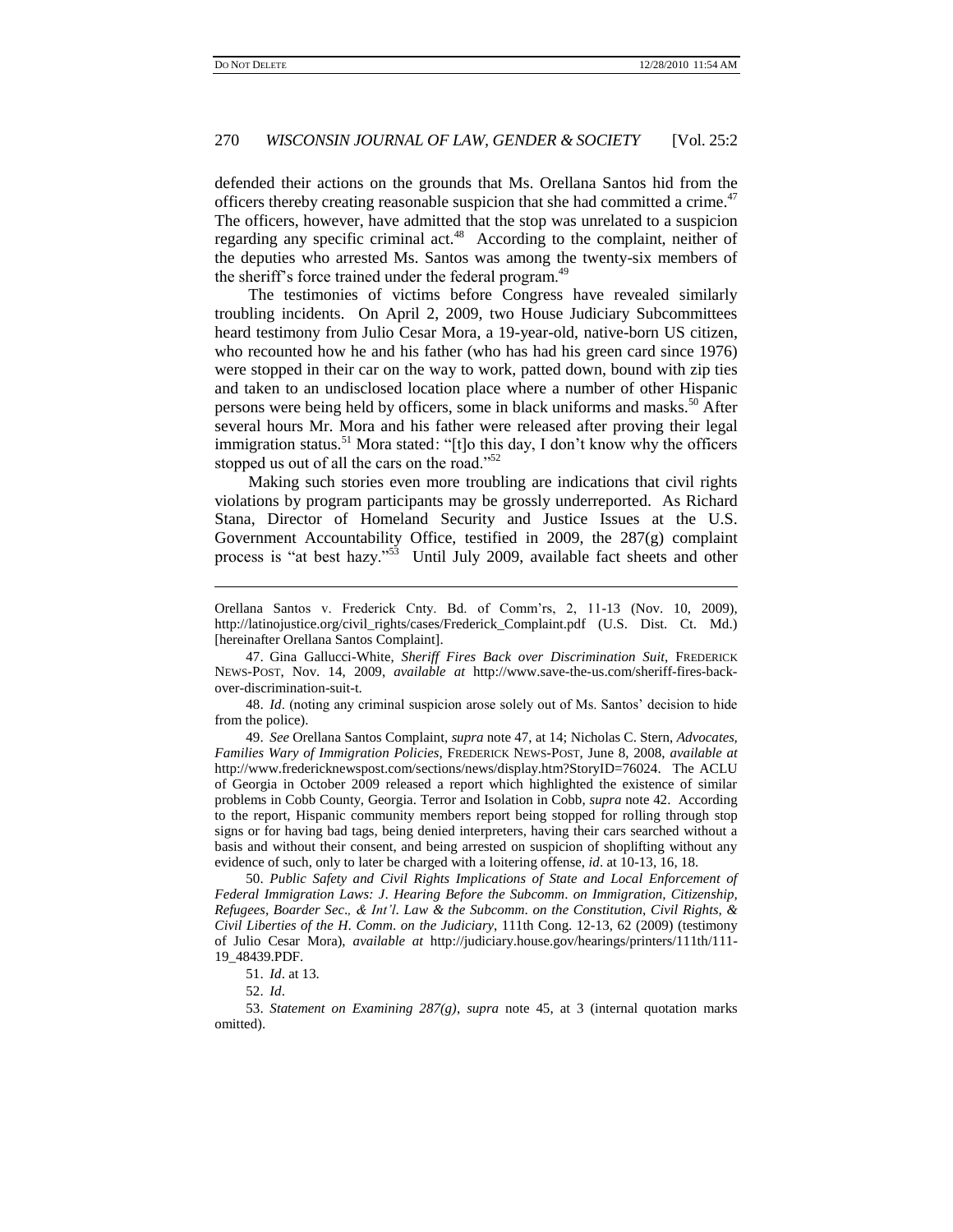information on ICE's website merely referred to an "agreed upon complaint" process governing officer conduct during the life of the [Memorandum of Agreement]."<sup>54</sup> While a participating locality's individual MOA may have included information as to how to file a complaint, because participating agencies had not clearly disseminated them before the fall of 2009, members of the public were generally unaware of how to file a complaint.<sup>55</sup> According to a March 2010 report issued by the Office of Inspector General within the Department of Homeland Security, "ICE managers in the field and LEA [Law Enforcement Agency] officials agree[] that ICE [has not done] enough to disseminate program information to the public, and describe[s] ICE outreach efforts as minimal."<sup>56</sup> In fact, the report suggests that even participating officers lack sufficient information as to how to respond to a complainant: " $287(g)$  officers informed [Office of Inspector General inspectors] that ICE instructors have not consistently delivered training on these topics during their basic training course."<sup>57</sup>

In October 2009, the Obama administration openly posted instructions for filing a complaint on its website and made available on the same site the MOA of participating agencies.<sup>58</sup> However, the mere filing of a report does not ensure that ICE will follow-up on the complaint. The July 2009 MOA template requires participating agencies to immediately notify ICE of "any complaint or allegation filed against 287(g) personnel involving (1) violations of the MOA or (2) any action that might result in employer discipline, a criminal investigation, or a civil lawsuit."<sup>59</sup> In addition, the MOA requires localities to report any complaints that a non-deputized officer has performed functions delegated to officers participating in the program.<sup>60</sup> Nevertheless, "ICE OPR [Office of Professional Responsibility] agents and LEA internal investigation representatives whom [the Office of the Inspector General within the DHS]

<sup>54.</sup> *Id*. (citing http://www.ice.gov/).

<sup>55.</sup> *Id*. Representatives of NGOs and community groups advised the DHS' Office of Inspector General "that it was difficult for individuals to pursue many of these complaints because of insufficient information about the complaint process. . . . at the time of our fieldwork 287(g) complaint reporting procedures were not available in ICE or LEA facilities where individuals affected by the  $287(g)$  program are most likely to see them." The PERFORMANCE OF 287(G) AGREEMENTS, *supra* note 17, at 38.

<sup>56.</sup> THE PERFORMANCE OF 287(G) AGREEMENTS, *supra* note17, at 35.

<sup>57.</sup> *Id*. at 8.

<sup>58.</sup> Elizabeth Maudlin, *ICE Reforms Fail to Solve Fundamental 287(g) Problems*, NATIONAL IMMIGRATION LAW CENTER, 4 (Apr. 2010), http://www.nilc.org/immlawpolicy/ LocalLaw/287g-OIG-report-2010-04-29.pdf; U.S. IMMIGRATION & CUSTOMS ENFORCEMENT, *287(g) Results and Participating Entities*, (Aug. 2, 2010), http://www.ice.gov/news/ library/factsheets/287g.htm; U.S. IMMIGRATION & CUSTOMS ENFORCEMENT, *287(g) complaint process*, http://www.ice.gov/287g/287g-complaint.htm (details the complaint process).

<sup>59.</sup> THE PERFORMANCE OF 287(G) AGREEMENTS, *supra* note 17, at 18.

<sup>60.</sup> *Id*.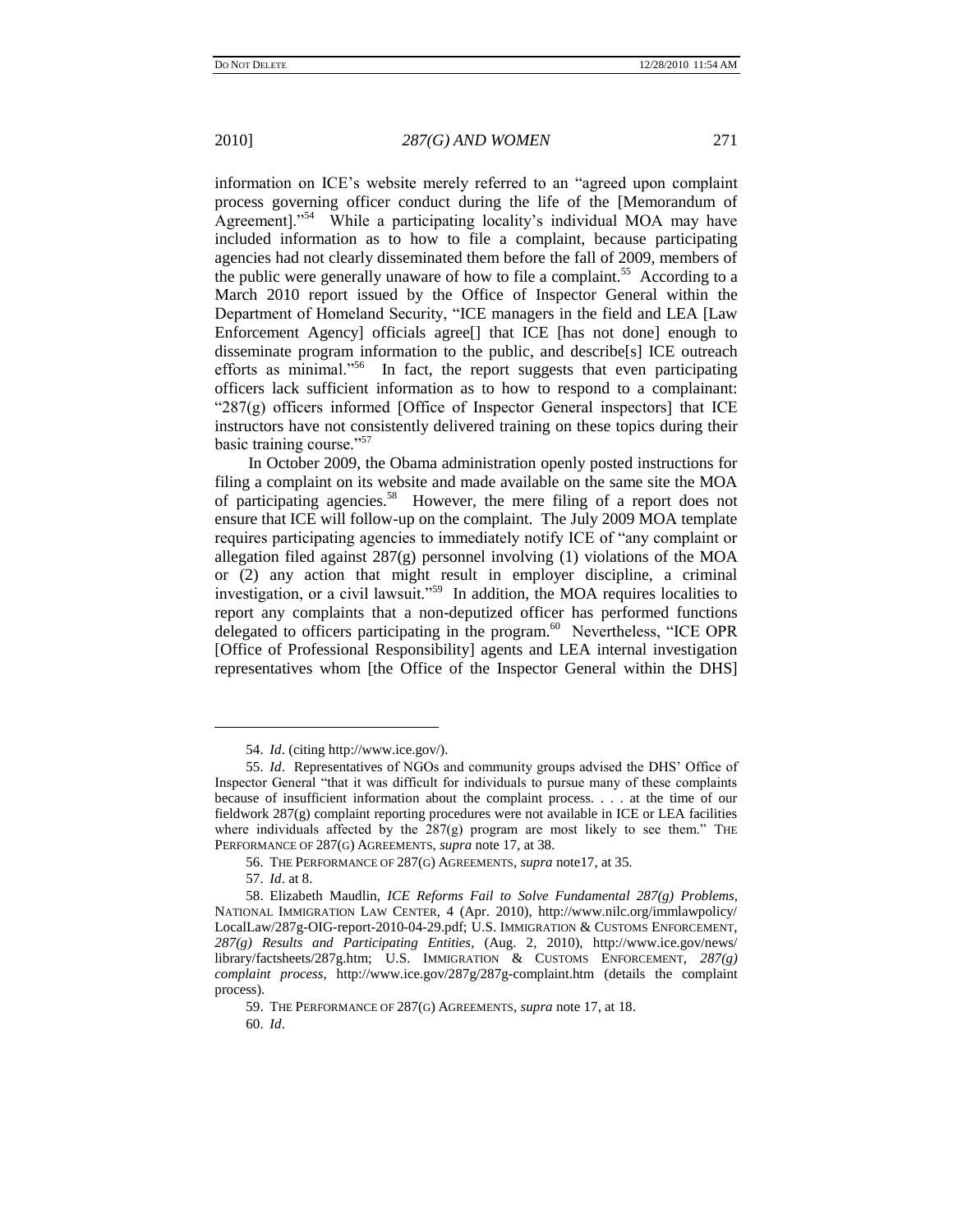interviewed were either not aware of this requirement or did not have a clear understanding of their respective roles in the process."<sup>61</sup>

Furthermore, there are a variety of disincentives for an aggrieved person to make a complaint; primarily the fear that such a complaint may lead to their own or a family member's deportation. According to February 2009 study, more than fifteen percent of American families include both documented and undocumented members. $62$  Such fears are often stoked by the inflammatory remarks of participating officers. According to the Office of Inspector General (OIG) report, in at least one county, "ICE had effectively ceded the role of primary spokesperson for the  $287(g)$  program to [an] elected official, which was counterproductive because of the inflammatory nature of [the official's] statements" regarding the program.<sup>63</sup>

In many instances, detained individuals are swiftly deported and have little, if any, access to immigration counsel. The U.S. Government Accountability Office (GAO), in a 2009 report on the program, recounted that almost half of those who are detained by participating agencies are thereafter, placed in removal proceedings.<sup>64</sup> Even before their removal, over half of detainees are transferred between detention centers,<sup>65</sup> thereby severely compromising access to counsel for those detainees who have been fortunate enough to retain counsel.<sup>66</sup> In 2008, one out of every four detainees was transferred more than once.<sup>67</sup> Sixty percent of detainees were deported without ever having been represented.<sup>68</sup>

In some cases, victims may simply be unaware that they were stopped on the basis of their race or, if they are, they may be too ashamed or humiliated to admit that they were the victims of such acts. $^{69}$  In other cases, they may simply not want to return to file a complaint with the same agency that was the perpetrator of the actions forming the basis for the complaint.<sup> $0$ </sup>

<sup>61.</sup> *Id*.

<sup>62.</sup> Aarti Shahani & Judith Greene, *Local Democracy on ICE*, JUSTICE STRATEGIES, 9 (Feb. 2009), http://www.justicestrategies.org/sites/default/files/JS-Democracy-On-Ice.pdf [hereinafter JUSTICE STRATEGIES REPORT].

<sup>63.</sup> THE PERFORMANCE OF 287(G) AGREEMENTS, *supra* note 17, at 35-36.

<sup>64.</sup> GAO 287(G) REPORT, *supra* note 16, at 23.

<sup>65</sup>**.** Transactional Records Access Clearinghouse, *Huge Increase in Transfers of ICE Detainees*, http://trac.syr.edu/immigration/reports/220/ (last viewed July 24, 2010) [hereinafter *Huge Increase in Transfers*].

<sup>66.</sup> *See* HUMAN RIGHTS WATCH, LOCKED UP FAR AWAY: THE TRANSFER OF IMMIGRANTS TO REMOTE DETENTION CENTERS IN THE UNITED STATES 43-53 (2009), *available at* http://www.hrw.org/sites/default/files/reports/us1209webwcover.pdf (discussing the impact of a transfer on a detainee's access to counsel).

<sup>67.</sup> *Huge Increase in Transfers*, *supra* note 66.

<sup>68.</sup> U.S. DEP'T OF JUSTICE, EXEC. OFFICE FOR IMMIGRATION REVIEW, FISCAL YEAR 2008 STATISTICAL YEAR BOOK A1 (2009), *available at* http://www.justice.gov/ eoir/statspub/fy08syb.pdf.

<sup>69.</sup> *Statement on Examining 287(g)*, *supra* note 45, at 4.

<sup>70.</sup> *Id*.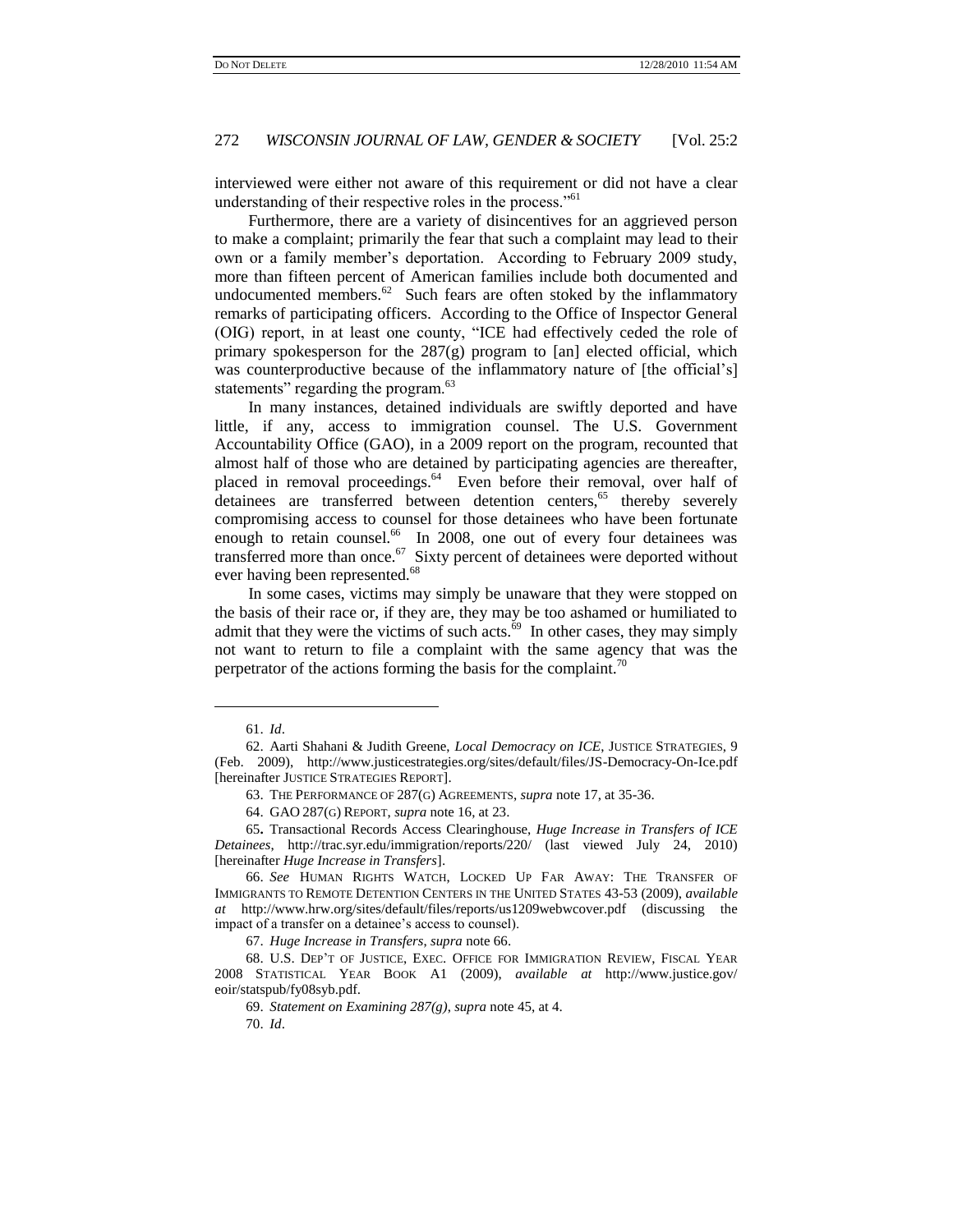Even when complaints are filed, it is not clear what effect, if any, such complaints have. As discussed below, "ICE has [yet to provide] guidance on how information about allegations, complaints, and other indications of misconduct should be reported, maintained, or used as part of the suitability determination process."71

As noted, in July 2009, Secretary Napolitano issued a revamped MOA, which each participating agency would have to sign to continue participating in the program.<sup>72</sup> While ICE hailed the "new" MOA as solving many of the problems addressed above, $73$  in significant regards, it increases them. Perhaps most importantly, the experience requirement for participating officials was reduced from two years as a police official to one, raising the potential that an officer lacking substantive work experience with immigrants would be assigned to the program. $44$ 

Additionally, as opposed to threatening termination of a locality's participation if deputized officials abuse their authority, the new MOA's termination provisions are directed towards under-enforcement, providing that only if ICE makes a "good faith determination that the [agency] is not fulfilling its duties" will participation be terminated.<sup>75</sup>

## *B. The Program"s Disproportionate Focus on Traffic Offenses and Misdemeanors*

As noted above, available data indicates that localities participating in the program have seen a disproportionate increase in the number of minorities stopped and arrested for minor traffic offenses. These stops are concerning not only because of questions regarding racial profiling, but because they suggest a disproportionate focus by program participants on minor traffic offenses and misdemeanors, as opposed to violent felony offenses – in contrast with what ICE and the program's proponents have claimed. As with concerns regarding racial profiling, changes instituted in the new MOA create insufficient safeguards to redirect participating agencies' actions.

Statistics from across the country indicate that the vast majority of persons detained by deputized officers were originally arrested for misdemeanors or non-alcohol related traffic offenses.<sup>76</sup> For example, in Davidson, Tennessee, a

<sup>71.</sup> THE PERFORMANCE OF 287(G) AGREEMENTS, *supra* note 21, at 18.

<sup>72.</sup> *See* New Agreement Press Release, *supra* note 18.

<sup>73.</sup> *See Id*. (alleging that the new MOA **"**defines the objectives of the 287(g) program, outlines the immigration enforcement authorities granted by the agreement and provides guidelines for ICE**'**s supervision of local agency officer operations, information reporting and tracking, complaint procedures and implementation measures.**"**).

<sup>74.</sup> American Civil Liberties Union, Side-by-Side Comparison of Old and New 287(g) Memoranda of Agreement 4-5, http://www.aclu.org/pdfs/immigrants/287g\_comparison\_ 20090716.pdf (last visited October 10, 2010) [hereinafter Side-by-Side 287(g) Comparison].

<sup>75.</sup> *Id*. at 4.

<sup>76.</sup> Statistics from localities that have independent data collection requirements indicate the program's lack of focus on serious felony offenders, *see supra* Part II.d. While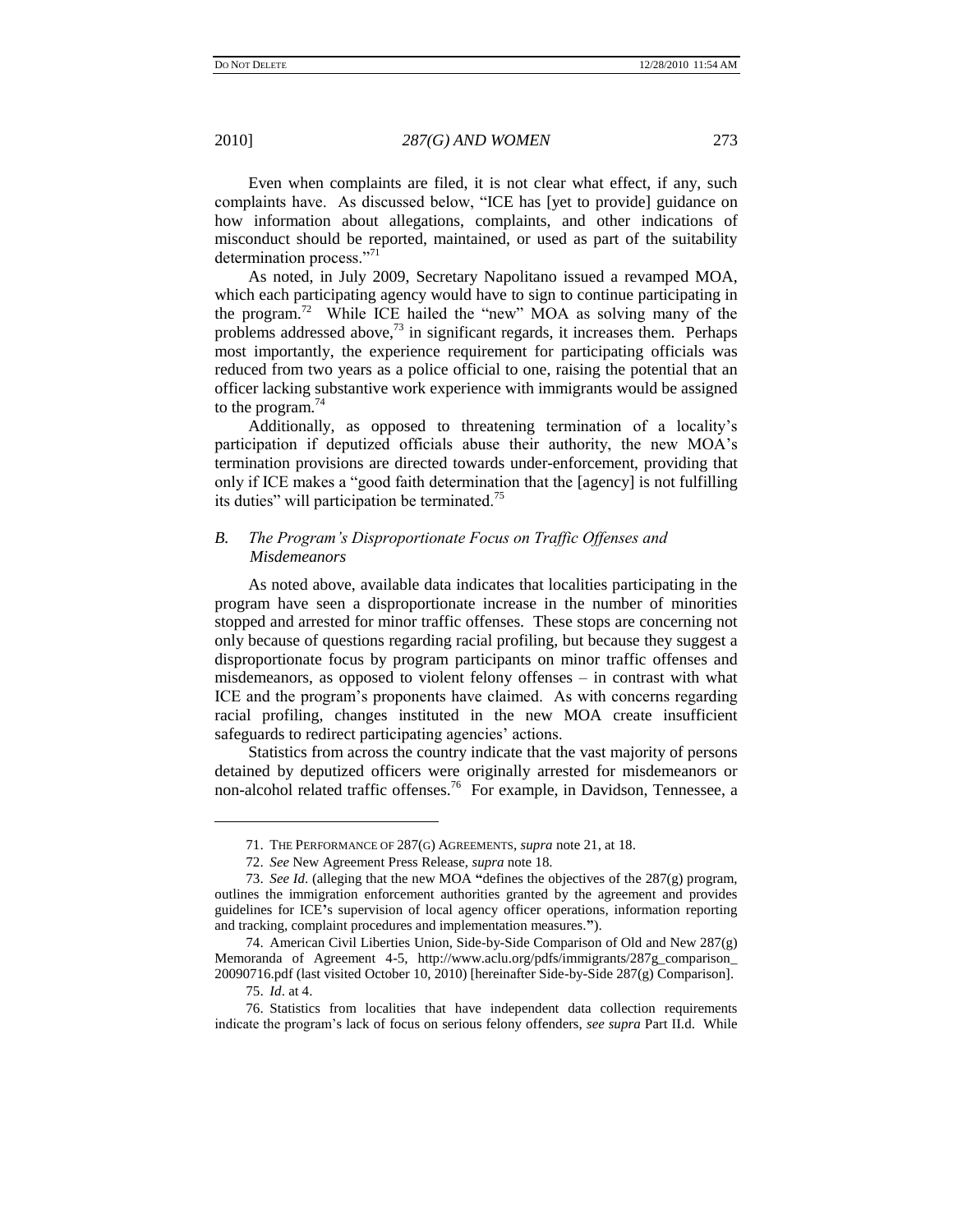2008 newspaper investigation found that of the roughly 3,000 persons deported during the county's first year participating in the program, approximately eighty-one percent were charged with misdemeanors and half were detained during traffic stops.<sup>77</sup> In Gaston County, NC, eighty-three percent of the persons deputized officers detained in May 2008 were arrested for traffic violations.<sup>78</sup> In Mecklenburg County, NC, of the 2,321 undocumented immigrants turned over to ICE in 2007, less than five percent were charged with felonies, while over sixteen percent were charged with traffic offenses.<sup>79</sup> In 2008, the Cobb County, Georgia jail referred 3,180 inmates to ICE custody. $80$  Of those, 2,180 were initially detained for traffic offenses – almost sixty-nine percent of the persons for whom ICE issued detainers. $81$  In Frederick, Maryland, of the 285 individuals referred to ICE in 2008, over ninety percent were initially arrested for misdemeanors and over fifty-eight percent were initially detained for non-alcohol related traffic offenses.<sup>82</sup> Less than two percent had a prior criminal conviction. $83$  According to OIG, less than two percent of the persons detained under the program nationwide were absconders – the original focus of the program. $84$ 

Not only do such statistics raise the concerns regarding selective enforcement discussed above, they explicitly conflict with ICE's public statements regarding the program. According to OIG:

77. Kate Howard, *Report Hits Davidson Immigration Program*, THE TENNESSEAN, Mar. 5, 2009.

80. Terror and Isolation in Cobb, *supra* note 42, at 8.

l

83. *Id*.

ICE does not collect nationwide data on 287(g), it does collect such information regarding the "Secure Communities" program, *see* Press Release, Sec'y Napolitano & ICE Assistant Sec'y Morton Announce That the Secure Communities Initiative Identified More Than 111,000 Criminal Aliens in Its First Year, Dep't of Homeland Sec. (Nov. 12, 2009), *available at* http://www.dhs.gov/ynews/releases/pr\_1258044387591.shtm. These statistics reaffirm such concerns. A November 2009 ICE press release announced that, since its inception, Secure Communities had identified more than 111,000 criminal aliens in local custody, of which more than 11,000 were charged with or convicted of Level 1 crimes – the most serious offenses as identified by ICE, while more than 100,000 had been convicted of Level 2 and 3 crimes, *id*. For a further discussion of the various levels, please see *infra* notes 90-92.

<sup>78.</sup> DEBORAH M. WEISSMAN ET AL., THE POLICIES AND POLITICS OF LOCAL IMMIGRATION ENFORCEMENT LAWS 29 (2009), *available* http://www.law.unc.edu/documents/clinicalprograms/287gpolicyreview.pdf; arrested.html.

<sup>79.</sup> Lindsay Haddix, *Immigration and Crime in North Carolina*, 2 (Spring 2008), http://isa.unc.edu/migration/haddix%20mp%20executive%20summary.pdf (unpublished thesis, University of North Carolina Chapel Hill) (on file with author).

<sup>81.</sup> *Id*.

<sup>82.</sup> Frederick Cnty. Sheriff's Office Corr. Bureau, *2008 Annual Report*, 27 (2008), http://www.frederickcountymd.gov/documents/Sheriff%27s%20Office/Adult%20Detention %20Center/Annual%20Reports/2008%20Corrections%20Annual%20Report.pdf [hereinafter Frederick County Sheriff's Office].

<sup>84.</sup> THE PERFORMANCE OF 287(G) AGREEMENTS, *supra* note 17, at 6.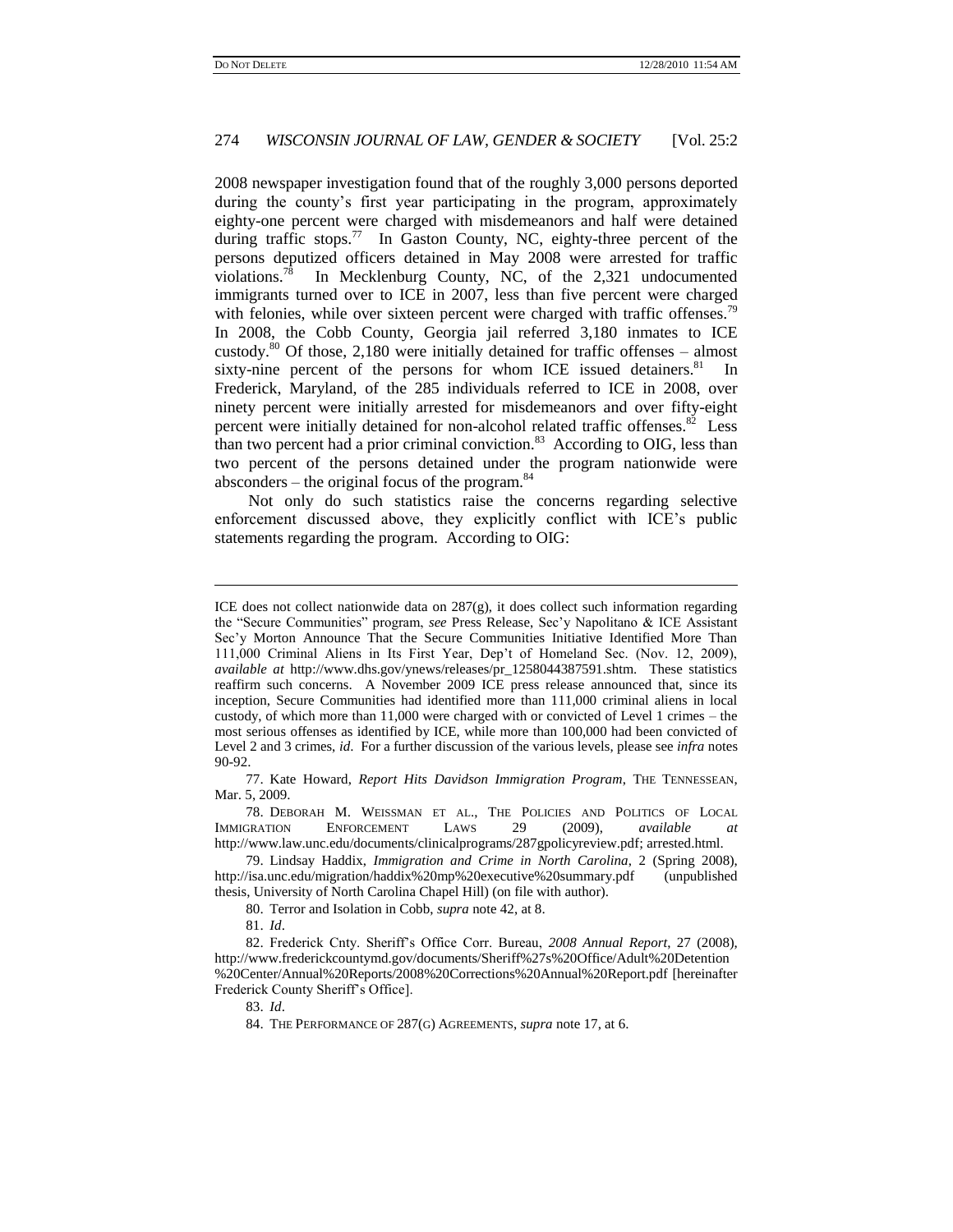ICE provided misleading information to the public in a September 2007 Fact Sheet. Information in this fact sheet included ICE's explanation that "The  $287(g)$  program is not designed to allow state and local agencies to perform random street operations. It is not designed to impact issues such as excessive occupancy and day laborer activities." However, 287(g) officers have used their authorities during large-scale street operations with the aim of detaining individuals for minor offenses and violations of local ordinances. . . . The fact sheet added that "Police can only use  $287(g)$ authority when people are taken into custody as a result of violating state or local criminal law." However,  $287(g)$  officers have apprehended aliens for federal immigration violations *even when the aliens had no prior arrests on state or local charges*. . . .[In addition,] we identified *task force officers who focus exclusively on cases related to violations of state laws and had never assisted ICE with long-term investigations* or large-scale enforcement activities.<sup>85</sup>

Ultimately, participating localities' failure to adhere to the priorities ICE has identified stem in large part from ICE's failure to comprehensively create, distribute and enforce related requirements. For instance, although the processing of individuals for possible removal is to be conducted in connection with a conviction of a state or federal felony offense, this issue was not mentioned in seven of the twenty-nine agreements GAO reviewed prior to issuing its  $2009$  report.<sup>86</sup>

Additionally, this is not to mention the latent effects of participating agencies' focus on minor offenders. The reality is that while participating agencies are not prohibited from seeking the assistance of ICE for aliens arrested for minor offenses, ICE lacks the detention space to detain the increased number of persons who have been transferred to it as a result of the  $287(g)$  program and other programs which grant local officers the discretion to enforce federal immigration law. As a result, ICE has increasingly delegated the responsibility for detention of such individuals to private agencies, which ICE similarly has properly failed to monitor. $87$  A combination of overcrowding and lack of appropriate medical services has often led to serious results for detained immigrants. According to a N.Y. Times report, between 2003 and 2009, ninety persons died while in ICE custody.<sup>88</sup>

The MOA template created by the Obama administration constitutes a step forward in that it explicitly groups aliens into one of three categories, while

<sup>85.</sup> *Id*. at 36-37 (emphasis added).

<sup>86.</sup> GAO 287(G) REPORT, *supra* note 16, at 13.

<sup>87.</sup> Ajmel Quereshi, *Hope for Change in Immigration Policy: Recommendations for the Obama Administration*, 16 HUM. RTS. BRIEF. 19, 20 (2009).

<sup>88.</sup> Nina Bernstein & Margot Williams, *Immigration Agency"s Revised List of Deaths in Custody*, N.Y. TIMES, Apr. 3, 2009, *available at* [http://www.nytimes.com/](http://www.nytimes.com/2009/04/03/nyregion/03detainlist.html) [2009/04/03/nyregion/03detainlist.html.](http://www.nytimes.com/2009/04/03/nyregion/03detainlist.html)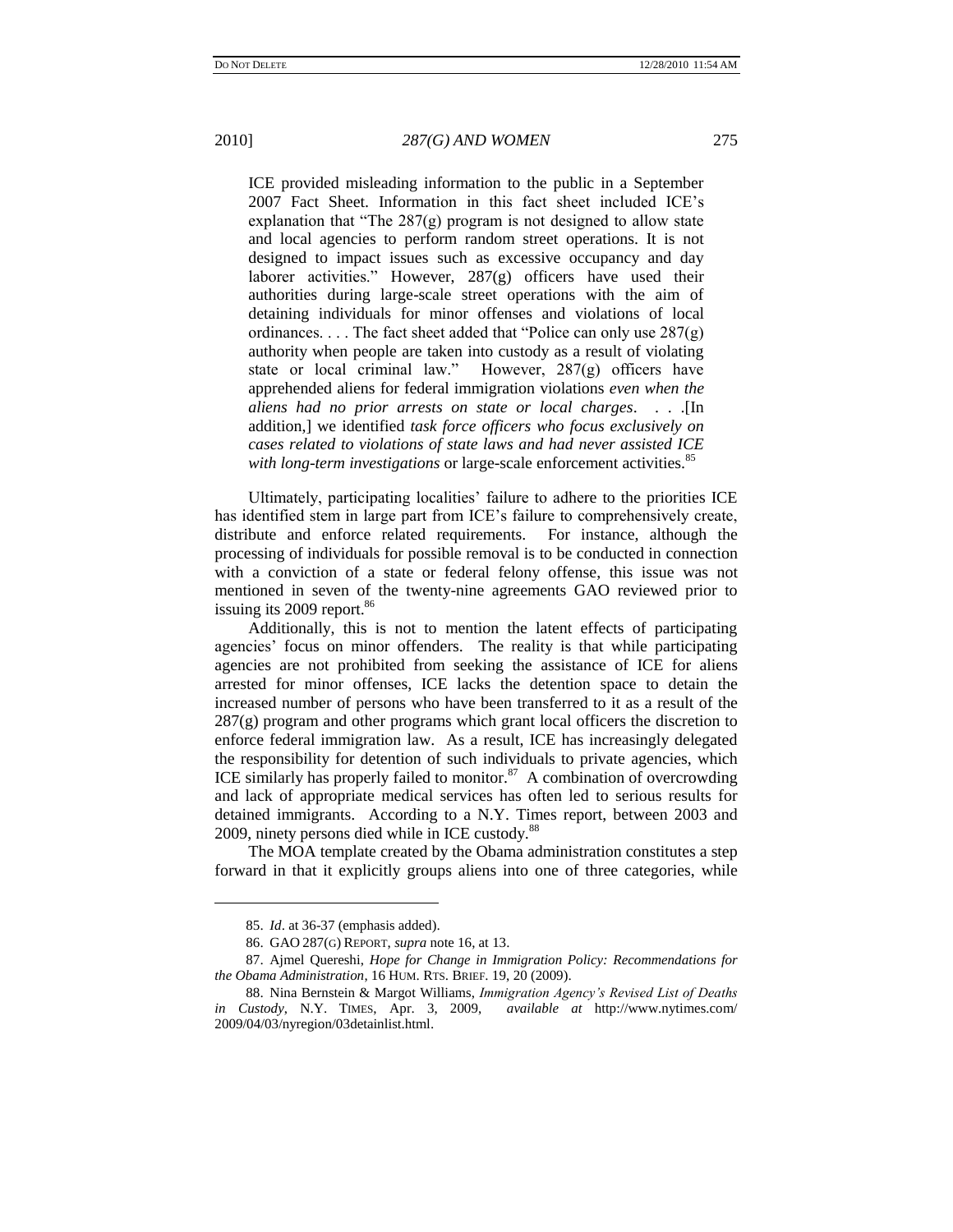specifying that Level 1 persons — immigrants who have been convicted of or arrested for major drug offenses or violent offenses such as murder, manslaughter, rape, robbery, and kidnapping are to be the focus of the program.<sup>89</sup> All other detainees are classified as either Level  $2 -$  "those who have been convicted of or arrested for minor drug offenses or property offenses such as burglary, larceny, fraud, and money laundering [– or] Level 3 priorities [- persons] who have been convicted of or arrested for other offenses."<sup>90</sup> However, the MOAs do not include any mechanism for ensuring "prioritization," such as comparing arrest information to the priority levels or requiring the agency to show that its policies and procedures communicate and implement an effective prioritization system. Accordingly, as data from the OIG report suggests, the aforementioned language has been similarly ineffective:

We obtained arrest information for a sample of 280 aliens identified through the 287(g) program at four program sites we visited. Based on the arresting offense, 263, or 94%, were within one of the three priority levels; however, only 26, or 9%, were within Level 1, and 122, or 44%, were within Level 2. These results do not show that 287(g) resources have been focused on aliens who pose the greatest risk to the public. $91$ 

Likewise, while the new MOA provides that participating agencies are "expected to pursue to completion all criminal charges that cause. immigrant] to be taken into custody and over which the AGENCY has jurisdiction $[$ , $]$ <sup>92</sup> it does not require such nor include any oversight measures to ensure that agencies do not simply arrest individuals presumed to be unlawfully within the country for minor offenses so that they may be transferred into ICE custody before adjudication.

#### *C. Lack of Adequate Federal Oversight*

The concerns outlined in the previous sections have emerged, in large part, as a result of ICE's failure to properly assess, limit and guide participating agencies' and officers' activities, despite the fact the  $287(g)$  program has been functioning for eight years. These problems not only include a failure to monitor participating localities, but a failure to properly select and train participating officers, and assess complaints against them once they are received.

<sup>89.</sup> *See* Side-by-Side 287(g) Comparison, *supra* note 75, at 1; THE PERFORMANCE OF 287(G) AGREEMENTS, *supra* note [20,](#page-4-0) at 8.

<sup>90.</sup> THE PERFORMANCE OF 287(G)AGREEMENTS, *supra* note 17, at 8-9.

<sup>91.</sup> *Id*. at 9.

<sup>92.</sup> Side-by-Side 287(g) Comparison, *supra* note 75, at 4.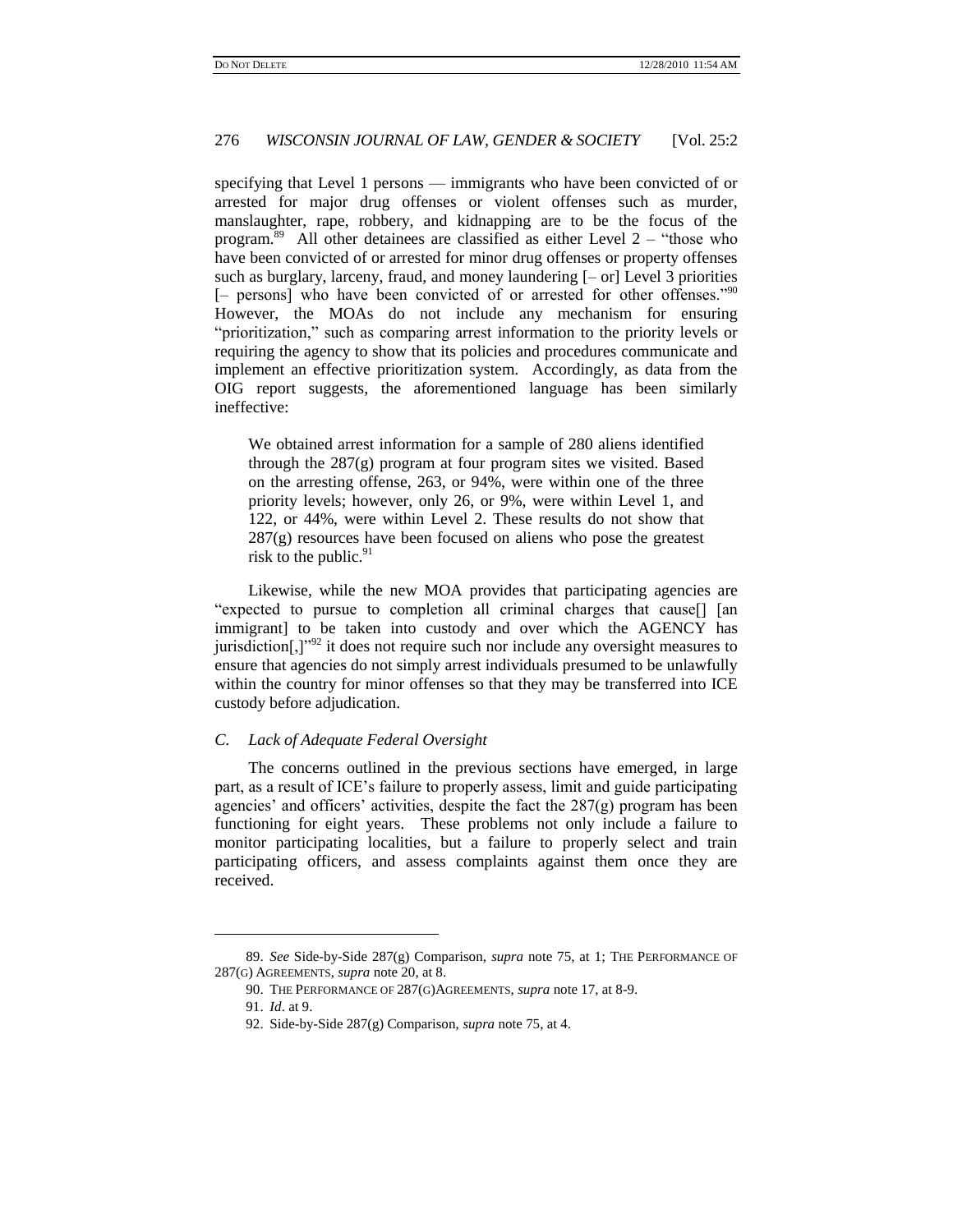As described in a 2009 report authored by the United States Government Accountability Office, the problem, at its heart, arises out of ICE's fundamental failure to define "the nature and extent of [its'] supervision over participating agencies' implementation of the program. This has led to wide variation in the perception of the nature and extent of supervisory responsibility among ICE field officials and officials from  $\dots$  the participating agencies[.]<sup>993</sup>

For example, while in some locations, ICE supervisors required deputized officers "to prepare operational plans for field activities and submit them to ICE for review and approval prior to implementation. At another program site, ICE did not require [deputized officers] to provide operational plans even for large-scale undertakings."<sup>94</sup> To date, ICE has not clarified the responsibilities of its field officers participating in local agency operations or issued requirements for pre-approval of plans for immigration enforcement activities.<sup>95</sup>

ICE's failure to properly supervise participating agencies has in turn led to wide variations among local agencies as to their understanding regarding the scope of their authority under the program. The statements of participating sheriffs highlight the discretion participating agencies understand they have been given. For example, in response to criticism that he has not followed the requirements of the Maricopa County MOA, Sheriff Arpaio has stated: "Do you think I'm going to report to the federal government? I don't report to them."<sup>96</sup> Likewise, at least one sheriff told GAO investigators that, as he understood the matter, "287 $(g)$ -trained officers could go to people's homes and question individuals regarding their immigration status even if the individual is not suspected of criminal activity."<sup>97</sup> Their understandings are a direct result of the program's structure, which, lacking sufficient internal controls and objectives, gives local authorities unbridled authority and discretion to enforce federal immigration laws without the guidance of or accountability to the federal government.

In some instances, participating agencies have explicitly violated limitations imposed by their governing MOA. OIG found that at least four participating localities used 287(g) officers in jail settings, despite the fact that they had only been authorized to act as part of a task force.<sup>98</sup>

ICE's failure to supervise is not limited to merely its failure to set out adequate standards, but is also apparent in its disregard on the part of its employees to adhere to the internal procedures and protocols the agency has set out to monitor participating agencies. For example, ICE field office staffing templates provide that employee-to-supervisor ratios shall not exceed nine to

<sup>93.</sup> GAO 287(G) REPORT, *supra* note 16, at 4.

<sup>94.</sup> THE PERFORMANCE OF 287(G) AGREEMENTS, *supra* note 17, at 12.

<sup>95.</sup> *Id*. at 13.

<sup>96.</sup> JUSTICE STRATEGIES REPORT, *supra* note 63, at 51.

<sup>97.</sup> GAO 287(G) REPORT, *supra* note 16, at 11-12.

<sup>98.</sup> THE PERFORMANCE OF 287(G) AGREEMENTS, *supra* note 17 at 7.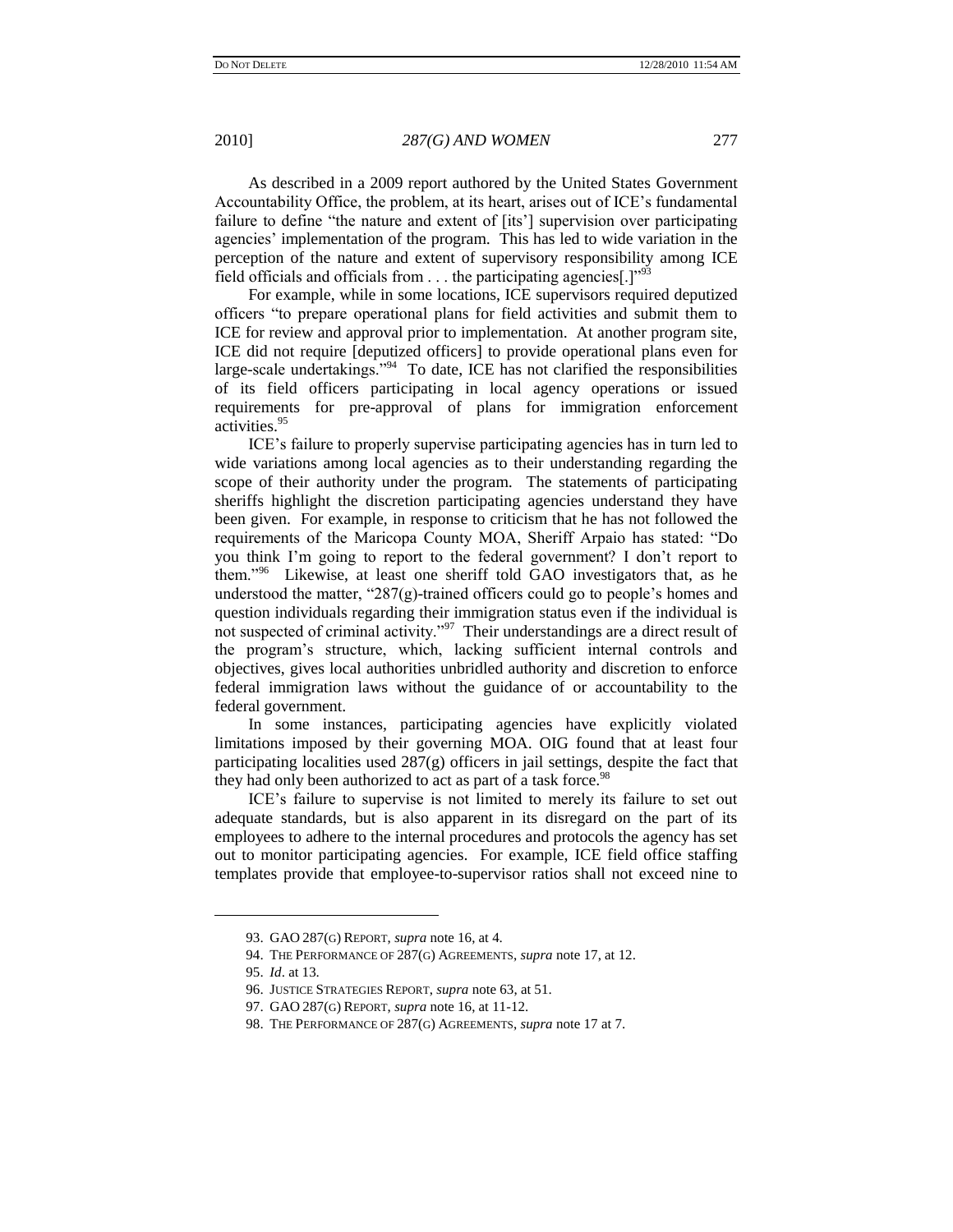one.<sup>99</sup> At one site, "an ICE supervisor was responsible for three ICE employees and nineteen  $287(g)$  officers. At another location, an ICE supervisor was responsible for two ICE employees and eighty  $287(g)$  officers.<sup>"100</sup> Additionally, at several locations, these same ICE supervisors were also responsible for providing oversight for other ICE programs, requiring participation by additional officers.<sup>101</sup>

Additionally, ICE supervisors have frequently delegated day-to-day direction of 287(g) program activities to nonsupervisory ICE subordinates. At six of the seven sites OIG visited, it "identified  $287(g)$  officers who received guidance from nonsupervisory special agents."<sup>102</sup>

Within the participating agencies themselves, ICE has not ensured that those officers entering the program are in fact suitable for the responsibilities accorded them under the program. Without a formal review of every participating officer's history, the potential arises that an officer with a history of problems working with minority communities may be assigned to the program. According to OIG, from the initiation of the program through 2007, ICE "determined officers' suitability for immigration enforcement functions on an informal basis." $103$  In fact, ICE "did not maintain records documenting the process or outcome of [participating] officers' suitability reviews."<sup>104</sup> OIG ―identified 57 officers for whom [the DHS' Office of Professional Responsibility] had no record of a suitability review."<sup>105</sup> Nine of the fiftyseven are active program participants.<sup>106</sup>

Nor does ICE properly train participating officers who are deputized. Despite the fact that the program's proponents have described the training as comprehensive, training is particularly sparse regarding: 1) non-enforcement related matters; 2) civil rights law; 3) the terms and limitations of the MOA; and 4) public outreach and complaint procedures.<sup>107</sup> For example, while the  $287(g)$  basic training course is 4 weeks long, it includes only two hours of instruction on special status immigrants and two hours on victim and witness awareness.<sup>108</sup> Of the "four examinations administered during the  $287(g)$  basic training course, only three questions relate to victim and witness protections

- 102. *Id*. at 11.
- 103. *Id*. at 17.

- 105. *Id*.
- 106. *Id*.
- 107. *Id*. at 29-31.

<sup>99.</sup> *Id*. at 10.

<sup>100.</sup> *Id*.

<sup>101.</sup> *Id*.

<sup>104.</sup> *Id*.

<sup>108.</sup> *Id*. at 31; Press Release, U.S. Immigration & Customs Enforcement, 32 Local & State Law Enforcement Officers Complete ICE Immigration Enforcement Training: Officers Graduate After Rigorous Four-Week Training (May 13, 2010), *available at*  http://www.ice.gov/news/releases/1005/100513charleston.htm.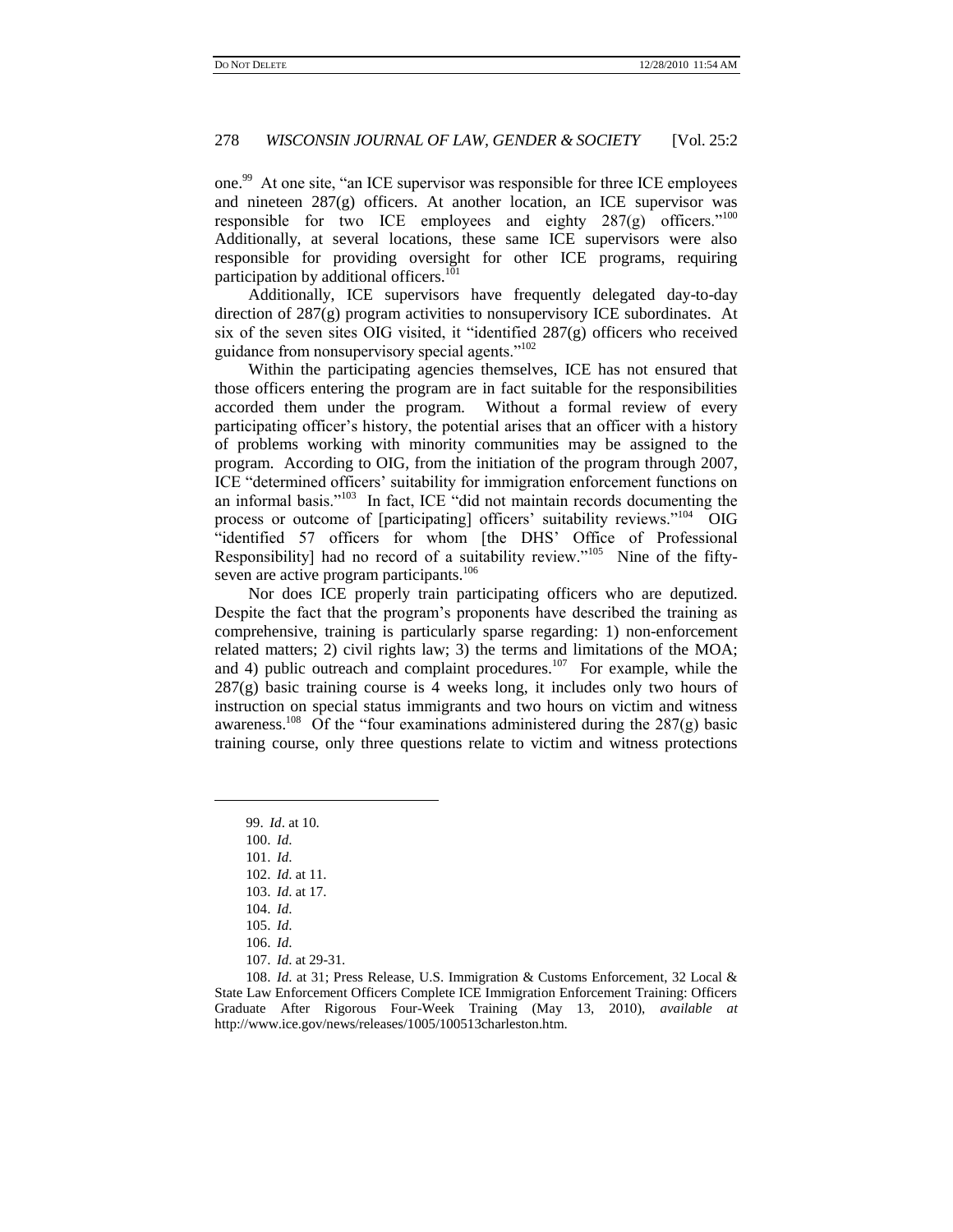and asylum. No examination questions address the asylum process or immigration benefits."<sup>109</sup>

Training does not improve once an officer is deputized. While ICE field staff is required to ensure that participating agencies complete refresher training annually, OIG found that "88% of active  $287(g)$  officers who were vetted by ICE prior to FY 2008 had not completed all required refresher training."<sup>110</sup> Training for supervisors within each participating agency varies by locality. While some supervisors receive  $287(g)$  basic training and [are] certified to perform federal immigration enforcement functions," others receive no training at all.<sup>111</sup>

Nor are the terms and limitations of the MOA or its public outreach and complaint procedures sufficiently addressed in ICE's basic training course. According to the course schedule, each subject is to be presented during a onehour training session.<sup>112</sup> However, participating officers informed OIG that ICE instructors, nonetheless, often failed to administer the sessions concerning the aforementioned topics.<sup>113</sup> In fact, "[o]fficers in several locations [stated] that they did not receive instruction on the MOA or complaint process as part of the basic training course, and were unfamiliar with both."<sup>114</sup> Officers were not tested on either topic.<sup>115</sup>

Unfortunately, as noted above, once a complaint is filed, it seems to be of questionable consequence. As reported by OIG, "information regarding complaints, allegations, or the results of LEA investigations" plays no role in "the recertification process."<sup>116</sup> In fact, at the time OIG conducted its fieldwork, "ICE did not retain information regarding allegations and investigations of 287(g) personnel or non-287(g) personnel exercising federal immigration authorities in violation of MOAs."<sup>117</sup> As the OIG found, the ultimate reality is that ICE has yet to establish "a comprehensive process for assessing, modifying, and terminating current agreements." <sup>118</sup>

#### *D. Lack of Adequate Data Collection*

One particularly significant aspect of ICE's failure to properly monitor participants is the lack of any meaningful data collection associated with the conduct of participating agencies. DHS has neither defined what, if any, data to collect from participating agencies nor investigated the racial and ethnic

<sup>109.</sup> THE PERFORMANCE OF 287(G) AGREEMENTS, *supra* note 17 at 31-32.

<sup>110.</sup> *Id*. at 32.

<sup>111.</sup> *Id*. at 39.

<sup>112.</sup> *Id*. at 29.

<sup>113.</sup> *Id*.

<sup>114.</sup> *Id*.

<sup>115.</sup> *Id*.

<sup>116.</sup> *Id*. at 18.

<sup>117.</sup> *Id*. at 19.

<sup>118.</sup> *Id*. at 14.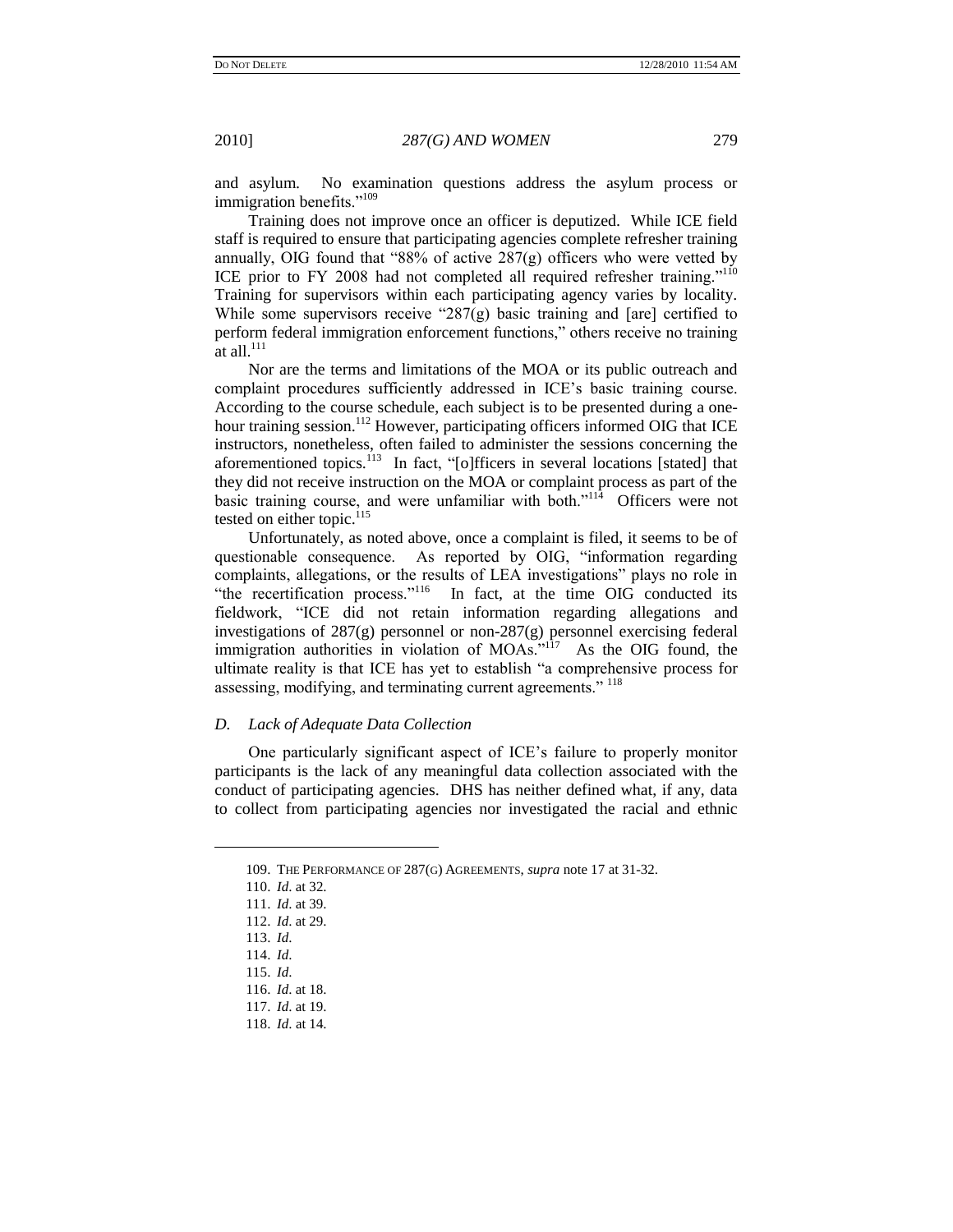l

### 280 *WISCONSIN JOURNAL OF LAW, GENDER & SOCIETY* [Vol. 25:2

distribution of traffic stops and other offenses under the program once allegations of discrimination have been made. Unfortunately, this problem has not been remedied in the MOA issued by the Obama administration. Such oversights might seem minor were it not for the troubled race-related history of many participating localities.

The MOA used during the Bush administration provided that participating agencies would "be responsible for tracking and maintaining accurate data and statistical information for their 287(g) program, including any specific tracking data requested by ICE."<sup>119</sup> However, because the MOA did not: 1) elaborate further as to what data each participating agency would be asked to keep; 2) require collection of data as opposed to merely making participating localities responsible for it; or 3) threaten punitive measures for those localities who failed to comply, participating agencies generally ignored the provision. Of the seven localities OIG requested data from regarding the prosecutorial disposition of the crimes for which persons referred to ICE were originally arrested, three were unable to produce any data in return.<sup>120</sup>

The MOA composed by the Obama administration suffers from the same failings. While "ICE reserves the right to request [that] the [participating agency] provide specific tracking data and/or any information, documents, or evidence related to the circumstances of a particular alien's arrest," the MOA does not create any additional data collection requirements beyond those required by the locality or the state.<sup>121</sup> As a result, agencies located in localities that do not have any local independent data collection requirements remain virtually unmonitored as they are unable to produce any data if or when a request for such is made.

<span id="page-19-0"></span>ICE's failure to collect adequate information regarding participating agencies takes root even before agencies sign agreements. While ICE performs background checks on individuals applying to participate, it does not consider or investigate the background of the locality as a whole.<sup>122</sup> Accordingly, ICE

122. See THE PERFORMANCE OF 287(G) AGREEMENTS, *supra* note 17, at 22 ("Civil Rights and Civil Liberties Considerations Are Not Consistently Weighed in the 287(g)

<sup>119.</sup> Side-by-Side 287(g) Comparison, *supra* note 75, at 5.

<sup>120.</sup> THE PERFORMANCE OF 287(G) AGREEMENTS, *supra* note 17 at 26.

<sup>121.</sup> Side-by-Side 287(g) Comparison, *supra* note 75, at 5. ICE currently maintains data regarding detainees, including those processed through the  $287(g)$  program in its Enforcement Case Tracking System or ENFORCE, *see* DEP'T OF HOMELAND SEC., OFFICE OF INSPECTOR GEN., IMMIGRATION AND CUSTOMS ENFORCEMENT'S TRACKING AND TRANSFERS OF DETAINEES, 3 (2009), *available at* [http://www.dhs.gov/xoig/assets/mgmtrpts/OIG\\_09-](http://www.dhs.gov/xoig/assets/mgmtrpts/OIG_09-41_Mar09.pdf) [41\\_Mar09.pdf](http://www.dhs.gov/xoig/assets/mgmtrpts/OIG_09-41_Mar09.pdf) [hereinafter ICE TRACKING AND TRANSFERS]. ENFORCE "track[s] detainees" as they move "in and out of ICE detention facilities," *id.* ENFORCE does not require agencies to provide any data "to maintain data regarding  $(1)$  the circumstances and basis for [Task Force Officer] contacts with the public, (2) the race and ethnicity of those contacted and arrested, and  $(3)$  the prosecutorial and judicial disposition of  $287(g)$  arrests," THE PERFORMANCE OF 287(G) AGREEMENTS, *supra* note17, at 27 (recommending that ICE consider tracking the aforementioned data as it is not currently maintained). Furthermore, as the Office of Inspector General found, "ICE staff interviewed . . . did not always update ENFORCE properly or timely," ICE TRACKING AND TRANSFERS, *supra* not[e 121,](#page-19-0) at 4.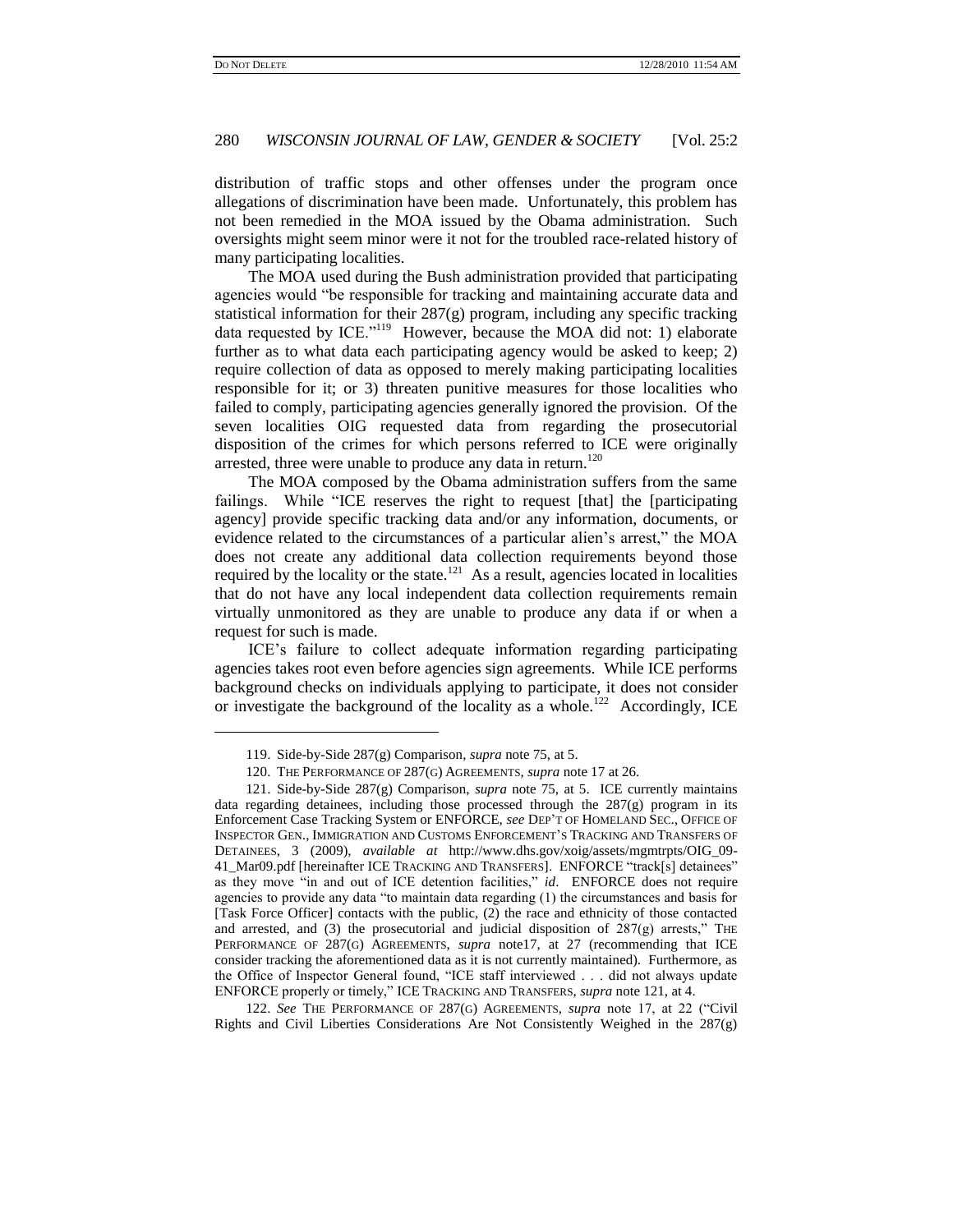regularly approves agencies for participation despite their troubling histories of race relations. The ICE Office of State and Local Coordination, responding to the OIG's investigative inquiry,

reported that ICE field offices expressed concerns about 69 [law enforcement agency] applications for 287(g) authority and recommended that these applications not be approved. ICE denied applications for 53 of these 69 applications, but approved the remaining 16 despite objections from the field units responsible for providing direct program supervision.<sup>123</sup>

This is particularly troubling given the questionable history of many recent applicants. A recent Chicago Reporter study found that several communities in Illinois that have requested to participate in the program may be engaging in racial profiling. The Reporter, upon an examination of the transportation department's data, "found that 44 out of more than 200 communities in the six-county Chicago area recorded a disparity of at least 10 percentage points‖ between the percentage of Latino drivers stopped and the percentage of Latinos making up the driving-age population.<sup>124</sup> The foreign born population of twenty-three of the forty-four localities doubled between 1990 and 2000.<sup>125</sup>

In North Carolina, eight jurisdictions have signed MOAs, while sixteen more have submitted applications to participate.<sup>126</sup> Sheriff Steve Bizzell of Johnston County, North Carolina, a 287(g) applicant, has openly stated that ―his goal is to reduce if not eliminate the immigrant population of Johnston County."<sup>127</sup> He has described "Mexicans" as "trashy" people who "breed[] like rabbits."<sup>128</sup> Alamance County, North Carolina, a  $287(g)$  participant, Sheriff Terry Johnson, has expressed similar views regarding the county's Mexican population, which he assumes makes up most of its undocumented population: ―[Mexicans'] values are a lot different—their morals—than what we have here.

Application Review and Selection Process"); U.S. GOV'T ACCOUNTABILITY OFFICE, IMMIGRATION ENFORCEMENT: CONTROLS OVER PROGRAM AUTHORIZING STATE AND LOCAL ENFORCEMENT OF FEDERAL IMMIGRATION LAWS SHOULD BE STRENGTHENED 2 (2009)*, available at* http://www.gao.gov/new.items/d09381t.pdf.

<sup>123.</sup> *Id*. at 24.

<sup>124.</sup> Fernando Diaz, *Driving While Latino*, CHICAGO REPORTER (Mar. 1, 2009), *available at* http://www.chicagoreporter.com/index.php/c/Cover\_Stories/d/Driving\_ While\_Latino, at 10(7).

<sup>125.</sup> *Id*.

<sup>126.</sup> *Statement on Examining 287(g)*, *supra* note 45, at 7.

<sup>127.</sup> WEISSMAN ET AL., *supra* note 79, at 30.

<sup>128.</sup> Kristin Collins, *Tolerance Wears Thin*, NEWS & OBSERVER, Sept. 7, 2008, *available at* http://www.newsobserver.com/2008/09/07/85689/tolerance-wears-thin.html.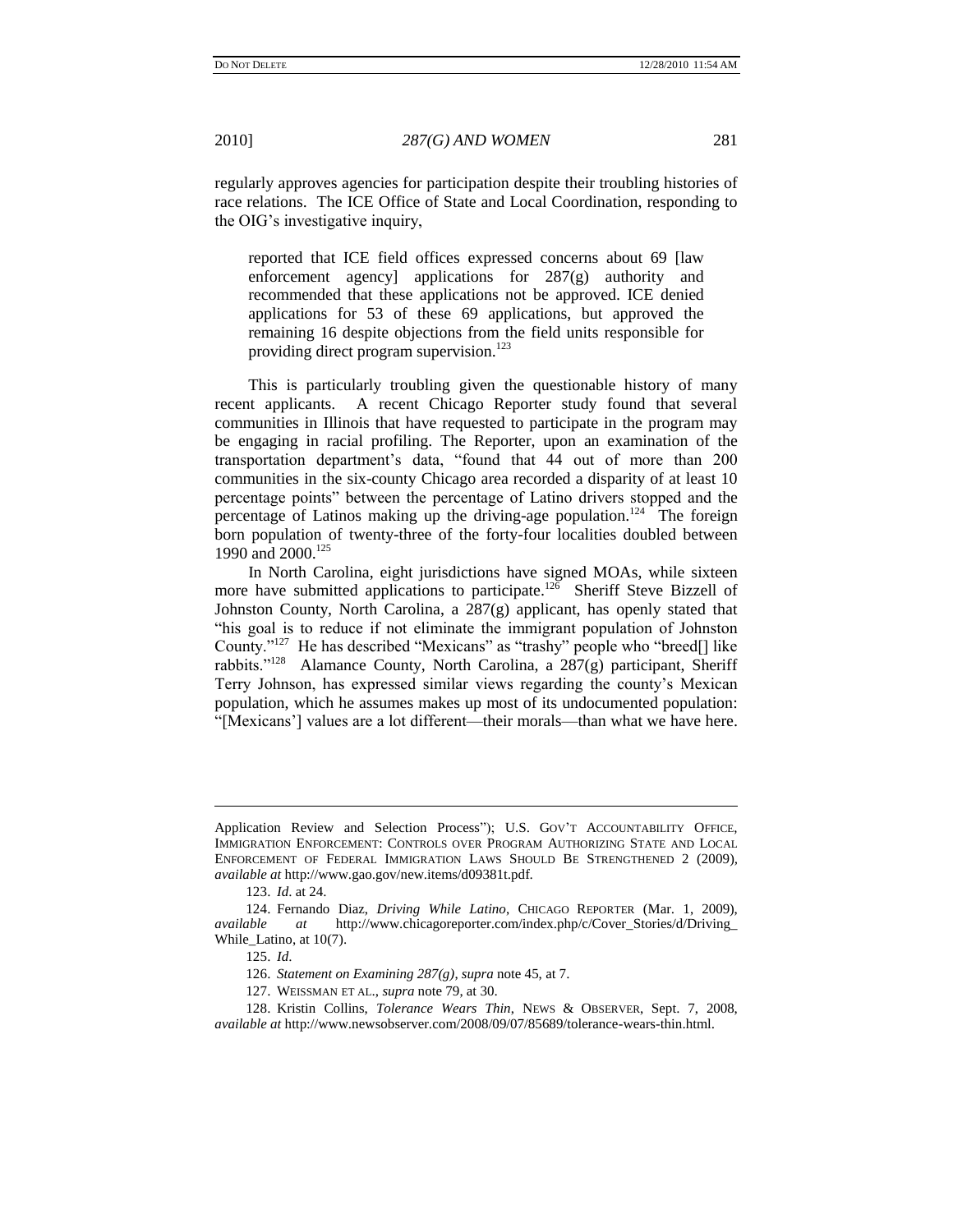. . In Mexico, there's nothing wrong with having sex with a 12-, 13- year-old girl . . . They do a lot of drinking down in Mexico." $129$ 

#### III. THE IMPACT OF THE 287(G) PROGRAM ON WOMEN

Not as well explored as the program's impact on minority communities is the program's impact on women. The program, by placing the responsibility to enforce federal immigration law in the hands of local police who already are responsible for protecting many of the same persons the program may require them to report, creates conflicting responsibilities for deputized officers. As a result, immigrant victims of crime may hesitate from contacting police for fear that, as opposed to receiving protection, they may themselves be detained. This danger is particularly acute for female victims of domestic violence as they, separate from the program, have traditionally underreported crimes against them at dramatic rates. $130$  Beyond merely the disincentive for immigrants to come forward, there also are questions as to the quality of relief they may receive once they actually seek assistance. The responsibilities associated with the  $287(g)$  program as currently administered directly conflict with those associated with the U-Visa program, under which local police may assist certain undocumented victims of crime to apply for nationalization if they help local officials with the prosecution of a crime of which they were a victim. $131$ Finally, like the War on Drugs and the War on Terrorism, the  $287(g)$  program and similar programs aimed at deporting non-violent undocumented individuals en masse have an untold effect on the female relatives of male family members who are deported, specifically in the form of increased economic and/or parental responsibilities.

#### *A. The Deterrent Effect on Female Victims of Domestic Violence*

All available evidence indicates that domestic violence against women is as prevalent in immigrant communities as in the general populace.<sup>132</sup> A study conducted in New York City found that 51% of intimate partner homicide victims were foreign-born, while only 45.7% were born in the United States.<sup>133</sup> A separate study of immigrant Latina women found that 49.3% of the 280 immigrant women surveyed had been the victim of physical intimate partner

<sup>129.</sup> Kristin Collins, *Sheriffs Help Feds Deport Illegal Aliens*, NEWS & OBSERVER, Apr. 22, 2007.

<sup>130.</sup> *See infra* notes 165-67.

<sup>131.</sup> *See* 8 CFR § 214.14(b) (2010).

<sup>132.</sup> While there is some evidence that the incidence of domestic violence against men is increasing, it is estimated that 95 percent of domestic violence is perpetrated by men against women. *See* Federal Bureau of Investigation, *Uniform Crime Report* (1990); NAT'L INST. OF JUSTICE, U.S. DEPT. OF JUSTICE, DOMESTIC VIOLENCE, STALKING, AND ANTISTALKING LEGISLATION, 3 (1996).

<sup>133.</sup> N.Y.C. DEP'T OF HEALTH & MENTAL HYGIENE, FEMICIDE IN NEW YORK CITY: 1995-2002, 5, [http://www.nyc.gov/html/doh/downloads/pdf/ip/femicide1995-2002\\_](http://www.nyc.gov/html/doh/downloads/pdf/ip/femicide1995-2002_report.pdf) [report.pdf.](http://www.nyc.gov/html/doh/downloads/pdf/ip/femicide1995-2002_report.pdf)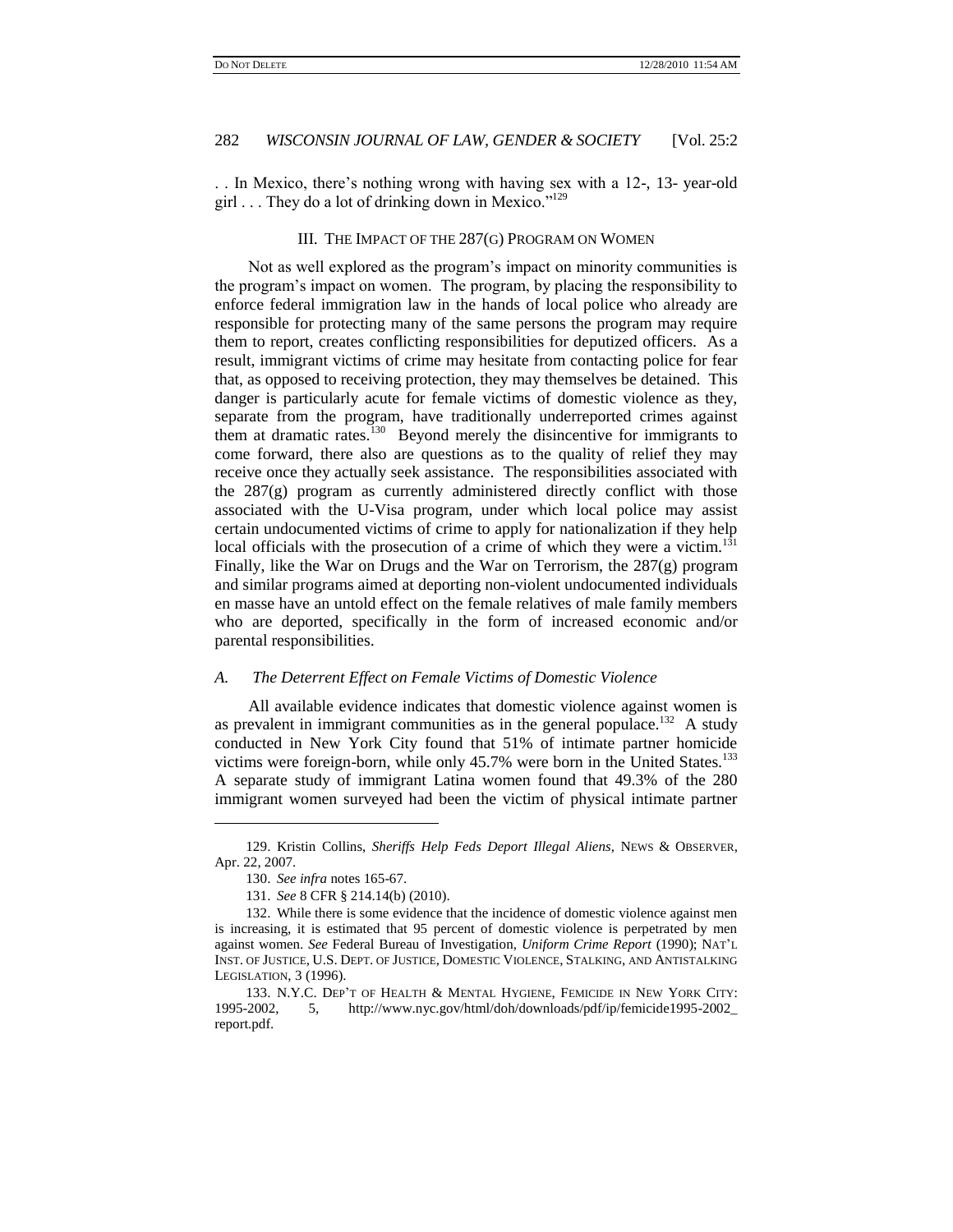$\overline{a}$ 

2010] *287(G) AND WOMEN* 283

violence, and 42.1% had suffered severe physical intimate partner violence during their lifetime.<sup>134</sup> A study of U.S. and immigrant women of Japanese descent found that between 61 and 80% had been the victim of domestic violence.<sup>135</sup> Even more troubling, 48% of Hispanic women reported that the frequency of violent acts had increased since they immigrated to the United States.<sup>136</sup> Despite such high rates, immigrant women, according to various studies, underreport domestic violence at rates below even those of the general populace.<sup>137</sup> A number of factors unrelated to the local enforcement of federal immigration law play a role in this. However, the context provided by these factors underscore the precarious danger of adding yet another factor – the increased threat of deportation as a result of local police participation in the  $287(g)$  program - which may further deter immigrant victims of violence from seeking assistance.

Battered Latinas often marry younger, have larger families, and are more economically and educationally disadvantaged than Caucasian or African-American battered women.<sup>138</sup> Immigrant women are less likely to classify actions such as pushing, shoving, grabbing, and throwing things at them as physical abuse.<sup>139</sup> In many cases, because their communities are smaller and of more recent origin, they may lack culturally appropriate responsive services.<sup>140</sup>

As for those services which do exist, immigrant victims may simply lack sufficient information as to their existence or how to access them. According to a 2006 study, 60.9% of battered immigrant victims had no prior knowledge

140. *See* Leslye E. Orloff et al., *Battered Immigrant Women"s Willingness to Call for Help and Police Response*, 13 UCLA WOMEN'S L.J. 43, 45 (2003).

<sup>134.</sup> MARY ANN DUTTON ET AL., USE AND OUTCOMES OF PROTECTION ORDERS BY BATTERED IMMIGRANT WOMEN v (2006), *available at* [http://www.ncjrs.gov/pdffiles1/](http://www.ncjrs.gov/pdffiles1/nij/grants/218255.pdf) [nij/grants/218255.pdf.](http://www.ncjrs.gov/pdffiles1/nij/grants/218255.pdf)

<sup>135.</sup> *Id*. (citing Mieko Yoshihama, *Domestic Violence Against Women of Japanese Descent in Los Angeles*, 5 VIOLENCE AGAINST WOMEN 869 (1999); Mieko Yoshihama & Susan B. Sorenson, *Physical, Sexual, and Emotional Abuse by Male Intimates*, 9 VIOLENCE & VICTIMS 63 (1994)).

<sup>136.</sup> Mary Ann Dutton et al., *Characteristics of Help-Seeking Behaviors, Resources and Service Needs of Battered Immigrant Latinas*, 7 GEO. J. ON POVERTY L. & POL'Y 245, 250 (2000).

<sup>137.</sup> *See infra* notes 165-67.

<sup>138.</sup> *See* Edward W. Gondolf et al., *Racial Differences Among Shelter Residents: A Comparison of Anglo, Black, and Hispanic Battered*, 3 J. FAM. VIOLENCE 39,-48 (1988); *see also* Sara Torres, *A Comparison of Wife Abuse Between Two Cultures*, 12 ISSUES IN MENTAL HEALTH NURSING 113, 126 (1991) (reporting a finding of 40% of Mexican Americans having been in the relationship more than 5 years compared with 20% of Anglo women); *see also* Carolyn M. West et al., *Sociodemographic Predictors and Cultural Barriers to Help-Seeking Behavior by Latina and Anglo American Battered Women*, 13 VIOLENCE & VICTIMS 361, 371 (1998) (finding battered Latinas to be younger and more educationally and economically disadvantaged than their Anglo counterparts).

<sup>139.</sup> Torres, *supra* note 139 at 127.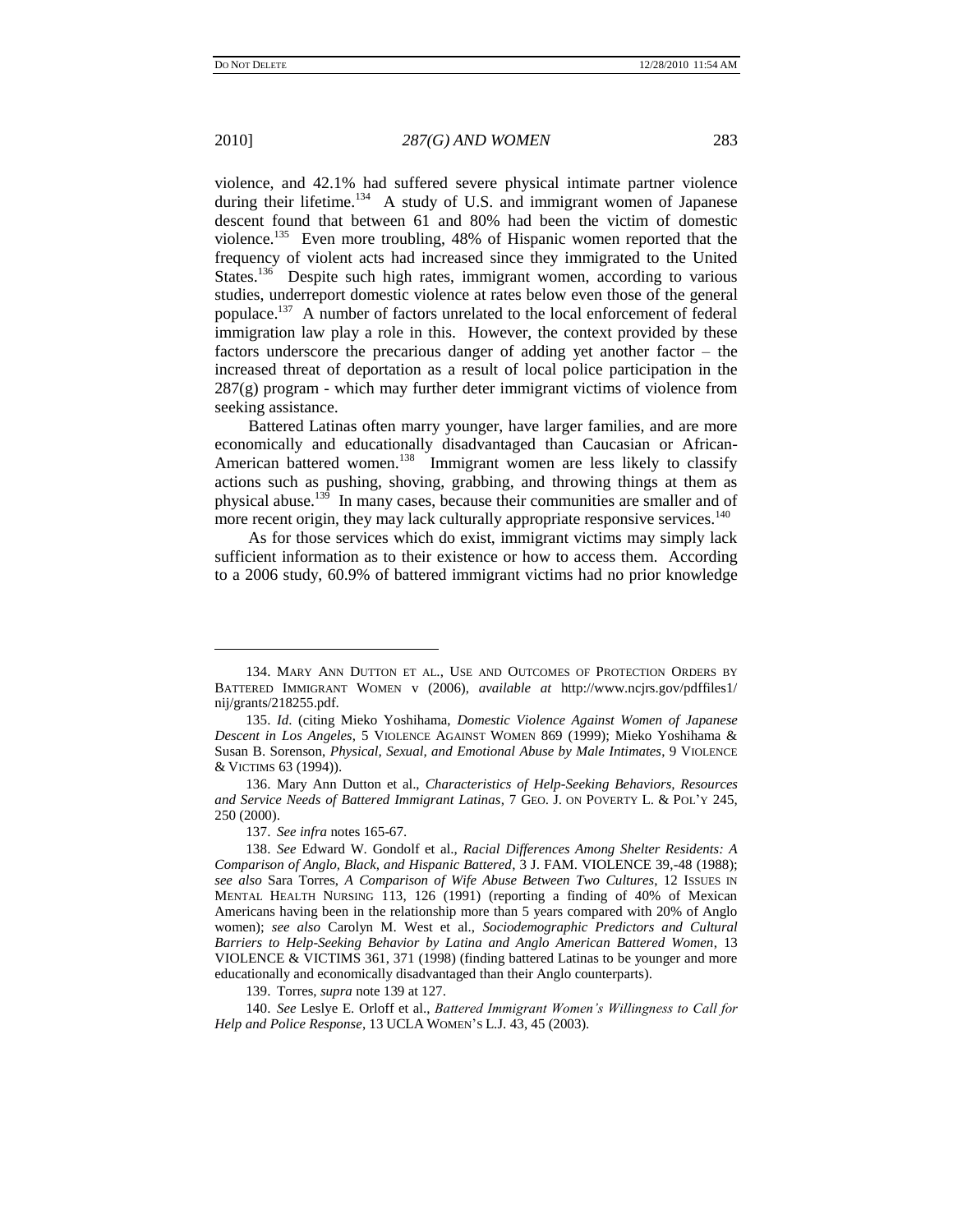of protection orders before seeking help from a law enforcement or social services agency.<sup>141</sup>

In communities in which there are a limited numbers of bilingual 911 operators, police, and court personnel, the batterer may be the only translator available to the victim.<sup>142</sup> As a result, the batterer may often able to effectively limit the information the victim receives. This problem is especially prevalent in  $287(g)$  jurisdictions where undocumented persons generally "decrease their involvement in community activities designed to educate, inform and assist them because they fear harassment by police or immigration officers."<sup>143</sup>

Often times, police may be unaware of the protections so as to inform battered victims they come into contact with. For example, despite the fact that U-visa was created in 2000, creating protections for battered women who are undocumented, immigrant advocates regularly field calls from victims and social service providers who are unaware the visa exists.<sup>144</sup> If battered women were aware of these protections, they may be more likely to leave their husbands and seek help from the police.

In those cases in which she is aware of the services, she may hesitate to use them for fear that they may be focused on assisting English-speaking victims<sup>145</sup> and, as a result, may not have a translator available.<sup>146</sup>

Another important factor is the history of police hesitation to investigate domestic violence reports in immigrant communities. Domestic violence, when perpetrated against a person of the same race or ethnicity as the batterer, is often perceived by law enforcement officials as common within immigrant communities.<sup>147</sup> Officials may understand such violence as being a regular "part of the immigrant culture and the lives of immigrant women, leading some police officers to conclude that domestic violence is not a crime when the victim is an immigrant."<sup>148</sup> Other times, police may simply misperceive a victim's reluctance to interact with the police or other officials, often caused by

<sup>141.</sup> DUTTON ET AL., *supra* note 135, at iv.

<sup>142.</sup> Holly Maguigan, *Wading into Professor Schneider"s "Murky Middle Ground" Between Acceptance and Rejection of Criminal Justice Responses to Domestic Violence*, [11](https://www.lexis.com/research/buttonTFLink?_m=4183994609fe2415c41e9f1484705b58&_xfercite=%3ccite%20cc%3d%22USA%22%3e%3c%21%5bCDATA%5b56%20Ala.%20L.%20Rev.%20557%5d%5d%3e%3c%2fcite%3e&_butType=3&_butStat=2&_butNum=194&_butInline=1&_butinfo=%3ccite%20cc%3d%22USA%22%3e%3c%21%5bCDATA%5b11%20Am.%20U.J.%20Gender%20Soc.%20Pol%27y%20%26%20L.%20427%2cat%20435%5d%5d%3e%3c%2fcite%3e&_fmtstr=FULL&docnum=1&_startdoc=1&wchp=dGLbVzz-zSkAl&_md5=9cfe265093778b42d4019045ba05eea3)  [AM. U. J. GENDER SOC. POL'Y & L. 427, 441](https://www.lexis.com/research/buttonTFLink?_m=4183994609fe2415c41e9f1484705b58&_xfercite=%3ccite%20cc%3d%22USA%22%3e%3c%21%5bCDATA%5b56%20Ala.%20L.%20Rev.%20557%5d%5d%3e%3c%2fcite%3e&_butType=3&_butStat=2&_butNum=194&_butInline=1&_butinfo=%3ccite%20cc%3d%22USA%22%3e%3c%21%5bCDATA%5b11%20Am.%20U.J.%20Gender%20Soc.%20Pol%27y%20%26%20L.%20427%2cat%20435%5d%5d%3e%3c%2fcite%3e&_fmtstr=FULL&docnum=1&_startdoc=1&wchp=dGLbVzz-zSkAl&_md5=9cfe265093778b42d4019045ba05eea3) (2003).

<sup>143.</sup> Virginia Martinez et al., *A Community Under Siege: The Impact of Anti-Immigrant Hysteria on Latinos*, 2 DEPAUL J. FOR SOC. JUST. 101, 134 (2008).

<sup>144.</sup> Jessica Farb, *The U Visa Unveiled: Immigrant Crime Victims Freed from Limbo* 15 HUM. RTS. BRIEF 26, 29 (2007) ("Recent immigration raid statistics suggest that an estimated 15% of undocumented immigrants may qualify for U visas but fail to apply because they are unaware of the relief.").

<sup>145.</sup> Nimish R. Ganatra, *The Cultural Dynamic in Domestic Violence: Understanding the Additional Burdens Battered Immigrant Women of Color Face in the United States*, 2 J.L. SOC'Y 109, 112-13 (2001).

<sup>146.</sup> Deanna Kwong, *Removing Barriers for Battered Immigrant Women: A Comparison of Immigrant Protections Under VAWA I & II*, 17 BERKELEY WOMEN'S L.J. 137, 142 (2002).

<sup>147.</sup> *See* EVE S. BUZAWA & CARL G. BUZAWA, DOMESTIC VIOLENCE 46 (1990).

<sup>148.</sup> ORLOFF ET AL.*, supra* note 141, at 54.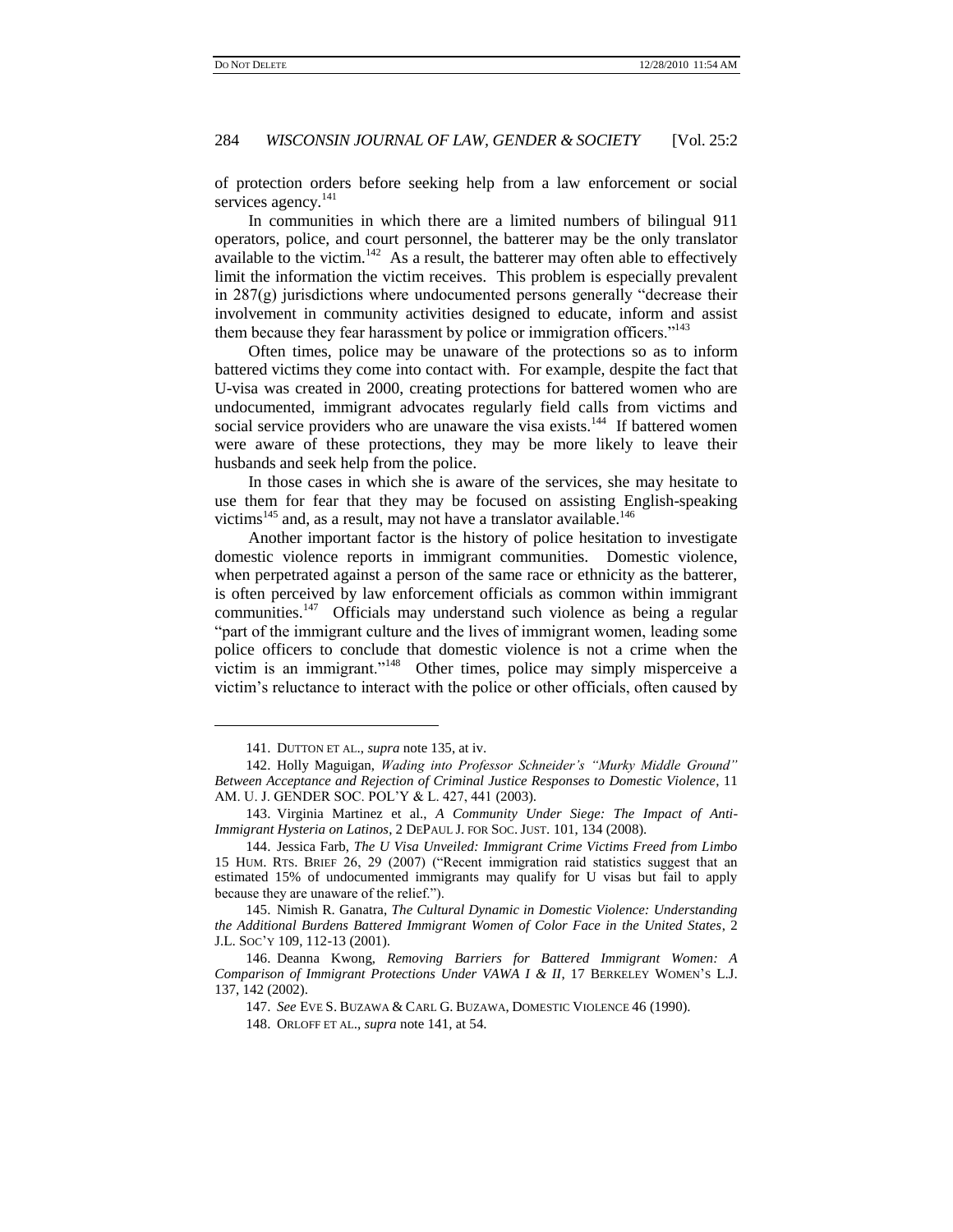the lack of sufficient language abilities or unfamiliarity with the process, as an indication that she may not actually assist with the prosecution of the criminal case.<sup>149</sup> Additionally, when a U.S. batterer and an undocumented victim's stories conflict, police are more likely to believe the former.<sup>150</sup>

The degree of control that a batterer, who is a U.S. citizen or lawful, permanent resident, may exercise over an undocumented spouse is reflected in the increased instance of abuse among spouses with differing immigration statuses. The abuse rate when a U.S. citizen is married to a foreign woman is approximately three times higher than the abuse rate in the general population in the United States.<sup>151</sup> According to a study conducted by Ayuda,<sup>152</sup> seventyseven percent of Hispanic, immigrant women married to U.S. citizens or lawful, permanent residents have been the victims of domestic violence; in sixty-nine percent of these cases, the spouse had failed to file a visa petition on the behalf of their abused immigrant spouse.<sup>153</sup>

In some cases, a batterer may threaten his spouse with deportation if she leaves or seeks assistance from service agencies. For example, "72.3% of the battered Latinas surveyed in [one] study reported that their spouses never filed immigration petitions for their wives even though 50.8% of the victims qualified to have petitions filed on their behalf."<sup>154</sup> A separate study found that fifteen percent of the one-hundred and thirty-seven battered, immigrant women interviewed reported that their spouse had threatened them with deportation once they arrived in the United States.<sup>155</sup> Abusers who eventually filed petitions on their spouse's behalf did so almost four years after their spouses became eligible for relief.<sup>156</sup> For example, "in 1998, an immigrant woman in New Jersey, Elena Gonzalez, was found murdered in the basement of her

 $\overline{a}$ 

153. H.R. REP. NO. 103-395, at 26-27 (1993); *see also* Katerina Shaw, *Barriers to Freedom: Continued Failure of U*.*S*. *Immigration Laws to Offer Equal Protection to Immigrant Battered Women*, 15 CARDOZO J.L. & GENDER 663, 670 n.65 (2009).

154. Sudha Shetty & Janice Kaguyutan, *Immigrant Victims of Domestic Violence: Cultural Challenges and Available Legal Protections*, NAT'L ONLINE RESOURCE CENTER ON VIOLENCE AGAINST WOMEN, 2 (Feb. 2002), http://www.vawnet.org/ 2 (Feb. 2002), http://www.vawnet.org/ Assoc\_Files\_VAWnet/AR\_immigrant.pdf ("Immigrant women, unlike citizens, often may not legally work and face a constant threat of deportation by their abuser.").

<sup>149.</sup> *Id*.

<sup>150.</sup> *Id*. at 55.

<sup>151.</sup> Giselle Aguilar Hass et al., *Battered Immigrants and U*.*S*. *Citizen Spouses*, LEGAL MOMENTUM*,* 5 (Apr. 24, 2006), http://legalm.convio.net/site/DocServer/ dvusc.pdf?docID=314.

<sup>152.</sup> Ayuda is a nonprofit agency that offers legal and social services to battered immigrant women living in the D.C. metropolitan area, *see* AYUDA, [http://www.ayudainc.org](http://www.ayudainc.org/) (last visited Oct. 22, 2010).

<sup>155.</sup> EDNA EREZ & NAWAL AMMAR, VIOLENCE AGAINST IMMIGRANT WOMEN AND SYSTEMIC RESPONSES 83-92 (2003), *available at* [http://www.ncjrs.gov/pdffiles1/nij/](http://www.ncjrs.gov/pdffiles1/nij/grants/202561.pdf) [grants/202561.pdf](http://www.ncjrs.gov/pdffiles1/nij/grants/202561.pdf) (reporting that twenty-five percent of the surveyed immigrant women said their spouses used threats of deportation or threats of withdrawing immigration papers as a control tactic in their relationship).

<sup>156.</sup> Shetty & Kaguyutan, *supra* note 155, at 2.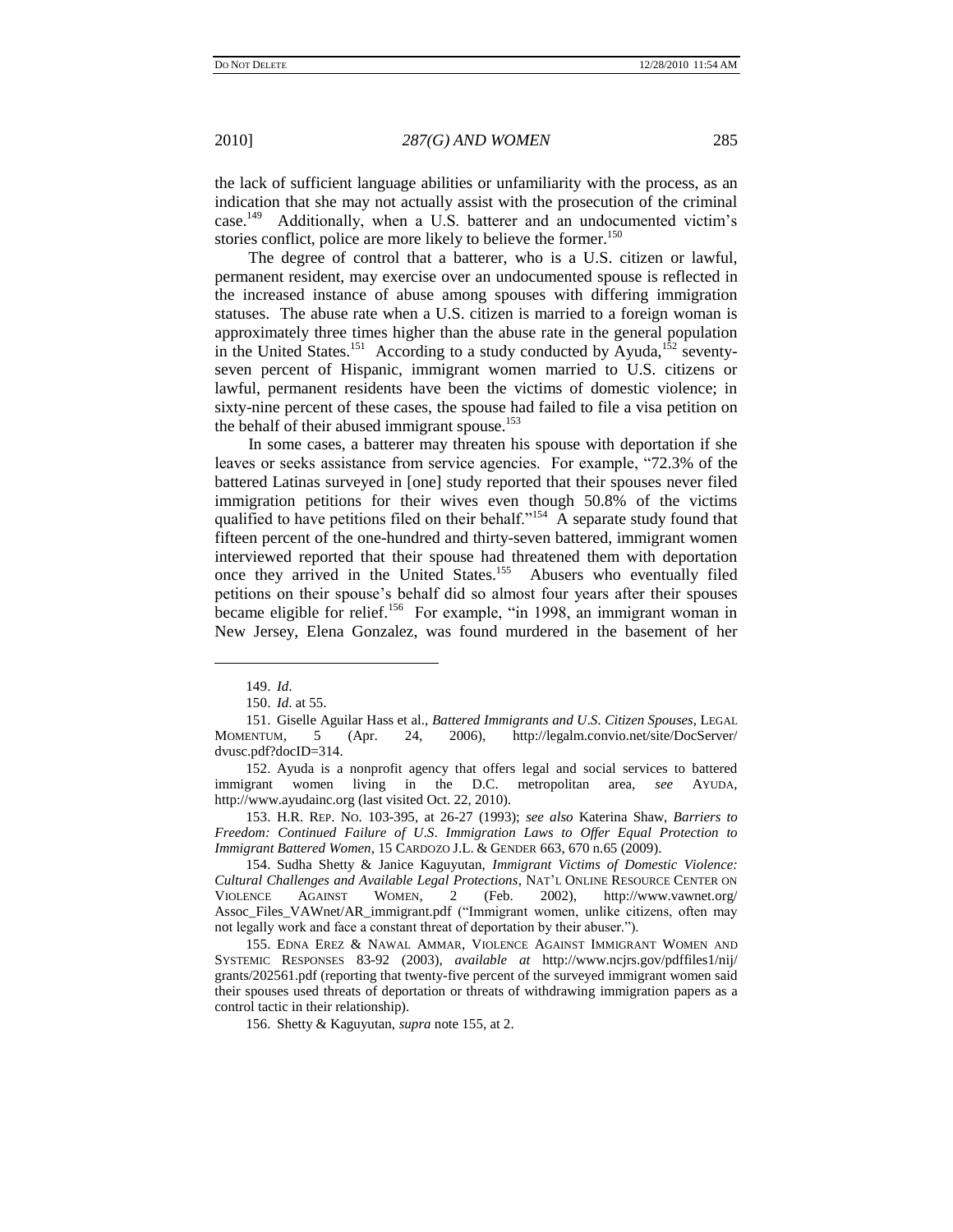l

#### 286 *WISCONSIN JOURNAL OF LAW, GENDER & SOCIETY* [Vol. 25:2

apartment. Elena's friends reported that the murderer, her former boyfriend, consistently threatened to report her to ICE if she did not do what she was told." $157$ 

Nor is the threat of abuse limited to merely the abuser's spouse. In many cases, abusers' and traffickers' families may terrorize the victim's family members in her home country.<sup>158</sup> Victims' concerns are often heightened by the fear that law enforcement officials in their home countries may not be able to keep their family members safe.<sup>159</sup>

Of course, the most significant deterrent for many victims is the fear of deportation, which the presence of the 287(g) program may significantly advance. In addition to being forced to leave the country — there are a number of other considerations related to deportation that may weigh on the mind of a battered spouse. Perhaps most significantly, she may lose custody of her children. Fathers who abuse their children's mother are twice as likely to request sole physical custody compared to non-abusive fathers.<sup>160</sup> If deported, she may not be allowed to enter the country to see her children for a period of years.<sup>161</sup> Further, she

may return to poverty, famine, or political persecution, and may no longer be able to financially assist her family in her home country. She may be deported to a country whose laws do not protect her from domestic violence. She may be ostracized by friends and family members because she got a divorce.<sup>162</sup>

<sup>157.</sup> Maria Fernanda Parra-Chico, *An Up-Close Perspective: The Enforcement of Federal Immigration Laws by State and Local Police*, 7 SEATTLE J. SOC. JUST. 321, 337-38 (2008).

<sup>158.</sup> *See* Leslye E. Orloff & Janice V. Kaguyutan, *Offering a Helping Hand: Legal Protections for Battered Immigrant Women: A History of Legislative Responses*, 10 AM. U. J. GENDER SOC. POL'Y & L. 95, 104 (2002).

<sup>159.</sup> *See* Joyce Koo Dalrymple, *Human Trafficking: Protecting Human Rights in the Trafficking Victims Protection Act, 25 B.C. THIRD WORLD L.J. 451, 466 (2005)* ("U.S. law enforcement typically lacks the power to prevent traffickers from retaliating against family members in other countries, especially when police in those countries are unresponsive, underfunded, or corrupt.").

<sup>160.</sup> AM. PSYCHOLOGICAL ASS'N, VIOLENCE AND THE FAMILY 40 (1996). *See also* MiaLisa McFarland & Evon M. Spangler, *A Parent"s Undocumented Immigration Status Should Not Be Considered Under the Best Interest of the Child Standard*, 35 WM. MITCHELL L. REV. 247, 272-75 (2008) ("Courts throughout the United States have dealt differently with the issue of whether or not to consider a parent's immigration status in making a custody determination.").

<sup>161.</sup> 8 U.S.C. § 1182(a)(9) (2006).

<sup>162.</sup> Karyl Alice Davis, *Unlocking the Door by Giving Her the Key: A Comment on the Adequacy of the U-visa as a Remedy*, 56 ALA. L. REV. 557, 571 (2004) (citing LETI VOLPP, WORKING WITH BATTERED IMMIGRANT WOMEN: A HANDBOOK TO MAKE SERVICES ACCESSIBLE 17 (Leni Marin ed., 1995)).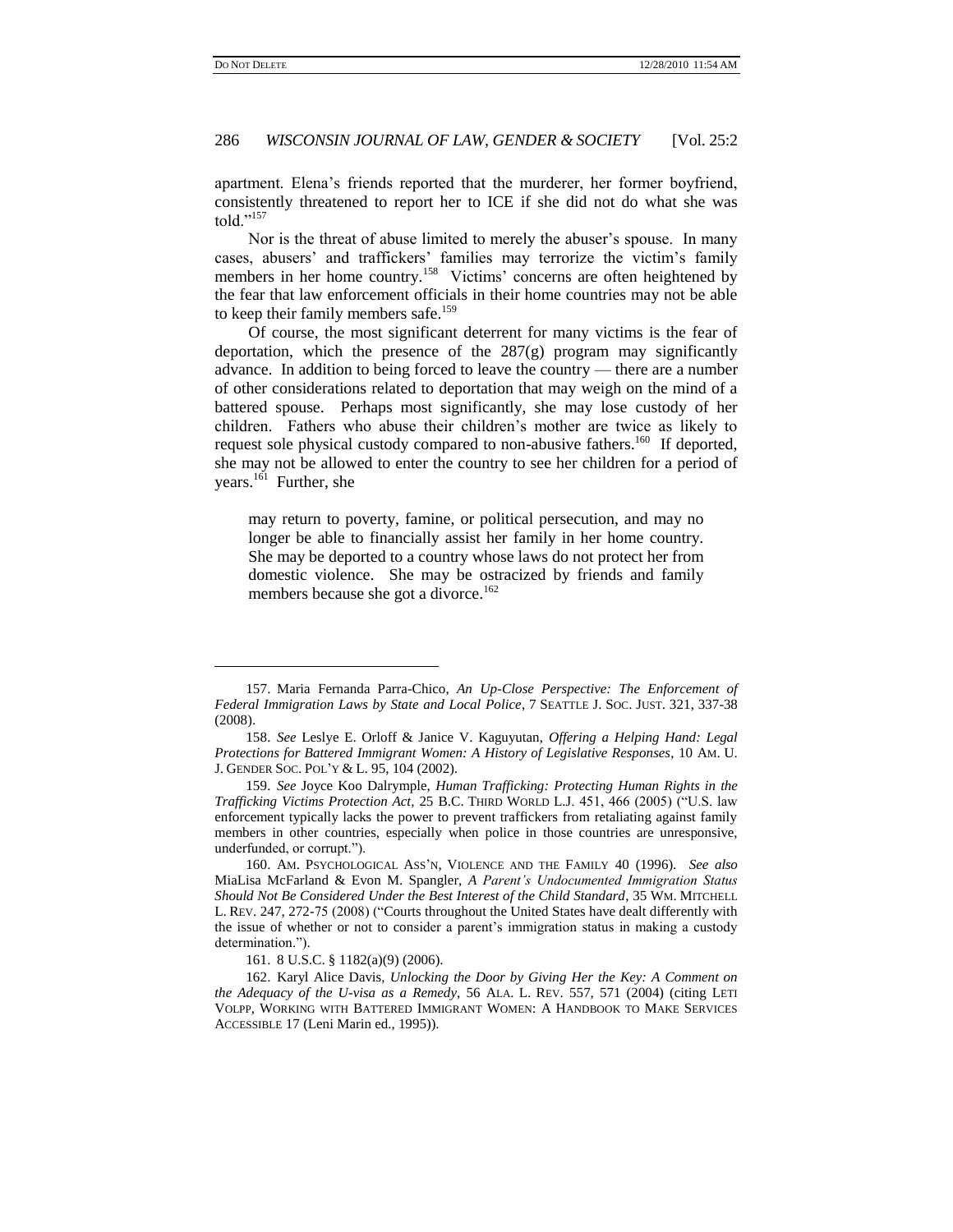Given each of these factors, it is no surprise that studies have repeatedly found that the reporting rates for undocumented women are far below those of women with stable immigration statuses. According to one study, 43.1% of women with stable permanent immigration statuses were likely to call the police for help in a domestic violence case.<sup>163</sup> This "reporting rate dropped to 20.8% for battered immigrants who were in the United States legally . . . and . . dropped to 18.8% if the battered immigrant was undocumented. These reporting rates are significantly lower than reporting rates of battered women generally in the United States, which range between 53% and 58%."<sup>164</sup> A separate study found that that

roughly fifty-five percent of women in the U.S. who have been victims of domestic violence report the abuse. This statistic falls to thirty percent of domestic abuse reports among immigrant women lawfully present in the U.S., although actual instances of domestic abuse have been shown to be higher in the immigrant population. Finally, only fourteen percent of undocumented battered women officially reported the abuse.<sup>165</sup>

It is given this context, in which a variety of significant disincentives for undocumented immigrant victims already exist, that localities have chosen to enter the program, thereby enhancing a victim's fears that she may be deported and suffer the various adverse consequences noted. Preliminary reports bear out concerns that local enforcement of federal immigration law may be preventing women from coming forward. ―A survey among Latina immigrants in the Washington, D.C. area found that 21.7% . . . listed fear of being reported to immigration as their primary reason for remaining in an abusive relationships."<sup>166</sup> That said, further research is required.

There are a number of reasons to believe that the  $287(g)$  program perpetuates and enhances the fear of deportation in a number of significant regards. First, because the program's participants have focused disproportionately on persons who were initially detained for traffic offenses and misdemeanors or, in some cases, no offense at all, victims may reasonably believe that an officer overly sympathetic to his responsibilities under the program may investigate the victim's immigration status as opposed to protecting her from her batterer. According to a mental health counselor working at a nonprofit agency in Butler County, Ohio, a 287(g) participant:

I can tell you that Butler County's policy has harmed greatly not only Latinos, undocumented immigrants, permanent residents, and citizens but our general population. I work specifically with Spanish

<sup>163.</sup> Orloff et al., *supra* note 141, at 68.

<sup>164.</sup> *Id*.

<sup>165.</sup> Shaw, *supra* note 154, at 678.

<sup>166.</sup> *See* Orloff & Kaguyutan, *supra* note 159, at 98.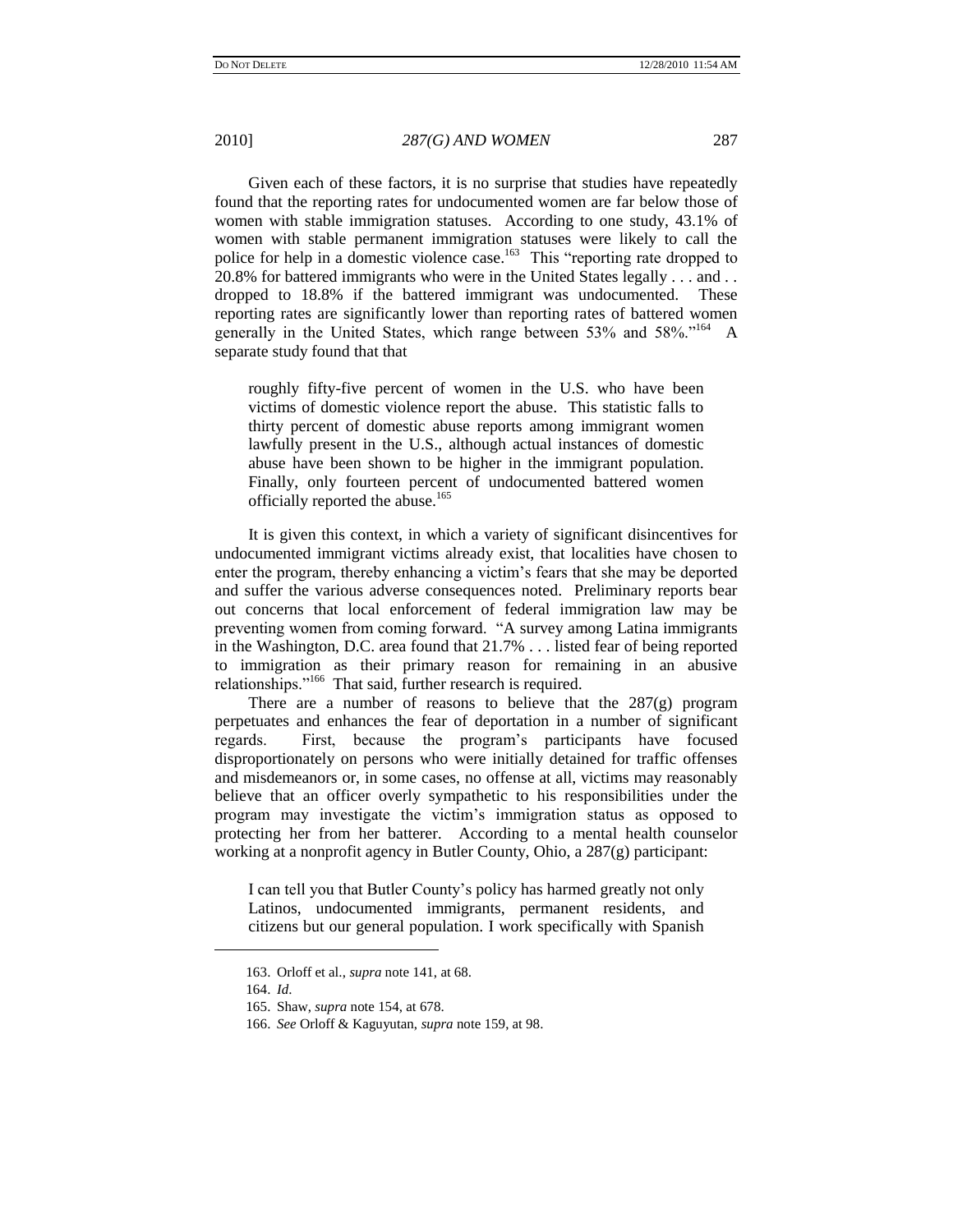$\overline{a}$ 

## 288 *WISCONSIN JOURNAL OF LAW, GENDER & SOCIETY* [Vol. 25:2

speakers and I see how terrified my clients are. Women are afraid to report domestic violence for fear of the police.<sup>167</sup>

Second, fears regarding deportation are further enhanced by the fact that a number of local law enforcement participants have not only supported, but actively coordinated their activities with those of "nativist" organizations. According to the Southern Poverty Law Center, organizations identified as nativist are:

groups that go after people, not policy. Rather than limiting themselves to advocating within the mainstream political process for tighter border security, stricter immigration controls or tougher enforcement of immigration laws already on the books, these fringe outfits target and confront immigrants as individuals. Some conduct armed "citizen border patrols." Others confront Latino immigrants congregated at day labor centers or informal roadside pick-up sites. Some conduct surveillance of apartment houses and private homes. Almost all of them disseminate vicious, immigrant-bashing propaganda.<sup>168</sup>

According to Help Save Maryland, a self-proclaimed anti-immigrant organization based in Montgomery County, Maryland and identified as a ―nativist extreme group‖ by the Southern Poverty Law Center (SPLC), Frederick County Sheriff Charles Jenkins, a 287(g) participant, has "spoken at

<sup>167.</sup> *Talk of the Nation: Immigration Issues in the Buckeye State* (National Public Radio broadcast Oct. 9, 2008), *available at* http://www.npr.org/templates/transcript/ transcript.php?storyId=95554551. When questioned regarding the veracity of such allegations, Sheriff Richard Jones of Butler county, a 287(g) participant, admitted that immigrants did not come forward but alleged any fear was a result of victim's experiences of corrupt police within their own country and unrelated to any fear of deportation, *id*. *See also*  Maria Sacchetti, *Agencies Halt Their Immigrant Scrutiny; Barnstable Sheriff, Framingham Police Say No*, BOSTON GLOBE, Oct. 2, 2009, Metro 1 (quoting executive director of the Massachusetts Immigrant and Refugee Advocacy Coalition, who called the end of the program in her county "a great victory," because "[i]mmigrants who fear deportation are less likely to report crimes . . . forcing victims of domestic violence and others to suffer in silence.‖); *See also* Nicholas C. Stern, *Hood Panel Challenges Stereotypes, Covers Issues with Immigration*, FREDERICK NEWS-POST, Apr. 28, 2009 ("Acts of domestic violence are sometimes kept from police because people are worried about being deported."); *See also* Deborah Horan, *Deportation Training Lags; Mayors in Waukegan, Carpentersville Fume*, CHI. TRIB., May 26, 2008, C1 ("Herrera said she has had trouble placing Latino women in domestic-violence shelters in Lake County. ‗They don't want to go there because of all the rumors they are hearing,' Herrera said.").

<sup>168.</sup> David Holthouse, *Sinister Intentions: The Hard Core of the Anti-Immigration Movement Is Growing,* INTELLIGENCE REP., Spring 2009, at 28, *available at* http://www.splcenter.org/get-informed/intelligence-report/browse-allissues/2009/spring/sinister-intentions.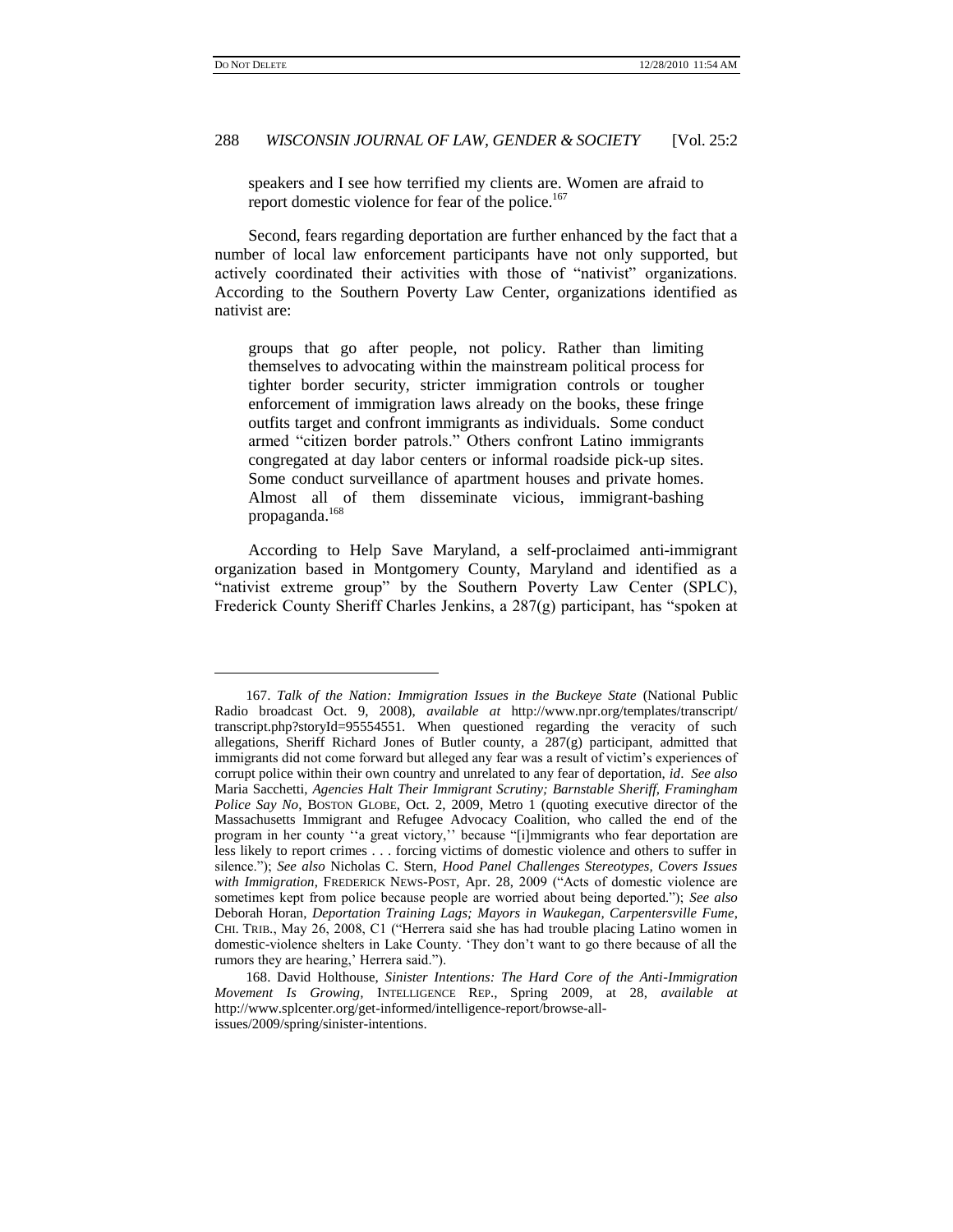l

#### 2010] *287(G) AND WOMEN* 289

several events organized by Help Save Maryland."<sup>169</sup> Additionally, Sheriff Jenkins testified on the same self-selected panel with members of the group during a 2010 hearing on legislation that would have required all police agencies in the state to sign a  $287(g)$  agreement.<sup>170</sup> Help Save Maryland advocates that all undocumented immigrants be placed into deportation proceedings regardless of whether they have committed a separate state or federal non-immigration offense.<sup>171</sup> During a March 2010 hearing before the Maryland State Legislature regarding the advisability of legislation requiring all state contractors to use E-verify, an electronic employment verification system, members of the groups complained that they had seen an increasing number of "Hispanics" and "persons who could not speak English" take jobs previously given to others.<sup>172</sup> Help Save Maryland representatives have further admitted that the group has worked "hand-in-hand" with the Federation for American Immigration Reform (FAIR),<sup>173</sup> an organization that SPLC alleges has worked closely with hate groups.<sup>174</sup>

Sheriff Arpaio, similarly, has worked closely with the American Freedom Riders, an Arizona-based organization that, likewise, has been classified by the Southern Poverty Law Center as a "nativist/extremist" organization.<sup>175</sup> According to the lawsuit filed against Arpaio and Maricopa County, deputized officials regularly team with members of AFR to conduct large scale sweeps of areas where day laborers are known to gather and seek work or where Hispanics are thought to live.<sup>176</sup> Additionally, AFR members have harassed

<sup>169.</sup> Tina Irgang, *Anti-Illegal-Immigration Group Draws Controversy*, CAPITAL NEWS SERVICE (Oct. 30, 2009), http://www.journalism.umd.edu/cns/wire/2009-editions/10- October-editions/091030-Friday/SaveMaryland\_CNS-UMCP.html.

<sup>170.</sup> *Public Safety - Enforcement of Federal Immigration Law by Law Enforcement Agencies: Hearing on HB 866 Before the H*. *Comm*. *on the Judiciary* (Md. 2010) (notes taken by the author while attending this hearing).

<sup>171.</sup> *See* Brad Botwin, *Major Victory in Arizona*, HELP SAVE MARYLAND BLOG (Apr. 25, 2010), http://helpsavemaryland.blogspot.com/2010\_04\_25\_archive.html (characterizing Arizona's SB 1070, which criminalizes undocumented presence as a victory: "THIS SENDS AN IMPORTANT MESSAGE TO THE ILLEGAL ALIEN COMMUNITY, THEIR SUPPORT GROUPS, AMNESTY SUPPORTERS AND THE GOVERNMENT OF MEXICO THAT ILLEGAL IMMIGRATION WILL NO LONGER BE TOLERATED IN OUR COMMUNITIES.").

<sup>172.</sup> *State Procurement - Use of Federal E-Verify Program to Prevent Employment of Unauthorized Alien Workers: Hearing on HB 721 Before the H*. *Comm*. *on Health and Gov't Operations* (Md. 2010) (notes taken by the author while attending this hearing).

<sup>173.</sup> Nicholas C. Stern, *Report: Hate Groups on Rise Nationally but Quiet Locally*, FREDERICK NEWS-POST, Feb. 28, 2009, *available at* http://www.fredericknewspost.com/ sections/news/display.htm?StoryID=87039.

<sup>174.</sup> *Ignoring Its Own Ties, Anti-Immigration Group Denounces White "Separatist",*  INTELLIGENCE REP., Fall 2004, at 4, *available at* http://www.splcenter.org/getinformed/intelligence-report/browse-all-issues/2004/fall/white-supremacy.

<sup>175.</sup> *The Groups*, INTELLIGENCE REP., Spring 2007, at 46, *available at* http://www.splcenter.org/get-informed/intelligence-report/browse-all-

issues/2007/spring/shoot-shovel-shut-up/the-groups-a-lis.

<sup>176.</sup> Amended Complaint, *supra* note 44, at 11.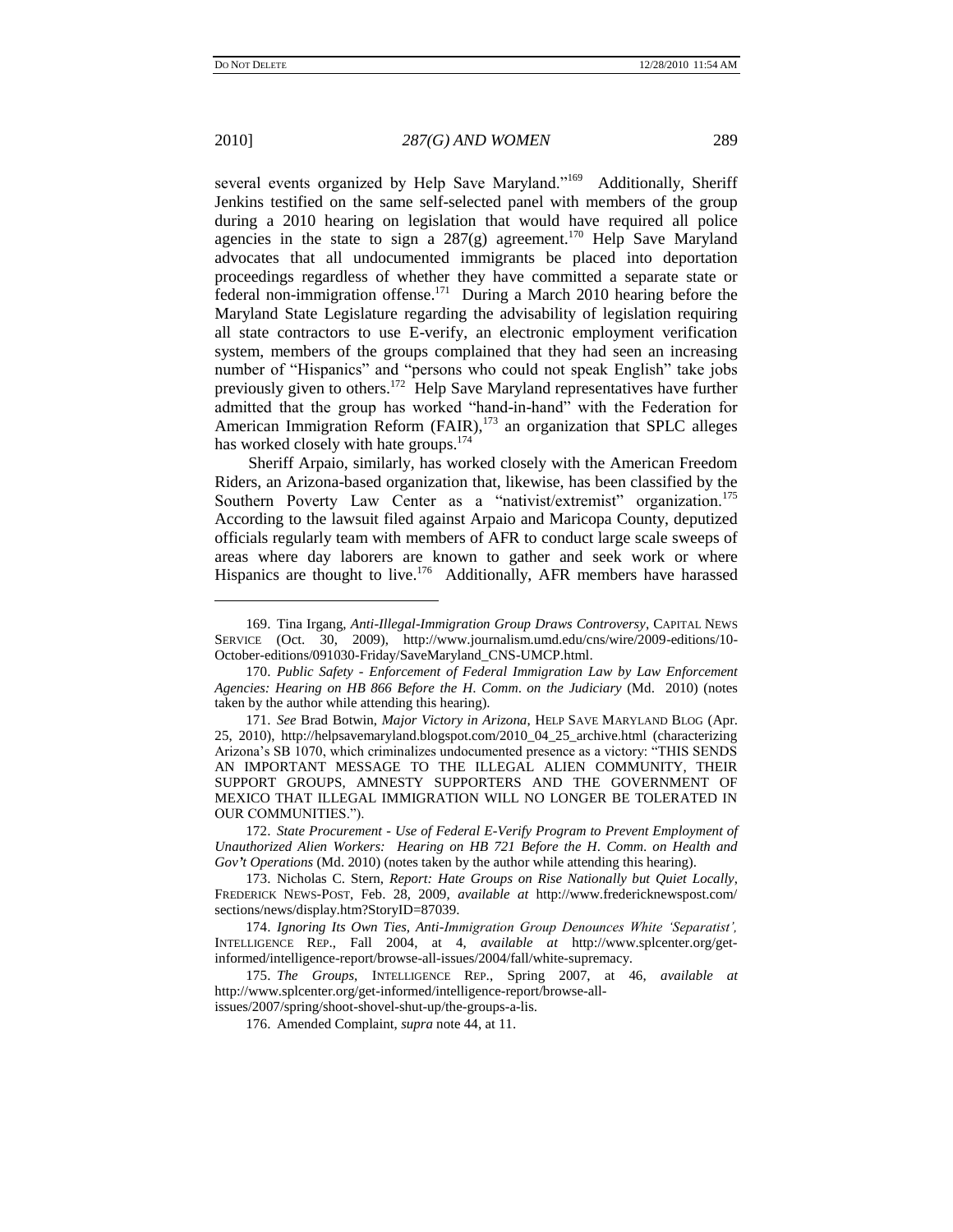individuals, specifically Latinos, as they have entered and left a local legal center.<sup>177</sup>

Third, undocumented women's concerns regarding deportation are further legitimized by the statements of program participants or local political proponents explaining that under the program, as they understand it, localities are authorized to target any undocumented individual, regardless of whether he or she may be the victim of a crime. For example, Charlotte Mayor Pat McCrory, a proponent of expansion of the program throughout North Carolina, has repeatedly voiced his support for law enforcement checks on the immigration status of the crime victims and the witnesses themselves, despite the fact that Charlotte Chief of Police Darrel Stephens has resisted.<sup>178</sup> Similarly, at a 2007 press conference, Sheriff Arpaio described his operations as a "pure program" designed "to go after illegals, not the crime first."<sup>179</sup> As he admitted, his department's approach is to "go after illegals . . . You go after them, and you lock them up. $180$ 

Fourth, in many cases women living in participating localities may fear seeking police assistance as a result of insufficient foreign language services. Unfortunately, many ethnic immigrant populations continue to have little or no representation in most law enforcement agencies. For example, despite the fact that 11.4% of Frederick County's population of 23,668 persons speak a language other than English,<sup>181</sup> only 4 of the Frederick County Sherriff's Office's 's 174 officers are non-Caucasians.<sup>182</sup> According to an OIG report;

officers with few or no foreign language skills . . . interviewed and processed non-English-speaking aliens without the aid of interpreters. One 287(g) officer said that he does not speak any Spanish, but used what is referred to as a "cheat sheet" of questions in Spanish to determine aliens' removability during interviews.<sup>183</sup>

<sup>177.</sup> *Id*. at 14.

<sup>178.</sup> Editorial, *Mayoral Meddling: Back Off, Mr*. *Mayor*. *Chief, Stick to Your Guns*, CHARLOTTE OBSERVER, May 26, 2006, at 12A; MAYOR'S IMMIGR. STUDY COMM'N, IMMIGRATION: LEGAL AND ILLEGAL 31 (2007) *available at* http://www.greencards.com/ docs/Immigration+Final+Report.pdf.

<sup>179.</sup> Richard Ruelas, *Arpaio Stays Silent on Real ICE Plan*, THE ARIZ. REP.*,* Mar. 2, 2007, at B10. *But see Arpaio Grilled in 7-hour Deposition for Civil Rights Lawsuit*, CHANNEL 15 ABC NEWS, http://www2.abc15.com/dpp/news/region\_phoenix\_metro/ central\_phoenix/Arpaio-grilled-in-7-hour-deposition-for-civil-rights-lawsuit.

<sup>180.</sup> Ruelas, *supra* note 180, at B10.

<sup>181.</sup> MD. DEP'T OF LEGIS. SERVS., OFFICE OF POLICY ANALYSIS, INTERNATIONAL IMMIGRATION: THE IMPACT ON MARYLAND COMMUNITIES 16 (2008), *available at*  http://dls.state.md.us/data/polanasubare/polanasubare\_intmatnpubadm/International-Immigration\_The-Impact-on-Maryland-Communities.pdf.

<sup>182.</sup> Frederick County Sheriff's Office, EE-O4 Survey (on file with author).

<sup>183.</sup> THE PERFORMANCE OF 287(G) AGREEMENTS, supra note 17 at 34.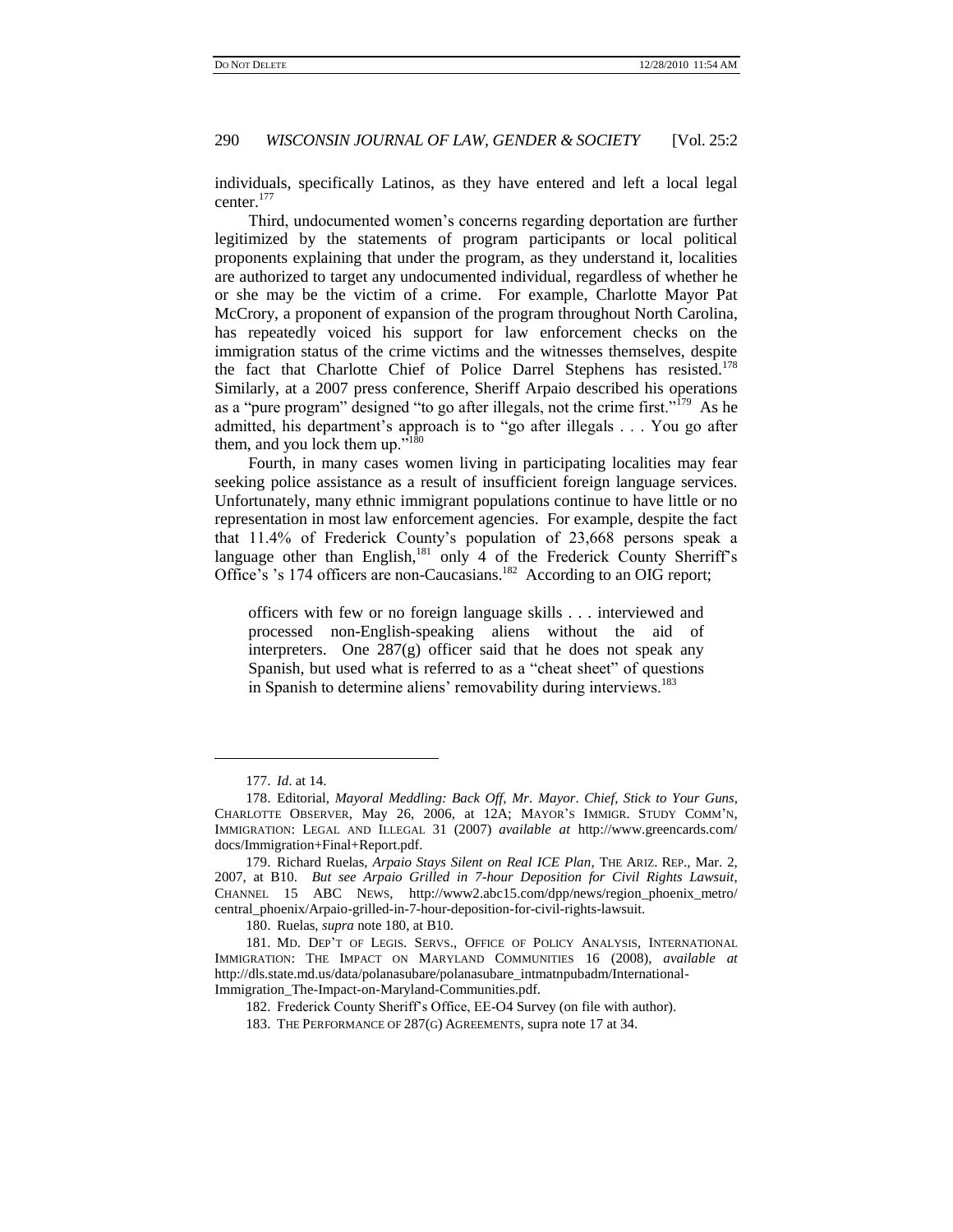l

2010] *287(G) AND WOMEN* 291

Finally, participating localities and or applicants have deported victims of domestic violence or their family members. In March 2009, Lake County Sheriff Gary S. Bowers, a 287(g) applicant and promoter of local enforcement of federal immigration law, gained national attention after local police within his county took a Honduran mother into custody because of her immigration status.<sup>184</sup> Similarly, members of the Maricopa County sheriff's office jailed the brother of a domestic violence victim who had contacted the police to file a police report.<sup>185</sup>

Many of these concerns were recently reiterated in a letter to President Obama from a group of immigrants' and women's rights' advocates opposing the continuation and expansion of the program because of its effects on victims of domestic violence. As stated in the letter:

. . . [d]omestic violence abusers are extremely effective at having their victims arrested as alleged "perpetrators." Despite the Violence Against Women Act (VAWA) barring the practice of dual arrest by law enforcement grantees, the practice persists and leads to immigrant and non-immigrant victims from being arrested. . . . In 287(g) jurisdictions, an arrested immigrant victim will likely be screened for undocumented immigration status, detained, and placed in removal proceedings before authorities learn that she is a victim.<sup>186</sup>

Concerns about programs such as 287(g), which empower local police to enforce federal immigration law, are not limited to immigrant advocates. The deterrent effect of such programs on victims has been acknowledged by national police associations such as the International Association of Police Chiefs who, for the reasons discussed above, have also opposed similar programs' expansion.<sup>187</sup>

<sup>184.</sup> Victor Manuel Ramos, ‗*America"s Toughest Sheriff" Under Fire for Treatment of Immigrants*, ORLANDO SENTINEL HISPANOSPHERE BLOG (Mar. 11, 2009, 10:26 AM), [http://blogs.orlandosentinel.com/news\\_hispanicaffairs/2009/03/high-profile-sheriff-under](http://blogs.orlandosentinel.com/news_hispanicaffairs/2009/03/high-profile-sheriff-under-investigation-for-treatment-of-immigrants.html)[investigation-for-treatment-of-immigrants.html.](http://blogs.orlandosentinel.com/news_hispanicaffairs/2009/03/high-profile-sheriff-under-investigation-for-treatment-of-immigrants.html) Letter from Gary S. Border, Sheriff of Lake Cnty., Fla., to Julie Myers, Assistant Sec'y of U.S. Immigration & Customs Enfrocement (Mar. 18, 2008), *available at* http://www.ice.gov/doclib/foia/memorandumsofAgreement Understanding/lakecountyfl.pdf.

<sup>185</sup>**.** Daphne Eviatar, *[Feds Fail to Prevent Police Abuse](http://washingtonindependent.com/32926/scrutiny-of-immigration-policy-finds-wide-spread-abuse)* , THE WASH. INDEP. (Mar. 9, 2009), *available at* http://washingtonindependent.com/32926/scrutiny-of-immigrationpolicy-finds-wide-spread-abuse.

<sup>186.</sup> Letter from Break the Cycle et al., , to Barack Obama, President of the U.S. (Nov. 10, 2009) (on file with author).

<sup>187.</sup> *See* INT'L ASS'N OF CHIEFS OF POLICE, POLICE CHIEFS GUIDE TO IMMIGRATION  $\frac{187}{28}$  (2007), *available at* www.theiacp.org/Portals/0/pdfs/Publications/ ISSUES 28 (2007), *available at* www.theiacp.org/Portals/0/pdfs/Publications/ PoliceChiefsGuidetoImmigration.pdf ("Immigrant women may be less likely to report abuse than nonimmigrant women due to language barriers, cultural differences, varying perceptions of law enforcement response, and a fear of deportation if they are not legally documented to live within the United States.").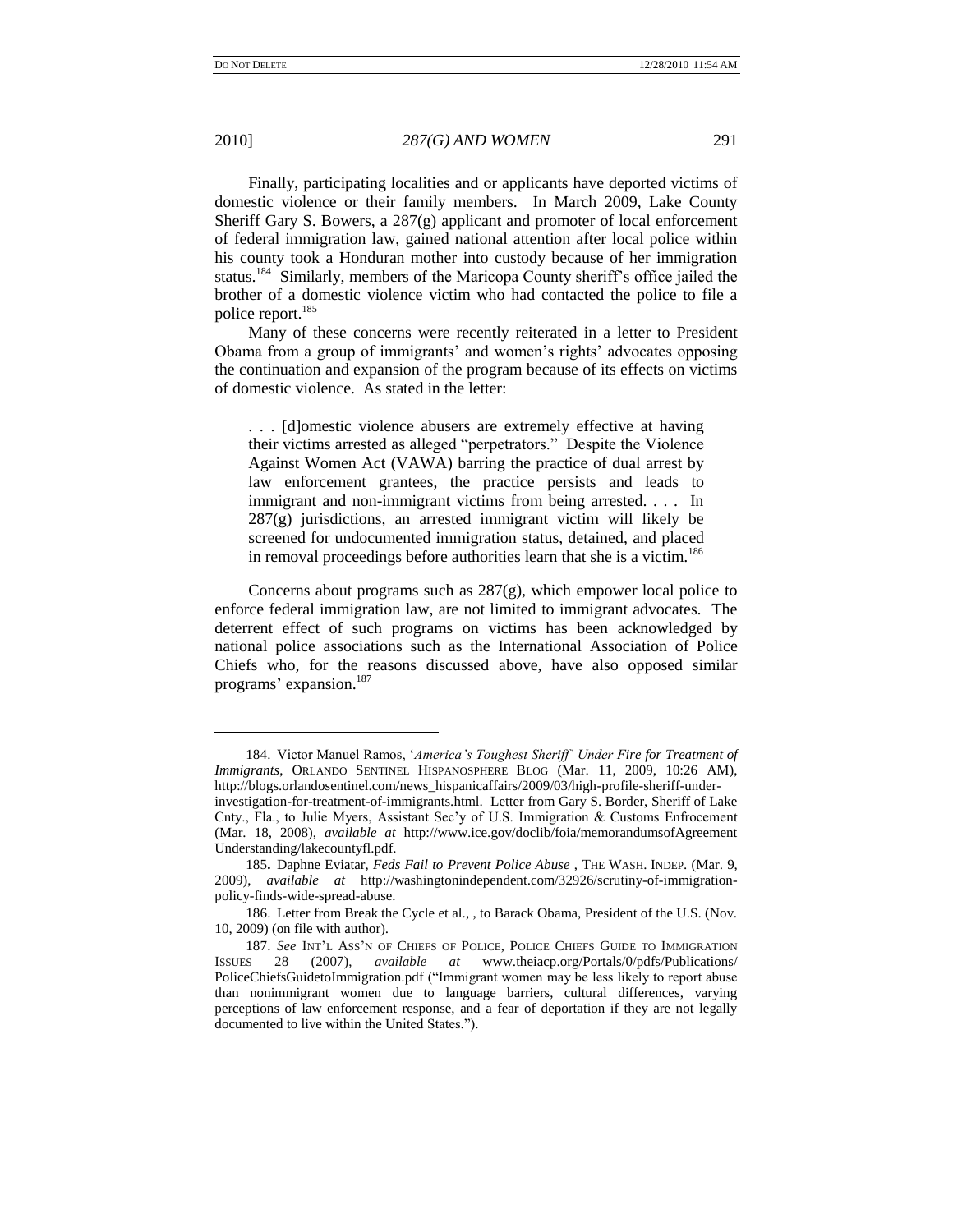l

## 292 *WISCONSIN JOURNAL OF LAW, GENDER & SOCIETY* [Vol. 25:2

#### *B. The Availability of U-Visas in Participating Localities*

Congress has recognized the significant deterrents immigrant victims of violent crimes face. Accordingly, in 2000, as part of the reauthorization of the Violence Against Women Act, it created the "U-visa," which permits noncitizen women who have been the victims of severe mental or physical abuse while in the United States to stay and receive assistance benefits.<sup>188</sup> The Act's legislative history emphasized that the its primary purpose was to assist undocumented victims by eliminating one of the "residual immigration law obstacles standing in the path of battered immigrant spouses and children seeking to free themselves from abusive relationships."<sup>189</sup>

To qualify for a U-visa, a noncitizen crime victim must: 1) have suffered substantial physical or mental abuse from criminal activity; (2) have information regarding the criminal activity; (3) assist government officials in the investigation or prosecution of such criminal activity; and (4) have been the victim of criminal activity that violated U.S. law or occurred in the United States or the territories or possessions of the United States.<sup>190</sup> Before an applicant may apply, however, she must obtain certification from a law enforcement official or agency investigating the crime that she has assisted or is likely to assist in the investigation or prosecution of the crime against her.<sup>191</sup>

Despite Congress' intentions, victims seeking to obtain the U-visa have faced a number of obstacles, most recently the hostility of localities that have prioritized the enforcement of federal immigration law. As noted, Congress initially created the U-visa in 2000; however, implementation of the program was slowed by the fact that DHS did not create implementing regulations until  $2007$ <sup>192</sup> As a result, strikingly few U-visa applications were granted during the first decade years of its existence.<sup>193</sup> A nominal number were approved in

Anna Gorman, *Victim"s U-visa Program Falters*, L.A. TIMES, Jan. 26, 2009, at B1.

<sup>188.</sup> Trafficking Victims Protection Act of 2000, Pub. L. No. 106-386, 114 Stat. 1466, 1533 (2000).

<sup>189.</sup> 146 CONG. REC. S10,195 (daily ed. Oct. 11, 2000) (recognizing the need to prevent abusers from using immigration law to prevent battered immigrant women from leaving them). An article in the Los Angeles Times tells the story of a sample U-visa applicant:

<sup>[</sup>Lopez's] boyfriend had been drinking when he hit her in the face and threatened to kill her. She ran outside their Los Angeles apartment, but he chased her around the block and dragged her back inside, where he kicked her, threw her against the door and stabbed her in the arm before stabbing himself. When Garcia saw that he had fallen, she ran outside and into the middle of the street. But she said he caught her again, threw her on the ground and stabbed her several times before police arrived and arrested him.

<sup>190.</sup> 8 CFR § 214.14(b) (2010).

<sup>191.</sup> *Id*. at § 214.14(a)(12).

<sup>192.</sup> *See* Claire Smearman, *Second Wives" Club: Mapping the Impact of Polygamy in U*.*S*. *Immigration Law*, 27 BERKELEY J. INT'L L. 382, 425 n. 313 (2009).

<sup>193</sup>**.** Katherine Ellison, *A Special Visa Program Benefits Abused Illegal Immigrants*, N.Y. TIMES, Jan. 8, 2010, at A19.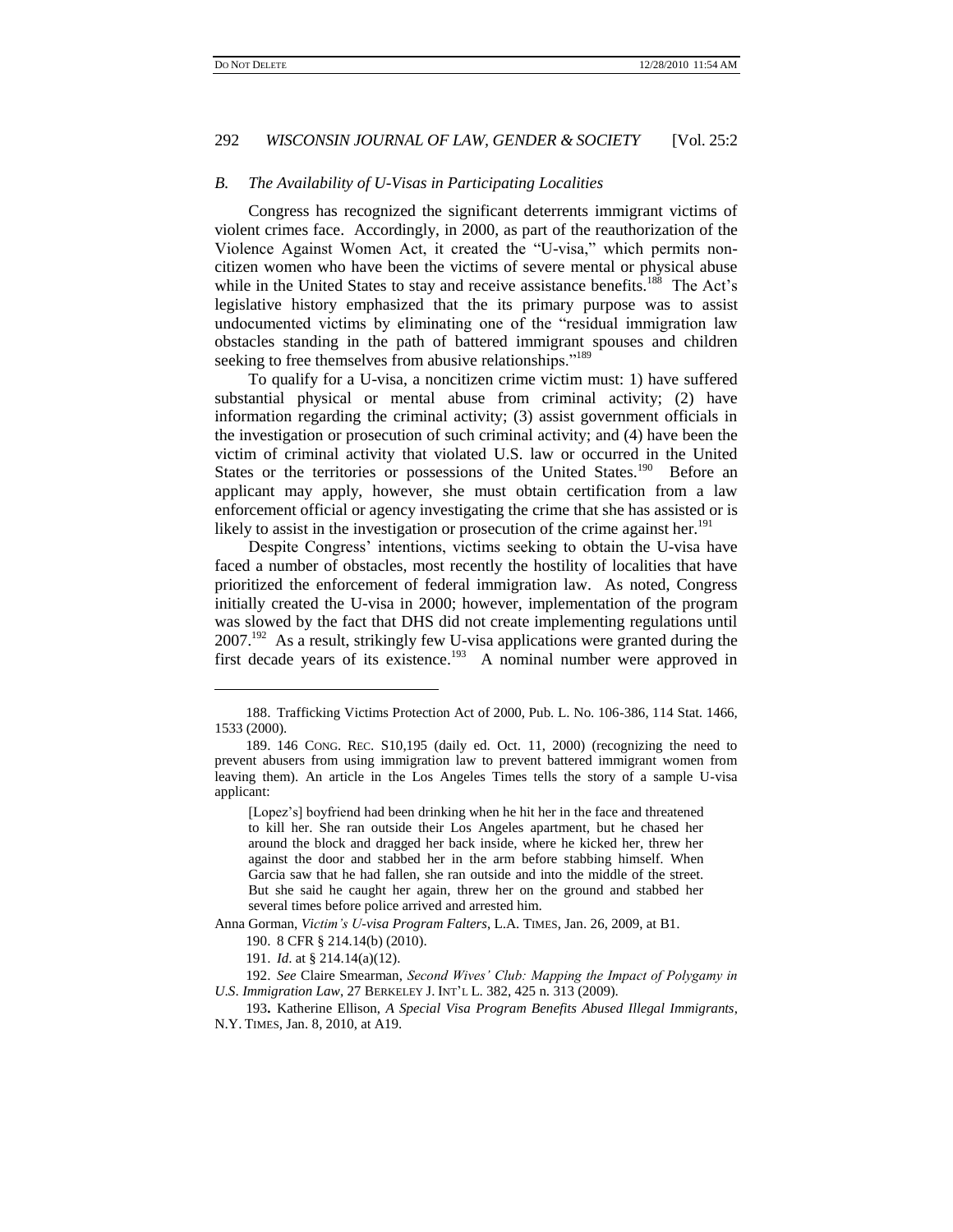$2008.<sup>194</sup>$  Shortly afterwards, the pace began to increase. "In the fiscal year ending last September, immigration officials approved 5,825. Another 2,244 were approved in October and November. More than 10,000 applications are pending."<sup>195</sup>

All this said, many women unfortunately remain unable to obtain even the certification from local officials necessary to apply for naturalization. In many cases, officers, either as a result of personal disagreement with the U-visa program or a misunderstanding as to their role in the process often hesitate to certify that an undocumented victim of violence has assisted in the investigation or prosecution of the crime against her.<sup>196</sup>

A number of factors facilitate these problems. Sample certification forms distributed by DHS emphasize that officials are under no legal obligation to give certification even if the victim has been helpful with the investigation or prosecution of the crime.<sup>197</sup> The addition of the "no legal obligation" language found on the Form I-918B (Form B) instruction sheet undermines the U statute by suggesting that an officer has discretion beyond that which the regulation provides. The language is not reflected in the applicable regulation, which advises the law enforcement certifier, simply, to provide a fact-specific account of the crime and how "the petitioner has been, is being, or is likely to be, helpful in an investigation or prosecution of that qualifying criminal activity."<sup>198</sup>

Additionally, in most localities, there are no local processes and protocols governing who has the authority to sign such forms and at what point a victim has provided sufficient assistance to obtain certification. As a result, finding an official to certify Form B has been, and continues to be, the first roadblock in successfully submitting the complete U petition. These certification problems arise from both an overall lack of knowledge regarding the U-visa regulations and the mistaken opinion that certifying will mark them as "proimmigration."<sup>199</sup> In those localities in which protocols have been created, the responsibility may be delegated to a single high-ranking official exclusively who may not have the time to complete and sign the necessary documentation.<sup>200</sup>

 $\overline{\phantom{a}}$ 

<sup>194.</sup> *Id*.

<sup>195.</sup> *Id*.

<sup>196.</sup> *See* 8 CFR § 214.14(a)(12) (2010); *see also* Tahja L. Jensen, *U Visa "Certification": Overcoming the Local Hurdle in Response to a Federal Statute*, 45 IDAHO L. REV. 691, 693 (2009).

<sup>197.</sup> *See* U.S. CITIZENSHIP & IMMIGRATION SERVS., DEP'T OF HOMELAND SEC., I-918, PETITION FOR U NONIMMIGRANT STATUS (2010), *available at* [http://www.uscis.gov/files/](http://www.uscis.gov/files/form/i-918.pdf) [form/i-918.pdf](http://www.uscis.gov/files/form/i-918.pdf) (certification form) [hereinafter I-918, PETITION].

<sup>198.</sup> 8 CFR § 214.14(c)(2)(i) (2010).

<sup>199.</sup> Jensen, *supra* note 197, at 693.

<sup>200.</sup> *See* Heidi Evans, *VICS CAN"T GET VISAS Say NYPD Not Aiding Immigs Using New Law for Protection*, N.Y. DAILY NEWS, Mar., 21, 2010, *available at* http://www.nydailynews.com/ny\_local/2010/03/21/2010-03-21\_vics\_cant\_get\_visas\_say\_ nypd\_not\_aiding\_immigs\_using\_new\_law\_for\_protection.html ("[T]he NYPD has set up an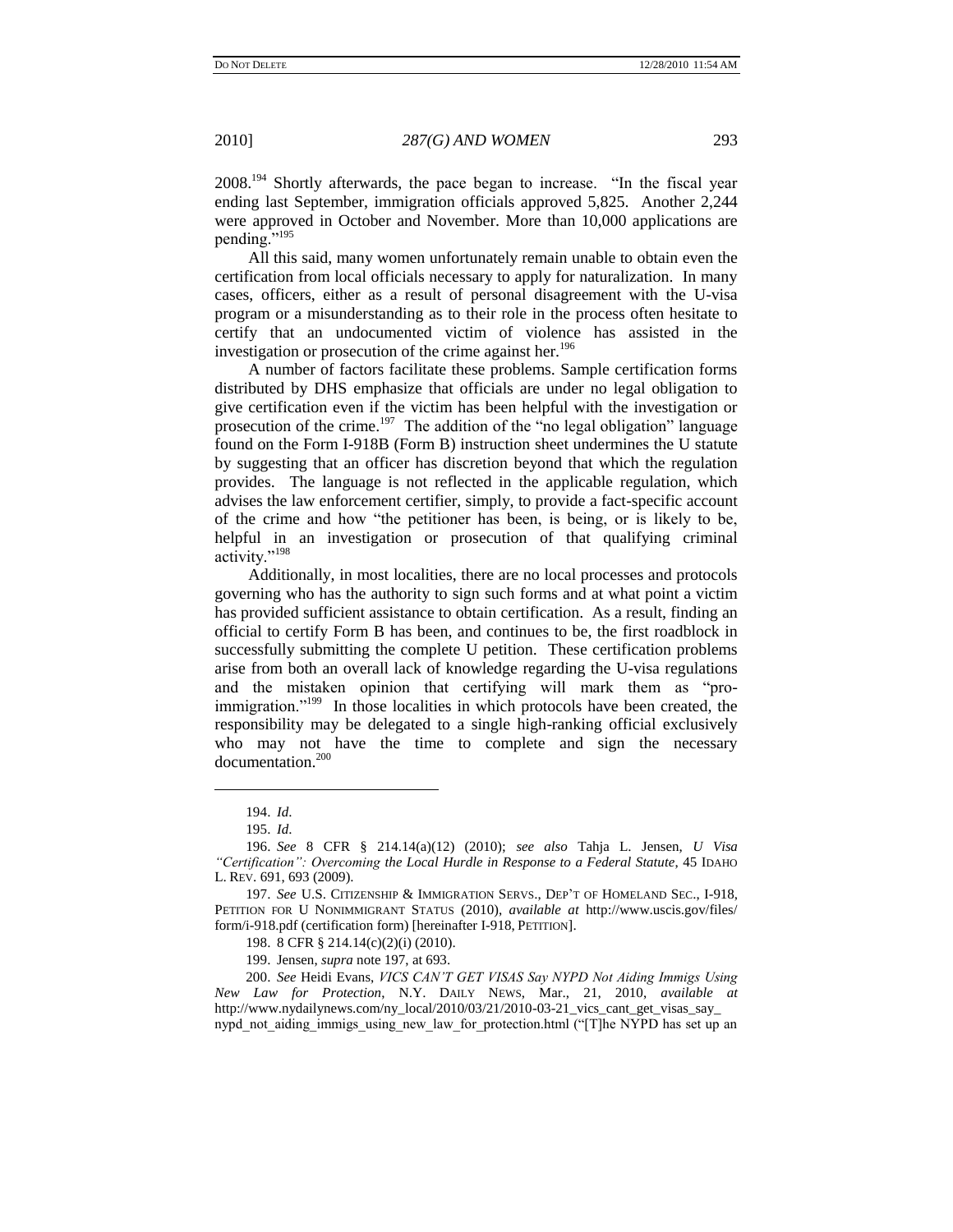l

## 294 *WISCONSIN JOURNAL OF LAW, GENDER & SOCIETY* [Vol. 25:2

DHS, rather than pushing localities to create concrete and reasonable policies, has instead played down expediency of process in public statements. In response to criticism that the program has not fulfilled Congress' original intentions, the U.S. Citizenship and Immigration Services has responded that the process may take some time and that "U- visas are very complicated, and we have to work with law enforcement agencies to make sure that the people are qualified." $201$ 

In some cases, individual localities have simply chosen to opt out of the program because they disagree with its purposes. Weld County, Colorado District Attorney Ken Buck told the Associated Press in February 2009 that he had denied all requests for U-Visas that have come through his office.<sup>202</sup> The referrals include boilerplate language – alleging that individual victims were not helpful, did not have useful information, or that the investigation of the crime had closed – in place of an individual evaluation of the victim's helpfulness as Congress envisioned.<sup>203</sup> "The denials involve compelling cases

201. Gorman, *supra* note 190. Deciding whether the U-Visa is a good program is constitutionally impermissible on a state level, Takahashi v. Fish & Game Comm'n, 334 U.S. 410, 419 (1947). As the Supreme Court has stated:

The Federal Government has broad constitutional powers in determining what aliens shall be admitted to the United States, the period they may remain, regulation of their conduct before naturalization, and the terms and conditions of their naturalization. Under the Constitution the states are granted no such powers; they can neither add to nor take from the conditions lawfully imposed by Congress upon admission, naturalization and residence of aliens in the United States or the several states.

*Id*. The sole authority granted to local officials under the applicable statutes and regulations is the simple question of whether they have been helpful—not whether more people should have the opportunity to gain documented status. *See* I-918, PETITION *supra* note 198, at Supplement B, 1.

202**.** Amy Taxin, *Few Crime Victims Helped by Visa Law OK'd in 2000*, DESERET MORNING NEWS, Feb. 8, 2009, A02, *available at* http://www.deseretnews.com/article/ 705283637/Few-crime-victims-helped-by-visa-law-OKd-in-2000.html (noting that he had denied all applications which he had seen because the investigations of the crimes at issue were closed); *see also* Ricardo Romero & Alonzo Barron, *DA Refuses to Help Some Victims*, GREELEY TRIBUNE (Dec. 29. 2009), http://www.greeleytribune.com/article/ 20091229/READERS/912299995 (explaining that certifications have continued to be repeatedly denied).

203. Romero & Barron, *supra* note 203.

unwieldy 20-step process - a bureaucratic nightmare where each request must pass through five chains of command even before hitting Police Commissioner Raymond Kelly's desk for his approval."). Thus, victims often have an easier time with non-police officials. It is clear that when the petition process required certification of Form B, practitioners dealing in the interim process had success in getting certifications from sources that are non-traditional arms of law enforcement. For example, certifying officials have come from Child Protective Services, the Department of Labor, and the Equal Employment Opportunity Commission (EEOC), New Classification for Victims of Criminal Activity; Eligibility for "U" Nonimmigrant Status, 72 Fed. Reg. 53019 (Sept. 17, 2007) (to be codified at 8 C.F.R.  $214(a)(2)$ ).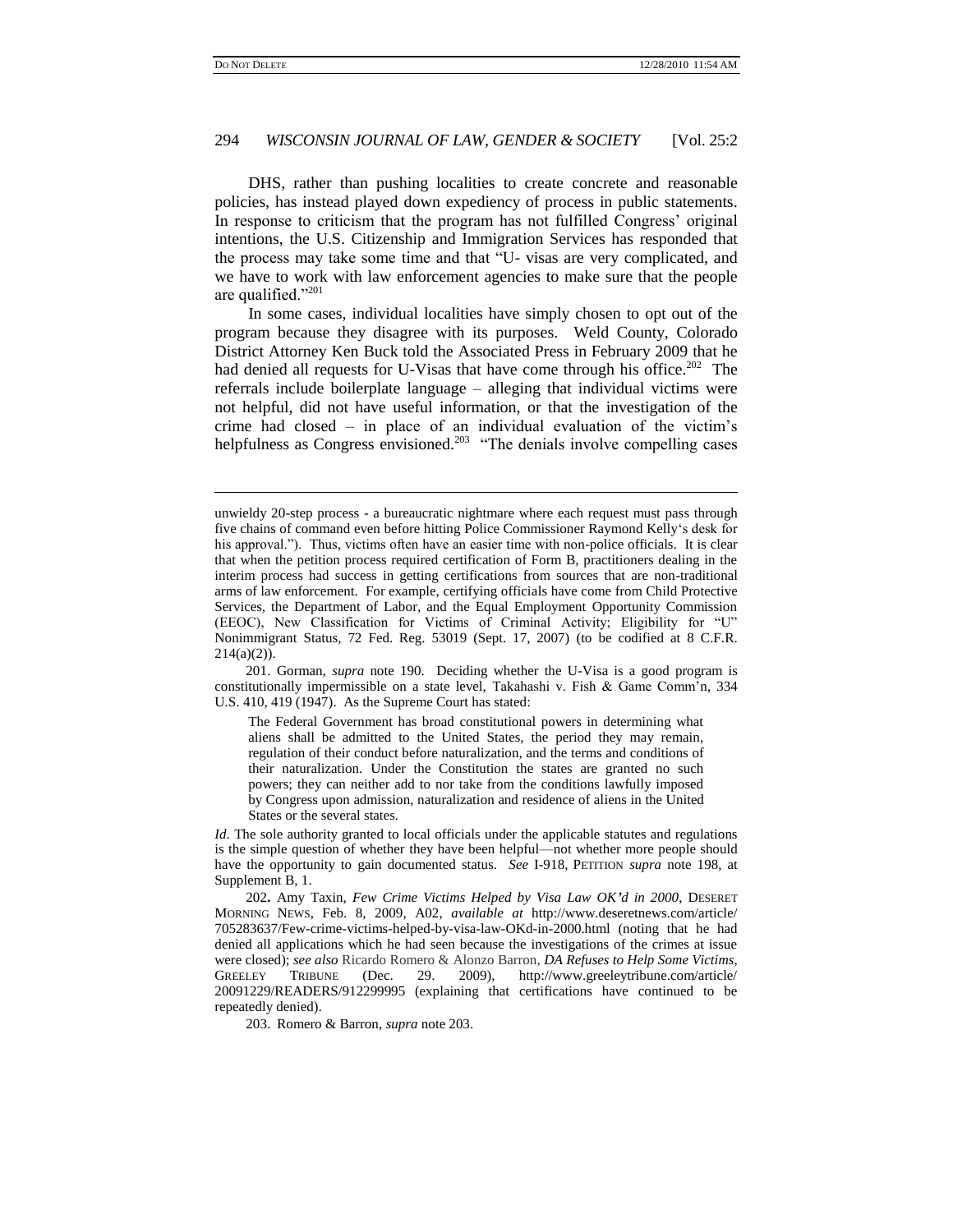— victims of assault , sex crimes, domestic violence, who had the courage to work with police and the district attorney."<sup>204</sup>

Immigrant rights advocates have begun to receive complaints of similar problems from jurisdictions participating in the 287(g) program. Chief Charles Deane of the Prince William County police has stated that his department will not certify U-visas for the stated reason that he does not want to inadvertently participate in the submission of a fraudulent U-visa application, such as when a wife beats herself up for purposes of obtaining a visa.<sup>2</sup>

Problems may, in fact, be exacerbated in jurisdictions with 287(g) agreements because the U-visa does not contain a training component, while the  $287(g)$  program does.<sup>206</sup> Accordingly, the only training deputized officers receive is under the 287(g) program, which, as discussed above, is disproportionately enforcement focused to the exclusion of any significant discussion of benefits due immigrants. As a result, agencies are largely unaware that the petition process exists in the first place.<sup>207</sup> This lack of training often creates many of the misperceptions among participating localities about the U-visa, particularly that certifying Form B is equivalent to approving an undocumented individual for legal status.<sup>208</sup> A short-term solution may be to incorporate proper training regarding certification into the 287(g) training program. While the program's aim differs substantially in practice from what would be anticipated or expected of training for Form B certifications, it is not ideologically too distinct to stop the discussion there. As ICE has presented it, "[t]he  $287(g)$  program is only one component under the ICE ACCESS umbrella" of services and programs offered for assistance to local law enforcement officers."<sup>209</sup> Many state and local law enforcement leaders support increasing the reach of ICE training for a number of immigration law issues. $210$ 

Not all of the problems with the U-visa program are the fault of local officials. DHS' failure to implement an internal computerized system for flagging U-visa applicants has created the potential for program participants to inadvertently place victims into removal proceedings.<sup>211</sup> Because "U-visa

 $\overline{\phantom{a}}$ 

<sup>204.</sup> *Id*.

<sup>205.</sup> *But see* Janell Ross, *Police Block Witness Visas*, TENNESSEAN, Apr. 18, 2010 (noting that ―Davidson County district attorney's office has issued about 80 certifications for crime victims since December 2007 and rejects about one out of every six requests").

<sup>206</sup>**.** Jensen, *supra* note 197, at 710; *Delegation of Immigration Authority, supra* note 9 (noting that before a locality can join, participating officers must complete a four week training program).

<sup>207.</sup> *See* Jensen, *supra* note 197, at 701.

<sup>208.</sup> *See id*. at 704.

<sup>209.</sup> *Delegation of Immigration Authority, supra* note 9.

<sup>210.</sup> *See generally,* Jim Kouri, *Exclusive: The Big Lie about Immigration Enforcement*, FAM. SECURITY MATTERS (Nov. 18, 2008), *available at* http://www.familysecuritymatters.org/publications/id.1787/pub\_detail.asp.

<sup>211.</sup> *Public Safety and Civil Rights Implications of State and Local Enforcement of Federal Immigration Laws: J*. *Hearing Before the Subcomm*. *on Immigration, Citizenship, Refugees, Border Security, & Int"l Law & the Subcomm*. *on the Constitution, Civil Rights, &*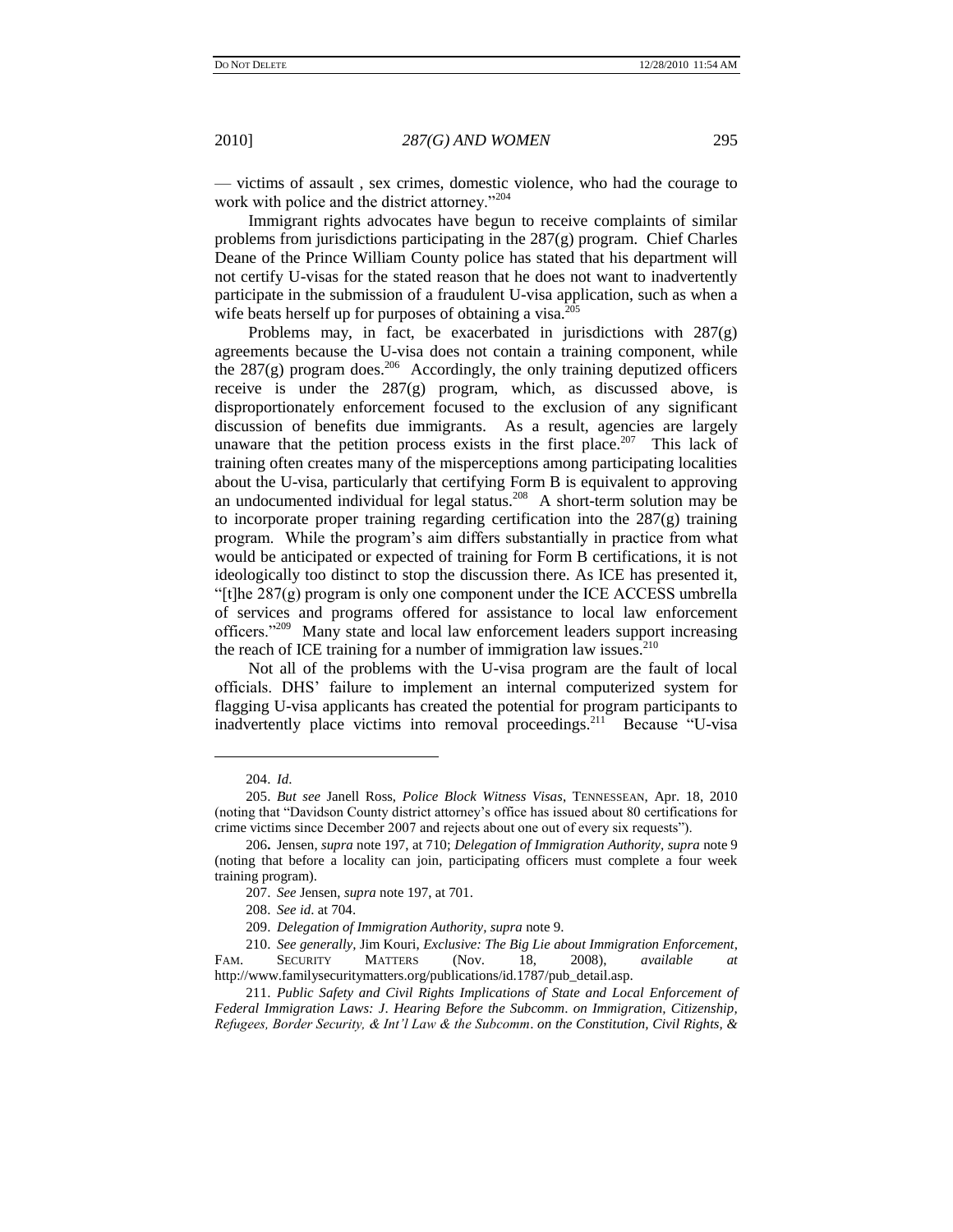filings are protected in a confidential database[,]. . . unless a victim provides DHS with a receipt notice, law enforcement agents will not be able to otherwise access information to identify the individual as a victim."<sup>212</sup> While this danger may not have been as great previously, because local police under the program increasingly detain individuals who may be undocumented, the likelihood for the detention and removal of a protected applicant increases.

## *C. The Increased Financial and Parental Burden on Female Relatives of Deported Individuals*

Finally, in addition to merely the program's impact on those deported – most of whom are male, local participation may have an indirect but significant impact on the female family members of those deported, specifically, in terms of increased economic and parental responsibility. The impact of a male family member's deportation may be particularly severe given the limited resources that may be available to the family, and more specifically a female, even before a spouse or parent's deportation.

While most of the coverage related to the program and its impact has been focused on the fact that it affects Hispanics primarily, it is informative to consider the other demographic characteristics of persons placed into deportation proceedings. For example, "[o]f the 32,000 immigrants in ICE custody on January 25, 2009, 91 percent were male and 9 percent were female."213 As discussed above, most have no prior criminal history. Additionally, many help to provide financial or parental support for family members. Approximately 5.5 million U.S. children have at least one parent who is undocumented, according to a 2008 report by the Pew Hispanic Center.<sup>214</sup> Accordingly, when a male family member is placed into deportation proceedings, it does not solely impact the individual, but rather his entire family—particularly the women in it.

Making this even more problematic is that immigrant women are often particularly susceptible to the negative consequences of having a male family member deported. Undocumented women have lower levels of access to

*Civil Liberties*, 111th Cong. 385 (2009) (written testimony of Kavitha Sreeharsha, Senior Staff Att'y).

<sup>212.</sup> *Id*.

<sup>213.</sup> Donald Kerwin & Serena Yi-Ying Lin, *Immigration Detention: Can Ice Meet Its Legal Imperatives and Case Management Responsibilities?*, MIGRATION POL'Y INST., 11 (Sept. 2009), www.migrationpolicy.org/pubs/detentionreportSept1009.pdf.

<sup>214.</sup> Aaron Terrazas & Jeanne Batalova, *Frequently Requested Statistics on Immigrants and Immigration in the United States*, MIGRATION POL'Y INST. (Oct. 27, 2009). Similarly, according to a recent study by the Pew Hispanic Center, seven percent of Maryland schoolchildren have at least one parent who is undocumented, Len Lazarick, *About 7% of School Age Children in Maryland Have Illegal Immigrant as a Parent*, MD. REP. (Aug. 16, 2010), [http://marylandreporter.com/page5503216.aspx.](http://marylandreporter.com/page5503216.aspx) Four out of five of these children surveyed are themselves United States Citizens, *id*.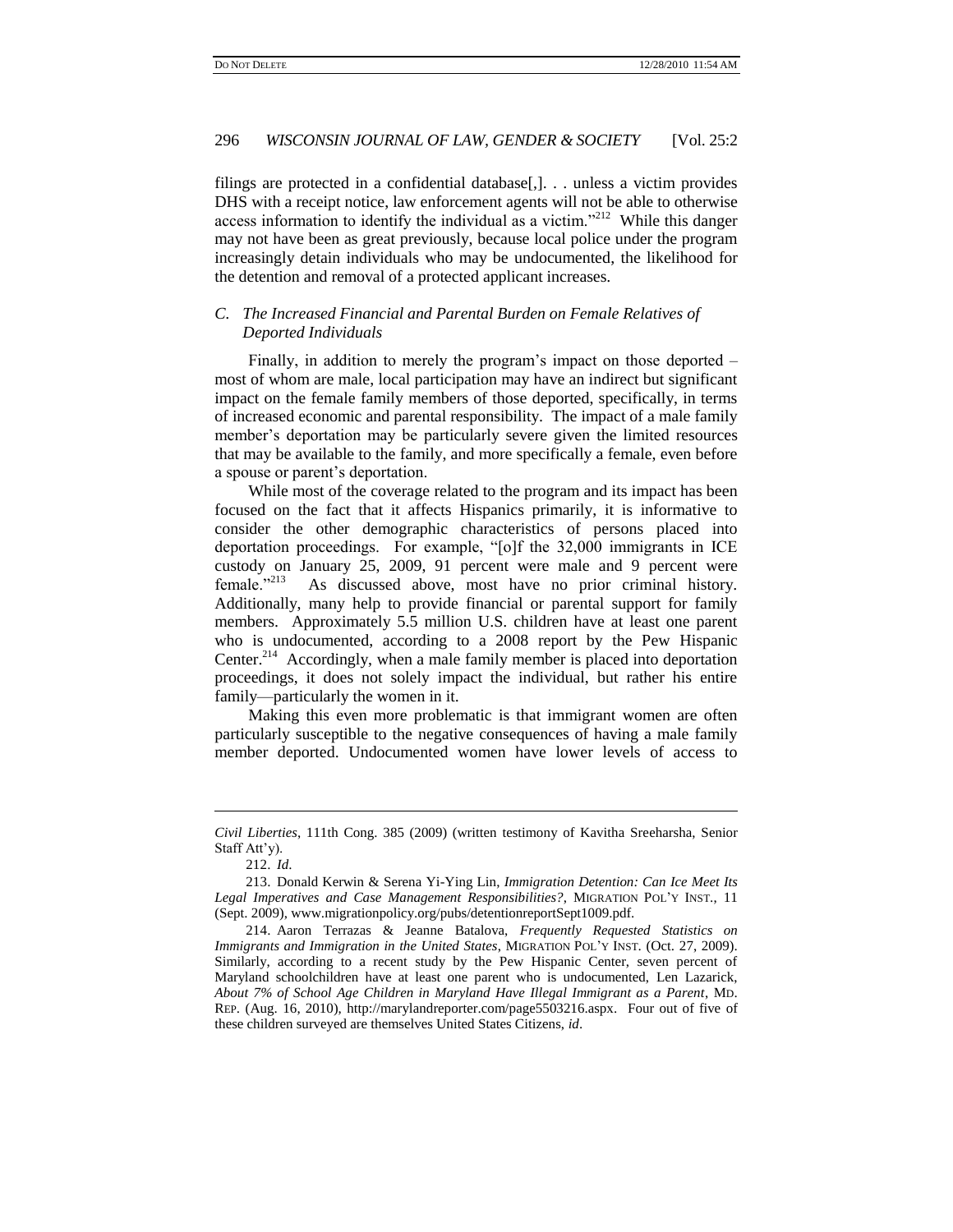$\overline{\phantom{a}}$ 

### 2010] *287(G) AND WOMEN* 297

checking accounts, savings accounts, credit and drivers' licenses.<sup>215</sup> Accordingly, they generally are unable to work in areas not serviced by reliable public transportation or obtain mortgages that would allow them the purchase of stable housing..<sup>216</sup> As a result, this lack of access is often associated with higher economic hardship and psychological distress among parents.<sup>217</sup>

Employment limitations generally relegate undocumented women to low paying work. In fact, "many women are forced to work in restaurants, garment factories, and other businesses that typically pay below minimum wage and provide no benefits."<sup>218</sup> Hispanic women had the lowest incomes of the immigrant groups surveyed.<sup>219</sup> The majority of Hispanic women who were employed worked only part-time. $^{220}$  Those who do not work outside the home are, in many cases, dependent upon male family members: "Of the immigrant Latina women who were not working, 53% were supported by their husbands and  $20\%$  by other family members.<sup>221</sup> Furthermore, their employment opportunities are further limited by the lack of English speaking capabilities, which, as a result, often forces them to remain within their abusive relationship.<sup>222</sup>

Finally, many undocumented persons "come to the United States with little or no independent financial resources. $223$  Accordingly, their general family income is usually low even before a family member's deportation. Studies have found that "mixed-status families 'are more likely to be poor than other families."<sup>224</sup> Additionally, "children in low-income working immigrant

218. Tien-Li Loke, *Trapped in Domestic Violence: The Impact of United States Immigration Laws on Battered Immigrant Women*, 6 B.U. PUB. INT. L.J. 589, 593 (1997).

219. Dutton, *supra* note 137, at 250.

220. Dutton, *supra* note 137, at 250 (citing CHRIS HOGELAND & KAREN ROSEN, DREAMS LOST, DREAMS FOUND 57 (1991)).

223. *See* Loke, *supra* note 219, at 593 .

224. David B. Thronson, *Custody and Contradictions: Exploring Immigration Law as Federal Family Law in the Context of Child Custody*, 59 HASTINGS L.J. [453, 471 \(2007-](https://www.lexis.com/research/buttonTFLink?_m=730914e1b06cab44cab4a544318a9bca&_xfercite=%3ccite%20cc%3d%22USA%22%3e%3c%21%5bCDATA%5b37%20Hastings%20Const.%20L.Q.%20199%5d%5d%3e%3c%2fcite%3e&_butType=3&_butStat=2&_butNum=206&_butInline=1&_butinfo=%3ccite%20cc%3d%22USA%22%3e%3c%21%5bCDATA%5b59%20Hastings%20L.J.%20453%2cat%20471%5d%5d%3e%3c%2fcite%3e&_fmtstr=FULL&docnum=1&_startdoc=1&wchp=dGLbVzz-zSkAA&_md5=26de0fd459f3a1327dfc9b39585c3a06) [2008\)](https://www.lexis.com/research/buttonTFLink?_m=730914e1b06cab44cab4a544318a9bca&_xfercite=%3ccite%20cc%3d%22USA%22%3e%3c%21%5bCDATA%5b37%20Hastings%20Const.%20L.Q.%20199%5d%5d%3e%3c%2fcite%3e&_butType=3&_butStat=2&_butNum=206&_butInline=1&_butinfo=%3ccite%20cc%3d%22USA%22%3e%3c%21%5bCDATA%5b59%20Hastings%20L.J.%20453%2cat%20471%5d%5d%3e%3c%2fcite%3e&_fmtstr=FULL&docnum=1&_startdoc=1&wchp=dGLbVzz-zSkAA&_md5=26de0fd459f3a1327dfc9b39585c3a06) (quoting Michael E. Fix & Wendy Zimmerman, *All Under One Roof: Mixed-Status Families in an Era of Reform*, URB. INST., 2 (Oct. 6, 1999), http://www.urban.org/ UploadedPDF/409100.pdf).

<sup>215.</sup> Hirokazu Yoshikawa et al., *Access to Institutional Resources as a Measure of Social Exclusion: Relations with Family Process and Cognitive Development in the Context of Immigration*, 121 NEW DIRECTIONS FOR CHILD & ADOLESCENT DEV. 63, 65-66 (2008) (finding that groups with higher proportions of undocumented parents had lower levels of access to checking accounts, savings accounts, credit and drivers' licenses).

<sup>216.</sup> *See, e*.*g*.*,* Miriam Jordan, *Mortgage Prospects Dim for Illegal Immigrants*, WALL ST. J., Oct. 22. 2008, at A3, *available at* http://online.wsj.com/article/ SB122463690372357037.html.

<sup>217.</sup> Yoshikawa et al., *supra* note 216, at 65 (noting that this lack of access was associated with higher economic hardship and psychological distress among parents).

<sup>221.</sup> *Id*. (citing CHRIS HOGELAND & KAREN ROSEN, DREAMS LOST, DREAMS FOUND 59 (1991)).

<sup>222.</sup> *See id*. (citing CHRIS HOGELAND & KAREN ROSEN, DREAMS LOST, DREAMS FOUND 55 (1991)). ("Forty-eight percent of the Latinas interviewed spoke no English, and another 38% knew only basic English.").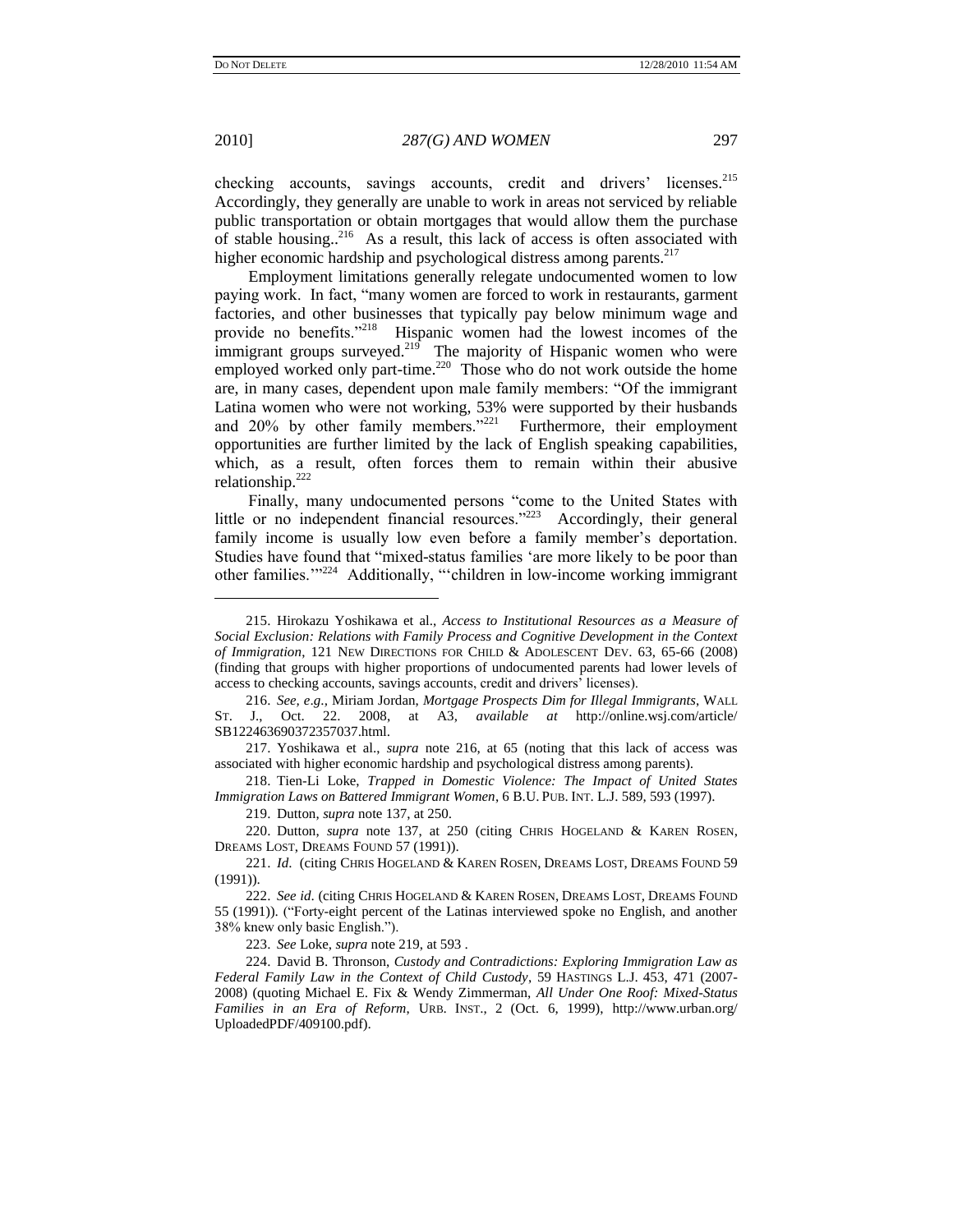families were more than twice as likely as those in comparable native families to lack health insurance coverage in  $2002$ .<sup>225</sup> Children of immigrants are, likewise, "significantly less likely to be in any regular nonparental child care arrangement."<sup>226</sup>

The following case examples illustrate some of the situations which have arisen as a result of deportation of male family members.

A National Public Radio broadcast from April of 2009 recounted the story of Celia and her father Jorge who lived in a home in a peaceful neighborhood in Minneapolis, Minnesota.

Earlier that morning, after Celia had left for school, agents with Immigration and Customs Enforcement's Fugitive Operations Team arrested her dad outside the family's home in Minneapolis, according to ICE spokesman Tim Counts. Authorities considered Jorge Hernandez a fugitive, because he had ignored an earlier order by a federal immigration judge to leave the country, Counts said. . . .

. . . [Celia's] mom tried to keep up with the \$2,500 monthly mortgage payments after her dad was gone. But it was just too much money, and within a year, the bank forclosed [sic] on the house... A year after the deportation, Marina Hernandez [Celia's mother] was desperate to reunite her family. She wasn't willing to wait for immigration reform, or some other legal way to do so. So in November, she paid a coyote \$2,500 to bring her husband back across the border. But the family has been so damaged by the separation, they weren't able to come together again. Celia says her dad now lives on his own in a small studio in Minneapolis. And she doesn't want to see him anymore.<sup>227</sup>

A separate, but similar article related the stories of Guadalupe Bueno and Maria Torres who attended an immigration forum organized by Congressman Gutierrez, aimed at highlighting the need for legislative action allowing families with deported spouses to be reunited. $228$  Bueno, 38, related the increased burden she has borne after her husband of 20 years was deported in March of 2009.<sup>229</sup> Maria Torres, a mother of three, likewise recounted the impact on her family after her husband was detained and deported to Mexico as

<sup>225.</sup> Thronson, *supra* note 225 (Quoting Randy Capps et al., *A Profile of Low-Income Working Immigrant Families*, B.67. URB.INST. 1, 4 (2005).

<sup>226.</sup> Randy Capps et al., *A Profile of Low-Income Working Immigrant Families*, B-67 URB. INST. at  $1, 5$  (2005) ("37 percent versus 57 percent for children of natives").

<sup>227.</sup> *Children of the Deported* (Minnesota Public Radio broadcast Apr. 14, 2009) (news coverage by Elizabeth Baier), *available at* http://minnesota.publicradio.org/display/ web/2009/04/14/children\_of\_deported/.

<sup>228.</sup> Jose Luis Castillo Castro, *Deportations Creating More Single-Parent Families*, LATINA LISTA (Mar. 25, 2009), [http://www.latinalista.net/dallas/2009/03/](http://www.latinalista.net/dallas/2009/03/deportations_creating_more_singleparent.html) [deportations\\_creating\\_more\\_singleparent.html.](http://www.latinalista.net/dallas/2009/03/deportations_creating_more_singleparent.html)

<sup>229.</sup> *Id*.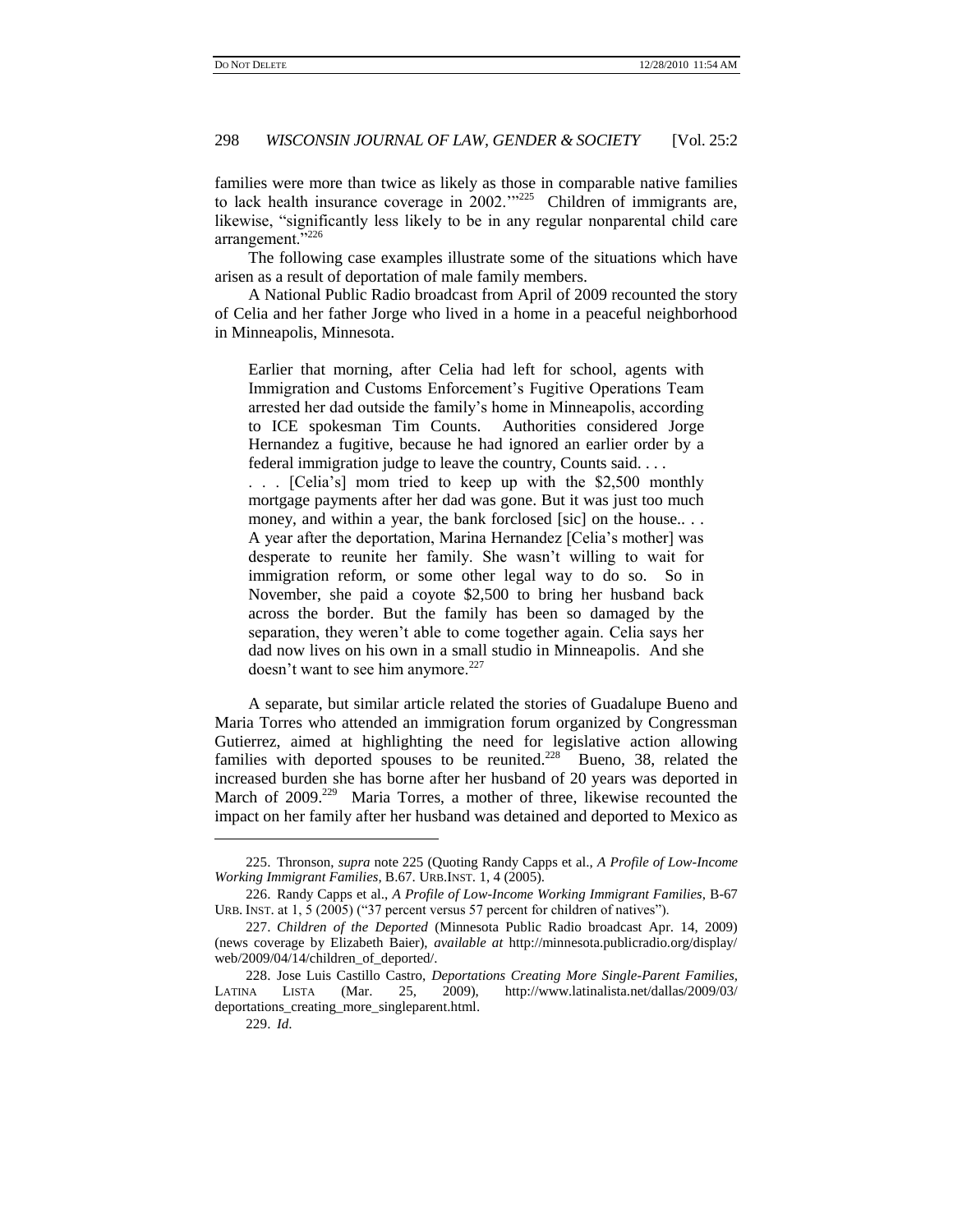a result of a raid at the construction site where he worked.<sup>230</sup> The article estimates that there may be "thousands of women who have become single mothers because of the deportations[.] $v^{231}$ 

#### **CONCLUSION**

It cannot be expected that research regarding the impact of the 287(g) program on minorities or women will halt the increasing use of local police to enforce federal immigration law. In fact, all available evidence suggests the opposite. While this article has focused primarily on the impact of 287(g) agreements on women, the  $287(g)$  program is not the only, nor necessarily even the most widespread, the most dangerous or the most recent program that enlists local law enforcement officials in the enforcement of federal immigration law. In April 2010, Arizona governor Jan Brewer signed Senate Bill 1070, which requires any Arizona police officer who reasonably suspects an individual is undocumented to make a reasonable effort to determine whether the individual is unlawfully present in the United States.<sup>232</sup> While the bill exempts officials from having to investigate immigration status if it would hinder a separate investigation, whether a law enforcement official approached by a crime victim the officer suspects to be undocumented chooses to investigate the crime or the victim's suspected undocumented status is the officer's choice.

The Obama administration has condemned the Arizona bill; however, its actions have, to a degree, perpetuated the problem. The administration, earlier this year, announced that it intends to extend the Secure Communities program to local jails and police stations in all fifty states by  $2013<sup>233</sup>$  Although Secure Communities does not grant local authorities the discretion to conduct large scale immigration operations, like the  $287(g)$  program, it requires local officials to check the immigration status of any person arrested regardless of the crime, without creating any procedures to ensure that violent suspects are prioritized or that local officials follow through on the prosecution of the underlying crime.<sup>234</sup>

Advocates may ultimately have to focus their efforts not on repealing the programs at issue, but instituting workable protections within them for minorities and women affected. The shape and effectiveness of such programs

 $\overline{\phantom{a}}$ 

<sup>230.</sup> *Id*.

<sup>231.</sup> *Id*.

<sup>232.</sup> Randal C. Archibold, *Arizona Enacts Stringent Law on Immigration*, N.Y. TIMES, Apr. 24, 2010, at A1.

<sup>233.</sup> *See* Press Release, U.S. Immigrations & Customs Enforcement, ICE Launches Secure Communities Strategy in 24 Additional North Texas Counties (July 8, 2010), *available at* http://149.101.23.4/news/releases/1007/100708dallas.htm.

<sup>234.</sup> *See* Immigration Policy Ctr., *Secure Communities: A Fact Sheet*, http://immigrationpolicy.org/just-facts/secure-communities-fact-sheet (last updated Oct. 1, 2010).